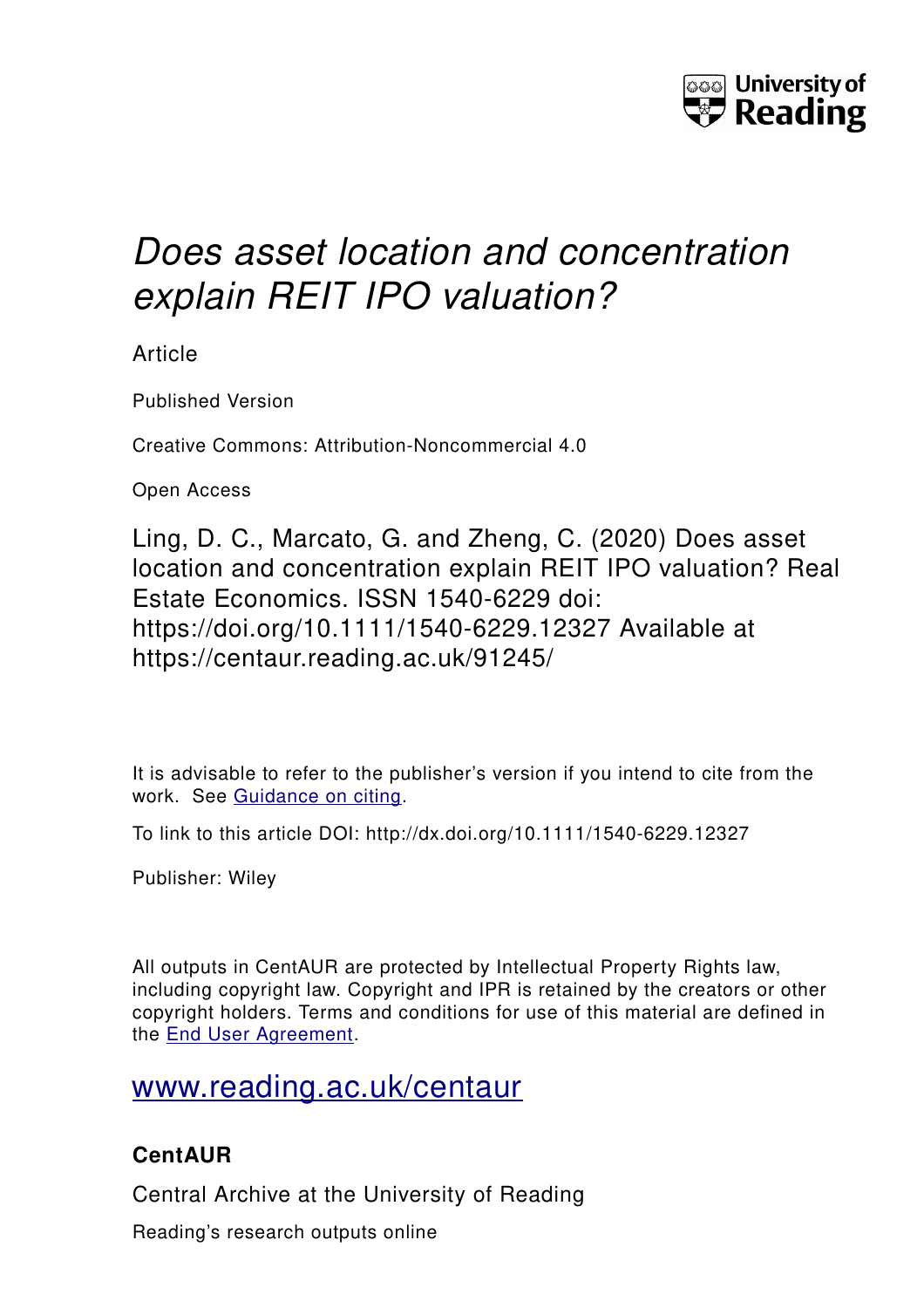

## **Does asset location and concentration explain REIT IPO valuation?**

**David C. Ling<sup>1,2</sup> Gianluca Marcato**<sup>1,2</sup> **Chen Zheng**<sup>1,2</sup> **O** 

<sup>1</sup> Department of Finance Insurance and Real Estate, University of Florida, Gainesville, Florida

<sup>2</sup> Department of Real Estate and Planning, Henley Business School, University of Reading, Reading, UK

#### **Correspondence**

Chen Zheng, Department of Real Estate and Planning, Henley Business School, University of Reading, Reading, RG6 6UD, UK.

Email: [chen.zheng@henley.ac.uk](mailto:chen.zheng@henley.ac.uk)

#### **Abstract**

Following recent developments in the asset pricing literature on geographic concentration, we complement classic theories based on information asymmetry and explain the short-run performance of real estate investment trust (REIT) initial public offerings (IPOs) through an investor base mechanism. We analyze the U.S. market and show that issuers are more likely to underprice when a REIT is more geographically concentrated. In particular, by adopting an identification strategy of pre- and post-IPO returns, we find evidence for an investor base channel rather than a diversification discount channel. In addition, geographic portfolio concentration has a stronger impact on the initial returns of REIT IPOs than property type concentration. Finally, we find that lower deadweight costs at the time of an IPO weaken the influence of geographic concentration on initial returns. Our results are robust to the firm's geographic concentration in economically defined regions, different measures of deadweight costs, the control of information environment of the portfolio and headquarters markets, and to controlling for the REIT's property type focus.

#### **KEYWORDS**

asset type, geographic concentration, Herfindahl index, investor base, IPOs, REITs

This is an open access article under the terms of the [Creative Commons Attribution-NonCommercial](http://creativecommons.org/licenses/by-nc/4.0/) License, which permits use, distribution and reproduction in any medium, provided the original work is properly cited and is not used for commercial purposes. © 2020 The Authors. *Real Estate Economics* published by Wiley Periodicals LLC on behalf of American Real Estate and Urban Economics Association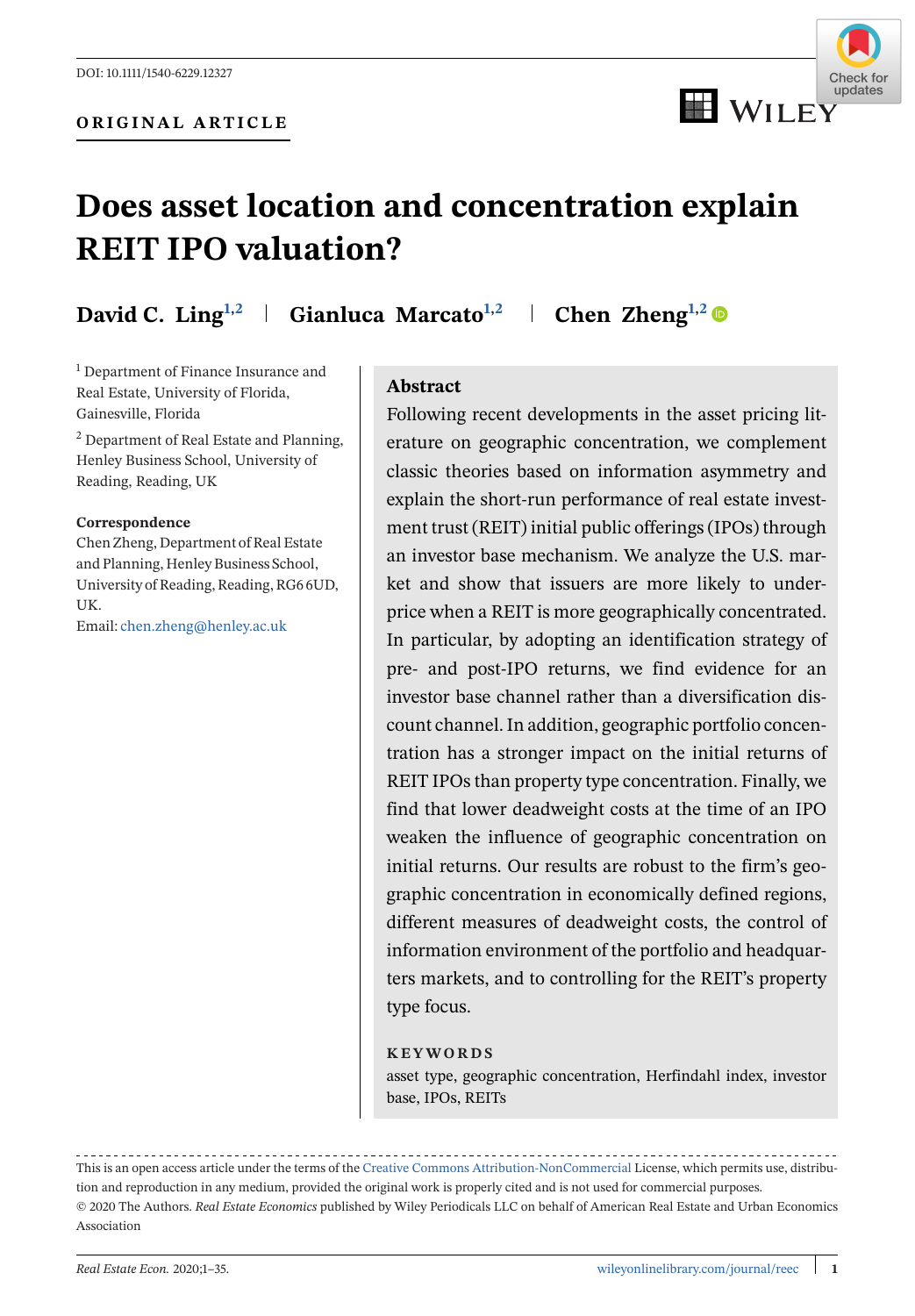# **2** WILEY **EXPERIMENTAL CONSTRUCT OF ALL CONSTRUCT**

### **1 INTRODUCTION**

This paper examines the extent to which the location and concentration of a company's underlying assets affect its initial public offering (IPO) valuation using U.S. real estate investment trust (REIT) data. Although the asset type concentration of public companies has been extensively explored, studies on the geography of firm assets have been limited by a lack of data (Bernile, Kumar, & Sulaeman, 2015; García & Norli, 2012). The regulatory environment and corporate governance of U.S.-listed real estate companies allow us to accurately measure the level of asset and geographic portfolio concentration.

The IPO short-run performance is notably different for real estate companies and tends to show significantly lower, and sometimes negative, underpricing compared to industrial firms. In this study, we argue that widely accepted theories of IPO underpricing based on information asymmetry are often unable to explain IPO performance in the real estate industry. The unique characteristics of an equity REIT,<sup>1</sup> specifically its real asset holdings, play an important role in its IPO valuation. We find that the geographic concentration of a REIT's initial property portfolio better explains its IPO performance than traditional theories based on asymmetric information.

Much of the limited literature on the initial returns of real estate IPOs is focused on why they are, on average, much lower than the first-day returns of industrial IPOs. For example, we find a 3.5% average initial return (with a standard deviation of 9.2%) for the 183 IPOs in our broad sample from 1995 to 2017, with a minimum of –13.2% and a maximum of 45.8%. In contrast, the average initial return of U.S. industrial IPOs is 17.9% between 1980 and 2018 (Ritter, 2018). Using the same sample period as our study, Marcato, Milcheva, and Zheng (2018) record an even higher initial return of 24.0% for U.S. industrial IPOs. This study investigates the determinants of variation in IPO valuations within the REIT industry, focusing on the unique characteristics of public real estate companies, including their underlying real asset portfolio holdings. In particular, our study extends the literature on the impact of underlying real assets on REITs IPO performance via a geographic concentration channel. We build on two strands of the literature: the effect of concentration or diversification on firm performance and real estate IPO valuation. We propose a new valuation approach for real estate IPOs, which does not require the assumption of information asymmetry.

Commercial real estate (CRE) markets are decidedly local in nature, which may provide an information advantage to firms and individuals who invest time and resources to obtain local market knowledge (Ling, Naranjo, & Scheick, 2018; Vannieuwerburgh & Veldkamp, 2009). Furthermore, most real estate companies focus their portfolios on one, or a few, property type with a clear description of their concentration strategy disseminated to investors prior to their IPO. These concentrated investment strategies, in addition to greater homogeneity in firm structure and corporate governance than most other industries, make REITs a suitable laboratory to disentangle the effects of geographic concentration on IPO initial returns from other cross-firm characteristics (Hartzell, Sun, & Titman, 2014).

Overall, we find that geographic concentration strategies have a significant impact on the IPO valuation of REITs. This result is robust to alternative regression specifications, to controlling for the property type focus of the REIT, and to controlling for variation in the information environment of the markets in which the IPO firm's properties are located and the market in which the firm is headquartered.

<sup>&</sup>lt;sup>1</sup> Equity REITs mainly invest in private real estate as opposed to mortgage REITs, which invest in mortgage debt.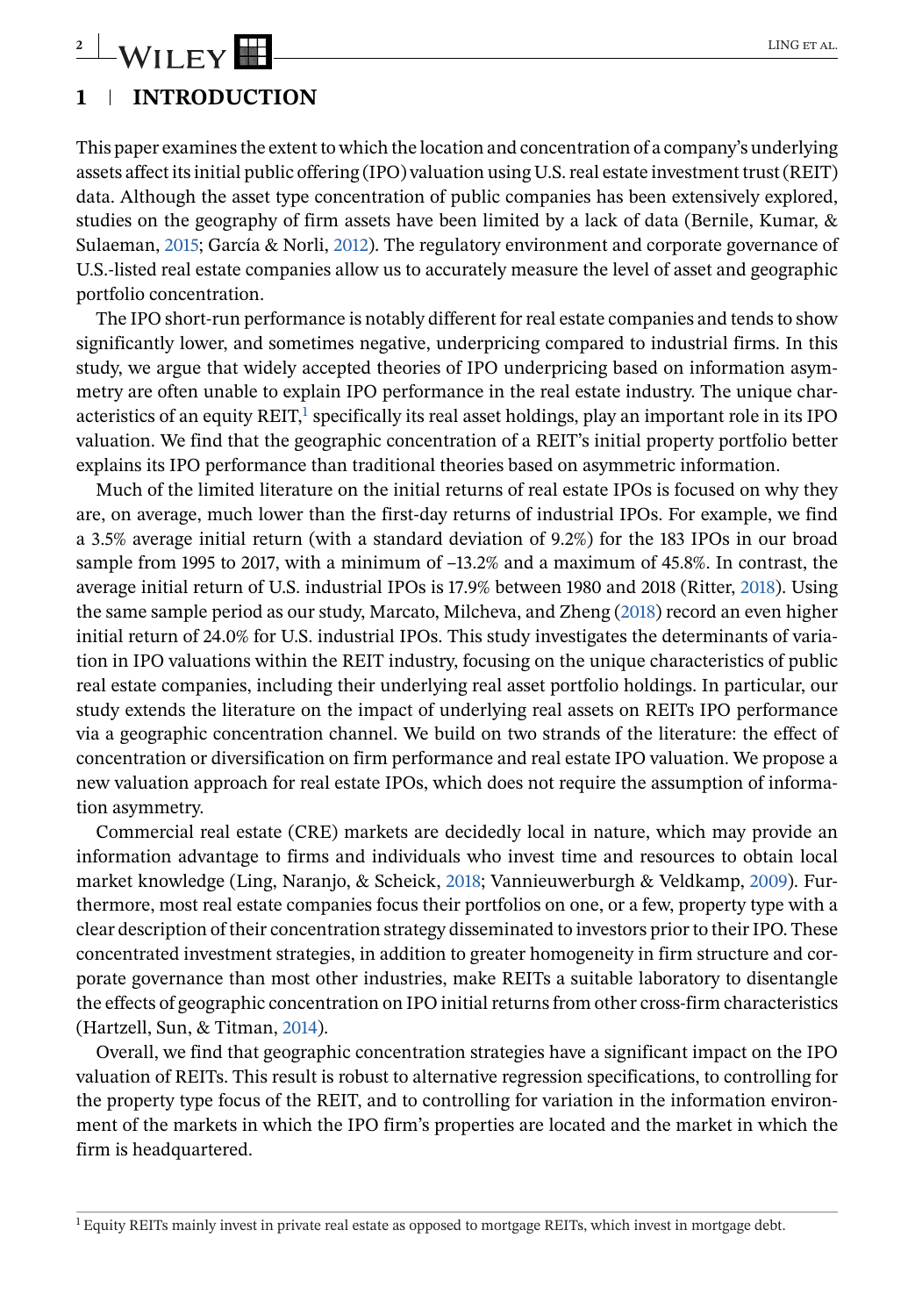# $\frac{\text{LING ETAL}}{\text{MILEY}}$

Our contributions to the literature are fourfold. First, we find empirical evidence that more geographically concentrated REITs experience higher IPO initial returns. We propose both a primary and an alternative channel through which property asset locations could affect the IPO valuation. The primary channel is built on the Merton (1987) investor base argument and is closely related to the findings of García and Norli (2012). Merton (1987) argues that stocks with less investor recognition must offer higher expected returns to compensate investors for increased risk. García and Norli (2012) study the geographic concentration of corporate business activities and show that "local" firms have smaller investor bases and higher stock returns to compensate investors for the concentrated risk of their asset portfolios. As sufficient interest from investors (i.e., IPO subscription) is a key to the success of an IPO (Beatty & Ritter, 1986; Benveniste & Spindt, 1989; Rock, 1986), we argue that more geographically focused firms have less investor recognition; therefore, issuers and underwriters need to underprice shares to attract sufficient awareness and participation from investors. Although information asymmetry-based theories are unable to explain the negative initial returns sometimes observed for REIT IPOs, the investor base argument does not assume the existence of information asymmetry and can also account for IPO overpricing. This is particularly relevant for the real estate industry where governance is very transparent and assetlevel information is widely available.

Second, we confirm that geographic location impacts IPO valuations via the investor base channel rather than the alternative diversification discount channel. A large corporate finance literature focuses on the impact of asset concentration on asset valuations as well as returns across different industries and consistently finds support for the existence of a diversification discount.<sup>2</sup> In other words, higher expected returns are required by investors to compensate for the increased risk associated with focused strategies (Montgomery,1994). In a real estate context, the negative effects of diversification across property types are well-documented by Campbell, Petrova, and Sirmans (2003), Cronqvist, Högfeldt, and Nilsson (2001), and Capozza and Seguin (1999). The diversification discount (or concentration premium) argument suggests that more geographically concentrated REITs should experience higher initial returns due to higher required returns by investors after the listing. However, Ritter and Welch (2002) conclude that IPOs are one-off agency-based events in which initial returns are heavily dependent on the valuation of the IPO by underwriters and investors. Therefore, fundamental market valuation, asset pricing, and liquidity theories based on risk profiles are unlikely to explain short-run performance. Our findings support this argument as we only identify a significant impact of geographic concentration on the pricing of IPOs prior to the beginning of trading.

Third, we identify a moderating effect of the deadweight costs associated with a REIT IPO on the relationship between the geographic concentration of underlying properties and IPO valuation. Chan, Wang, and Yang (2009) argue that tangible and marketable real estate holdings give entities more bargaining power when they go public. If IPO companies can sell real estate portfolios/assets quickly and cost effectively in the parallel private commercial real estate market, issuers have less incentive to underprice shares. Should an IPO fail (i.e., be undersubscribed), the assets can be sold in the well-functioning private CRE market. Thus, when the deadweight cost of the IPO is relatively low, the impact of geographic concentration on IPO valuation is moderated. We are the first to empirically test this moderating effect and find evidence that when companies can liquidate properties quickly and cost effectively, the negative effect of geographic concentration on IPO initial returns is weakened.

<sup>2</sup> See, for example, Berger and Ofek (1995), Comment and Jarrell (1995), and Hund, Monk, and Tice (2010).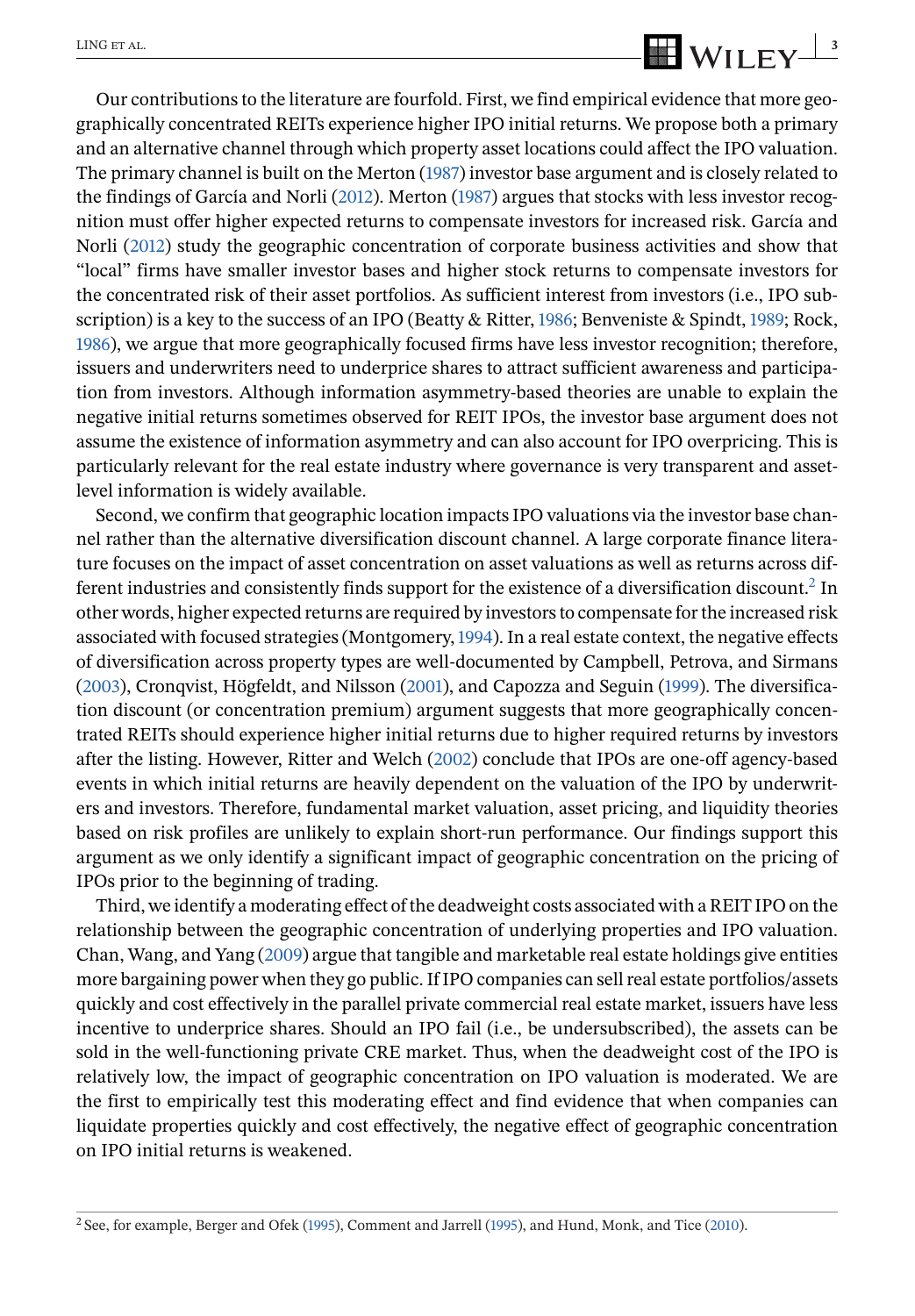# **4** WILEY **EXPERIMENT CONSTRU**

Finally, this study is the first to use a more precise method of calculating an IPO firm's geographic concentration and to test its impact on corporate finance activities. Despite the varying effects that a concentration strategy may have on a company's performance and the mechanisms through which these effects are transmitted, measuring the (geographic) concentration of a company's business activities is not straightforward. Although a growing literature investigates the role of geographic factors in corporate activities, these studies typically measure geographic proximity or dispersion based on the location of the companies' headquarters relative to their investors rather than on the locations of the firm's actual business activities or assets (García & Norli, 2012). Real estate companies with tangible, immovable, and relatively easy to value assets offer the opportunity to examine the geographic dimensions of corporate finance issues and the ability to construct measures of geographic concentration based on the holdings of physical assets in different locations.

The remainder of the paper is structured as follows. The next section briefly summarizes the literature on IPO underpricing and its usefulness in explaining REIT IPO performance. We also develop our testable hypotheses in this section. Section [3](#page-7-0) presents a detailed description of our sample selection, variable construction, and estimation methodology. We discuss our results and robustness tests in Section [4.](#page-14-0) Section [5](#page-32-0) provides concluding remarks.

### **2 LITERATURE REVIEW AND HYPOTHESIS DEVELOPMENT**

Ibbotson (1975) first brought attention to the underpricing of IPOs, an anomaly that has been observed across multiple industries and countries (Loughran, Ritter, & Rydqvist, 1994). Explanations for underpricing in the well-developed IPO literature can be generally categorized into two groups: information asymmetry-based theories and behavioral arguments (Ritter & Welch, 2002). The former posits that issuers, underwriters, and investors have varying amounts of information about the intrinsic value of an IPO. Therefore, for the success of the offering, underpricing is required by the relatively uninformed investors to compensate them for their perceived information disadvantage relative to informed investors in the IPO. The greater the level of the information asymmetry surrounding an IPO, the higher is the underpricing (Allen & Faulhaber, 1989; Beaty & Ritter, 1986; Benveniste & Spindt, 1989; Grinblatt & Hwang, 1989; Rock, 1986; Welch, 1989). In the absence of information asymmetry, the IPO offer price would be set to produce a zero (marketadjusted) return on the first day of trading.

Despite the substantial theoretical and empirical literature on IPO underpricing for industrial companies, real estate and, more generally, financial IPOs are underresearched as they are normally excluded from general IPO studies. Nevertheless, the literature on real estate IPOs is evolving with the recent growth of listed real estate markets across the world. The interest in this specific industry is partially attributable to the relatively low level of average IPO underpricing; moreover, overpricing is observed, on average, during some sample periods. For example, Wang, Chan, and Gau (1992) find an average initial return of  $-2.82\%$  (i.e., overpricing) for U.S. REIT IPOs between 1971 and 1988. Chan, Chen, and Wang (2013) refer to these overpricing periods as "a puzzle within the puzzle."<sup>3</sup> After 1990, average initial returns turned positive (Ling  $\&$ Ryngaert, 1997), but remained substantially lower than industrial IPOs. More recently, U.S. REIT IPOs experienced negative initial returns once more during the 2007–2010 financial crisis (Bairagi & Dimovski, 2011). Several studies focused on real estate IPOs in other markets, such as Australia,

<sup>&</sup>lt;sup>3</sup> See Chan, Chen, and Wang (2013) for a detailed literature review of real estate IPO studies.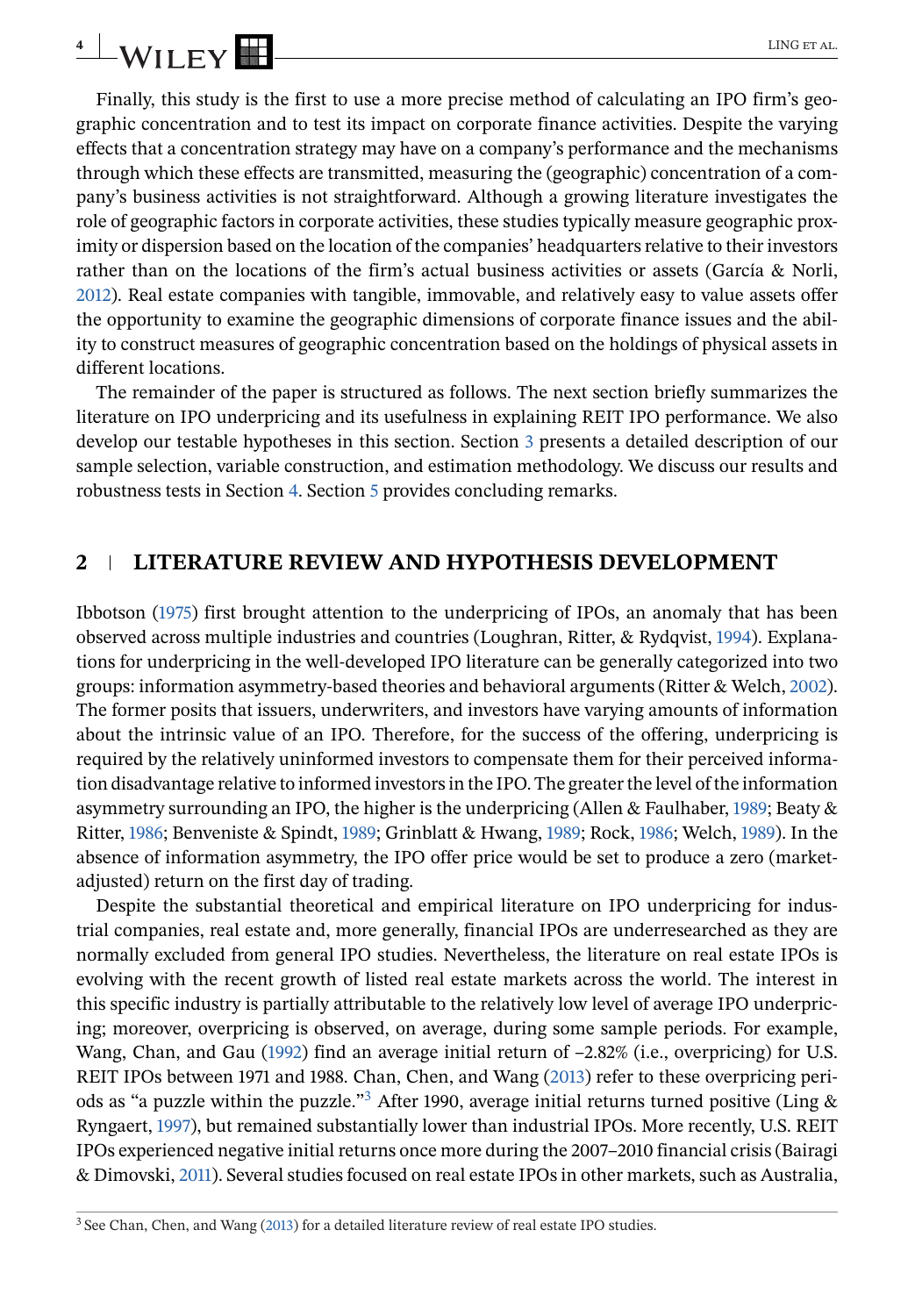Canada, Hong Kong, Japan, Singapore. and Europe, also find abnormally low initial returns, with several companies reporting negative returns (Brounen & Eichholtz, 2002; Dimovski & Brooks, 2006; Londerville, 2002; Wong, Ong, & Ooi, 2013). Because information asymmetry-based theories are unable to account for negative initial returns, we adopt a new theoretical approach that supports and partly explains this phenomenon.

Wang et al. (1992) suggest that the unique features of listed real estate companies, such as their pre-1992 fund-like structure, the low involvement of institutional investors, and their tangible underlying real assets, offer a plausible explanation for overpricing. However, in the late 1980s, U.S. REITs started to function more as operating companies than passive investment vehicles, such as closed-end funds (Ling and Ryngaert, 1997). Thus, the (closed-end) fund-like structure of early REITs cannot explain the negative initial returns observed during the most recent financial crisis (2007–2010).

In the late 1980s, the U.S. REIT sector also saw a significant increase in the presence of institutional investors. Ling and Ryngaert (1997) argue that the shift from pre-1990 negative initial returns to positive returns in the early-to-mid 1990s was due to the increased uncertainty of IPO valuations introduced by a growing number of institutional investors in the REIT market. According to Ling and Ryngaert (1997), the involvement of institutional investors in REIT IPOs was similar to industrial IPOs in the 1990s; however, the average 3.6% underpricing reported by Ling and Ryngaert (1997) was still considerably lower than the average underpricing of industrial IPOs.<sup>4</sup>

To examine the influence of underlying real assets on IPO pricing, Chan, Stohs, and Wang (2001) compare the initial returns of 56 real estate operating companies' (REOCs) IPOs in Hong Kong with 343 non-real estate IPOs over the period 1986–1997 and find no significant difference. Therefore, they argue that portfolios of tangible real estate assets do not explain the unusual IPO performance of real estate companies. However, unlike U.S. equity REITs, the assets of most real estate operating companies are not primarily investment properties; rather, many REOCs are involved in the real estate development and service businesses. Thus, their findings do not eliminate the potential influence of underlying real asset holdings on the IPO return performance. Marcato, Stanimira, and Zheng (2018) argue that the geographic location of underlying assets matters to real estate IPO valuations as it links the regional economic conditions to the corporate performance.

Furthermore, the findings of Chan et al. (2001) do not hold in other real estate markets. For example, Brounen and Eichholtz (2002) find an average IPO initial return for U.K. and French property companies of 4.1% and 0.8%, respectively, over their 1984–1999 sample period. In contrast, Levis (1995) observes an average underpricing of 14.2% for industrial IPOs from 1980 to 1988 in the United Kingdom, whereas Derrien and Womack (2003) report an average underpricing in the French IPO market of 13.2% between 1992 and 1998. Although the sample periods in these comparison studies vary, the consistent differences between REIT IPOs and industrial IPOs on average initial-day returns are too large to ignore. Therefore, we argue that evidence on the impact of underlying real assets on the IPO performance of real estate companies remains inconclusive and worthy of further investigation.

Our study fills a gap in the literature by examining the potential influence of underlying asset holdings on IPO performance through a geographic concentration channel. In addition, we propose a new explanation for why the nature of a REIT's assets affects IPO valuations. The impact of the geographic locations of a firm's real estate assets on business activities and performance has received increasing attention in the general finance literature. However, studies on the impact

<sup>4</sup> According to table 1 in Ritter (2018), the average underpricing for U.S. industrial IPOs from 1991 to 1994 was above 10%.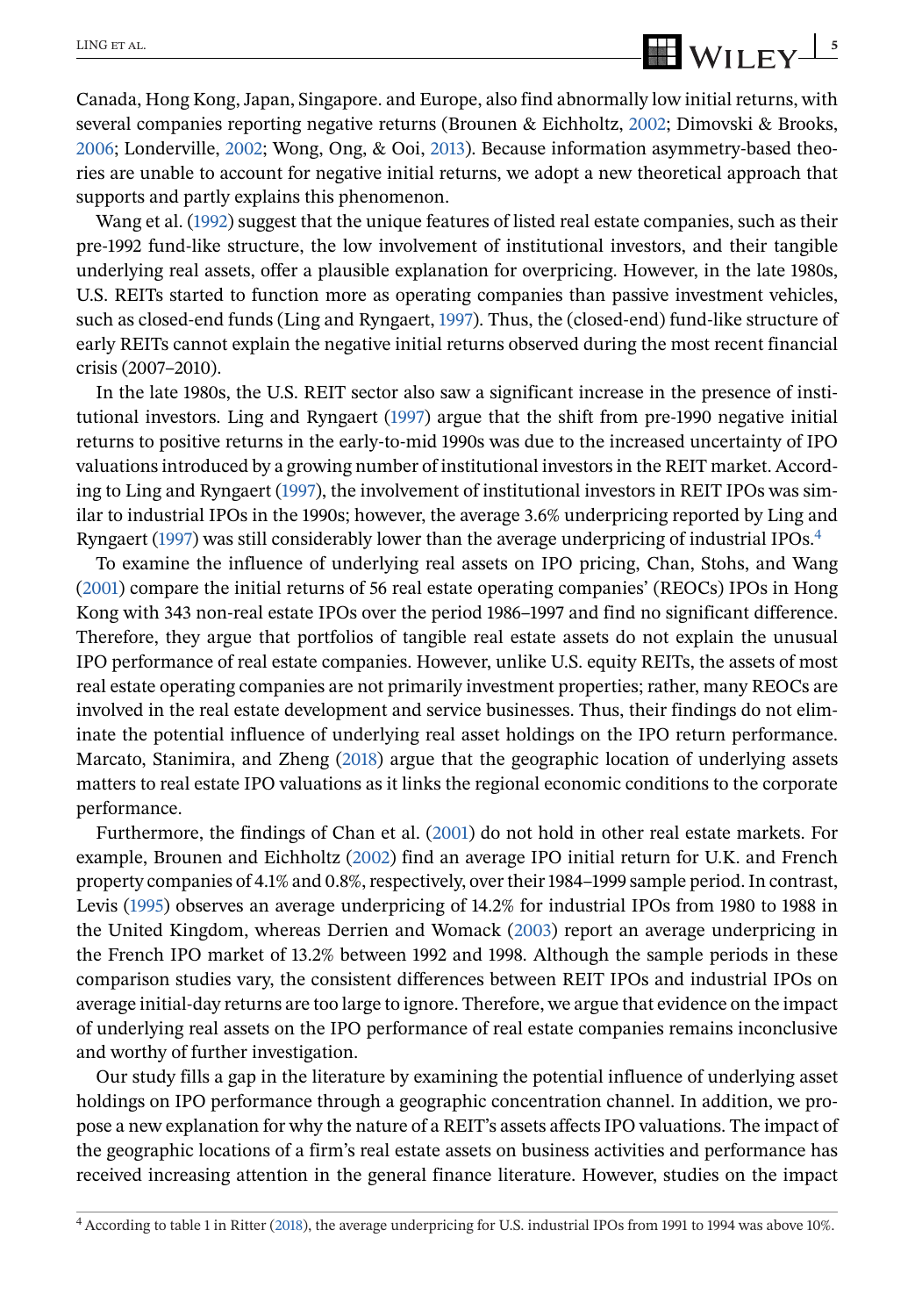of geographic concentration remain scarce due to data availability. García and Norli (2012) analyze the geographic concentration of corporate business activities by using the number of times a state's name is mentioned in a firm's 10-K report to proxy for the geographic dispersion of a firm's business interest. They find that companies with more geographically concentrated business activities have less investor recognition, hence higher expected (and realized) returns. This supports the investor recognition argument by Merton (1987), which may also play a key role in the success of an IPO because it directly influences the subscription process. Following these two streams of literature, we formulate our first hypothesis: more geographically concentrated REITs have a greater need to underprice IPOs in order to overcome a lack of investor recognition and to obtain sufficient subscriptions. More specifically:

**Hypothesis 1**: REITs with more geographically concentrated underlying assets experience higher IPO initial returns.

As previously discussed, diversification stock price discounts have been documented in multiple industries. Montgomery (1994) suggests that diversification across assets does not positively affect firm performance and, in fact, it may reduce expected returns by decreasing the investment risk. Therefore, a concentrated portfolio strategy is normally associated with a return premium. A growing literature examines how investment and corporate activities are influenced by the geographic location of a firm's assets and business interests, including geographic concentration. Coval and Moskowitz (2001) document that investors prefer firms with headquarters in the city where managers live. Similar "home bias" results suggest that investing in local firms provides investors with informational advantages.<sup>5</sup> For example, Landier, Nair, and Wulf (2009) find that human capital and asset management decisions are significantly affected by geographic dispersion, whereas Kang and Kim (2008) provide evidence that geographic proximity affects corporate acquisition decisions. Although geographic concentration could refer to the level of concentration or dispersion in business lines, asset types, or geographic locations, its measurement is difficult, particularly for firms with a larger percentage of intangible assets such as patents, licenses, and intellectual capital.

A diversification discount is also documented in a number of empirical CRE studies (Campbell et al., 2003; Capozza & Seguin, 1999; Cronqvist et al., 2001; Hartzell et al., 2014; Ling, Naranjo, & Scheick, 2019), which find that returns are lower for REITs with more geographically diversified portfolios—that is, a strategy of concentrated underlying assets contributes to a return premium.

Following this stream of literature, one might also argue that, other than the investment recognition channel, geographic locations could also affect IPO performance via a diversification discount channel. Investors in the secondary market would require higher returns for REIT IPOs with higher geographic concentrations to compensate for increased investment risks. However, Ritter and Welch (2002) argue that IPO underpricing is an anomaly observed on the first day of trading, not on the second day and thereafter. Fundamental valuation or asset-pricing theories based on risk premia are unlikely to explain excess initial returns. If investors on the first day of trading require higher returns for bearing greater risks associated with geographic concentration, why would investors on the second, third, and following days of trading not require the same return premium? Therefore, our second hypothesis argues that the positive effect of geographic concentration on REIT IPO returns is unlikely to be driven by a diversification discount effect:

<sup>5</sup> See García and Norli (2012) for a list of related studies.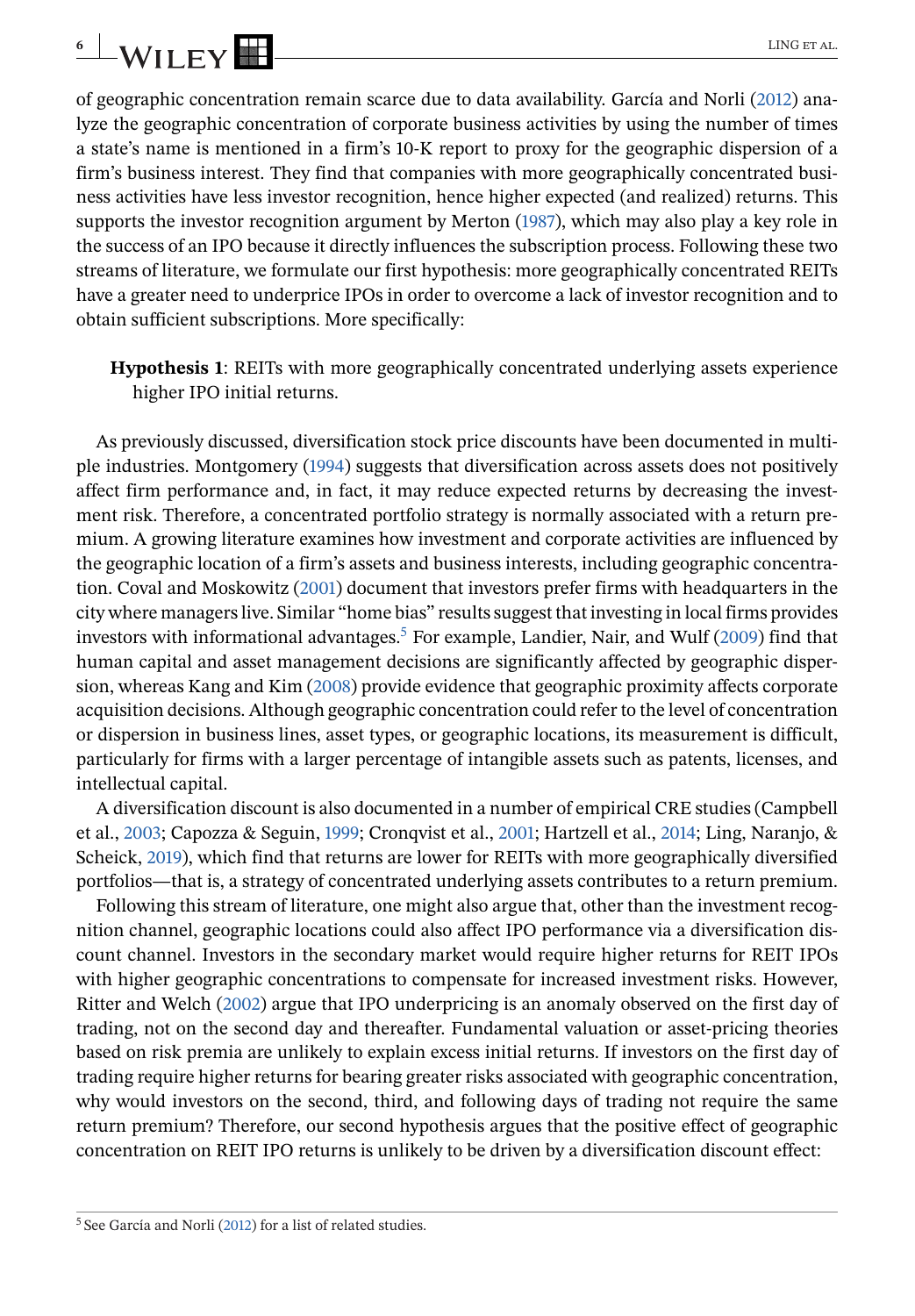<span id="page-7-0"></span>**Hypothesis 2**: Geographic concentration affects the initial returns of REIT IPOs via an investor recognition rather than a diversification discount channel.

Chan et al. (2013) conduct the first cross-country study of REIT IPOs using a sample of 370 REIT IPOs from 14 countries. Using univariate tests, they identify several factors related to initial returns. However, their univariate tests are not robust enough to identify the underlying dynamics of real estate IPO pricing. Furthermore, as all previous explanations seem insufficient to explain REIT IPO performance, Chan et al. (2013) argue that the deadweight cost model proposed by Chan et al. (2009) represents the most suitable explanation because it does not require an assumption of information asymmetry and is consistent with competing theories. When U.S. REITs became more similar to typical operating companies in the late 1980s, the deadweight costs of IPOs also increased and this may at least partially explain the shift from negative average returns to positive initial returns. Chan et al. (2009) do not empirically test the impact of deadweight costs on IPO underpricing because of the challenge of finding an adequate proxy.

It is important to note that our investor base argument is consistent with the deadweight cost theory. If the investor base (recognition) of REIT IPOs increases with increased geographic diversification, selling underlying assets in the private market becomes easier and cheaper (as search costs are reduced). However, we argue that, holding the level of geographic concentration and other factors constant, REITs investing in more liquid private real estate markets could underprice shares less because they are able to sell their underlying assets in the private market relatively quickly and cost effectively should the IPO fail. Therefore, we formulate our third testable hypothesis:

**Hypothesis 3**: The impact of geographic concentration on IPO initial returns is weakened when returns and liquidity (transaction turnover) in the private market are higher (i.e., the deadweight cost is lower).

### **3 DATA AND SUMMARY STATISTICS**

Our sample includes 183 U.S. equity REIT IPOs issued from 1995 to 2017 and is collected from the Security Data Company (SDC) New Issues database.<sup>6</sup> We only include IPOs with information on the offer price and first-trading-day closing price as both are required to calculate initial returns. Firm- and issuing-level characteristics (e.g., venture capital status, pricing technique, and offer size) are also sourced from the SDC New Issues database. Control variables for general market conditions at the time of the IPO (e.g., pre-IPO market return and turnover) are obtained from Thomson Reuters DataStream. The total return on the NCREIF Property Index (NPI) is included to control for conditions and returns in the private CRE market.<sup>7</sup> The NCREIF quarterly transaction database is also used to compute volume- and size-based turnover as proxies for liquidity in the private CRE market. Our property type and geographic concentration variables are

<sup>6</sup> Mortgage REITs are not included in this study because they have very different IPO valuation and performance.

<sup>7</sup> Established in 1982, NCREIF (National Council of Real Estate Investment Fiduciaries) is a not-for-profit institutional real estate industry association that collects, processes, validates, and disseminates information on the risk/return characteristics of commercial real estate assets owned by institutional (primarily pension and endowment fund) investors. The property composition of the NPI changes quarterly as data contributing NCREIF members buy and sell properties. However, all historical property-level data remain in the database and index.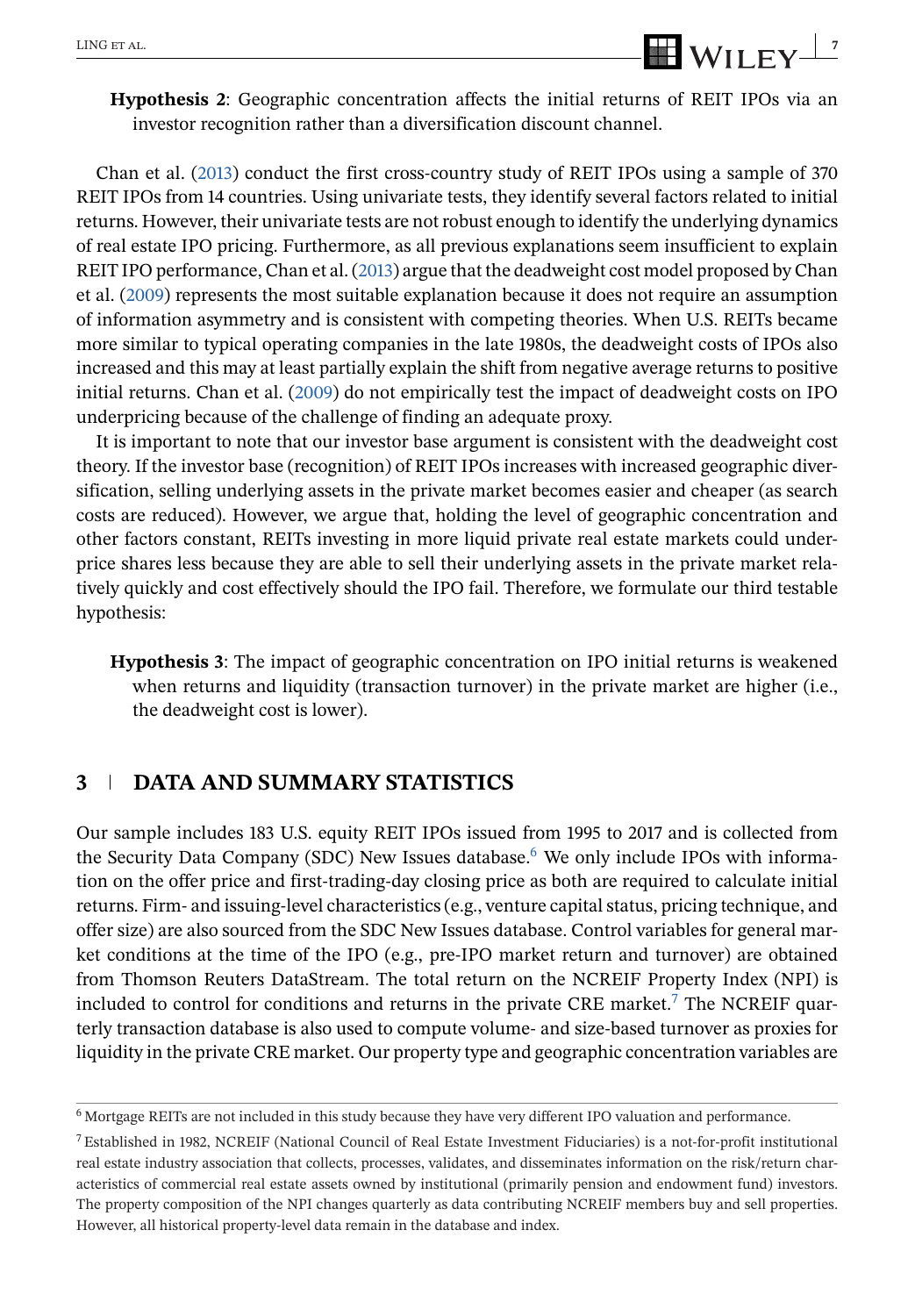<span id="page-8-0"></span>manually extracted from the IPO prospectus, the 10-K fillings for the IPO year, or the S&P Market Intelligence (formerly SNL Financials Property) database.

The IPO initial return (*IR*) is computed as the difference between the closing price on the first trading day (hereafter the close price) and the IPO offer price, as a percentage of the offer price. To control for general movements in the stock market, we adjust the initial return by subtracting the market return on the first day of trading<sup>8</sup>:

Initial return 
$$
=\frac{(Close price - Officer price)}{offer price} - Market return (\%)
$$
. (1)

We construct two Herfindahl indexes to measure geographic and property type (or sector) portfolio concentration. We first calculate the share of each firm's properties in each state by manually extracting information on the size (square footage) of CRE holdings in that state at the time of its IPO. For asset types (e.g., hotels, healthcare centers and multifamily communities) where the property size is not reported in square feet, other size measurements (e.g., number of rooms or units) are used. Similarly, we collect information on the value of each property and calculate the percentage of assets in each state for each property type.<sup>9</sup> For hotel assets (where property values are not reported), we use the product of the average daily room rate, the number of rooms, and the average occupancy rate as weights. $10$  The Herfindahl index for geographic and property type concentration (*HHI\_GEO* and *HHO\_ASSET*, respectively) is computed as the sum of the squared proportions:

Herfindahl index (HHI) = 
$$
\sum_{i}^{n} P_{i}^{2},
$$
 (2)

where  $P_i$  represents the proportion of properties the company owns in a state or of an asset type and *n* is the total number of states or property types in which the company invests. The Herfindahl index can range from 0 to 10,000, with higher values representing higher levels of concentration. For estimation purposes, we scale both indexes by 10,000, leaving a possible range between 0 and 1.

We also construct a Herfindahl index for each IPO company by grouping properties into the eight economic regions defined by Hartzell, Shulman, and Wurtzebach (1987).<sup>11</sup> This alternative concentration index allows us to test the robustness of our state-based measure of geographical concentration.

<sup>8</sup> Unlike studies of industrial IPOs, the subtraction of the market return has a greater impact on REIT IPO returns because of the relatively low underpricing of REIT IPOs. We also estimate models without adjusting for the market return and the results hold.

<sup>9</sup> The data on property size and value are manually collected from the IPO Prospectuses. Given that not all IPO companies reports detailed information on their initial property portfolios, we lose some observations. Our final sample contains 137 IPOs that report geographic information and 118 IPOs that report property type information.

<sup>&</sup>lt;sup>10</sup> Values by property type are not reported for Select Income REIT; thus, we divide the total value of properties by the number of property types and use the average to calculate Herfindahl index. We use the size of properties for Boston Properties Inc. and Prime Group Realty Trust because the value of portfolio properties is not reported. We also estimate our models excluding these three IPOs and find that the results do not change significantly.

 $<sup>11</sup>$  Hartzell, Shulman, and Wurtzebach (1987) divide the 50 US states into eight regions according to their underlying</sup> economies: New England, Mid-Atlantic Corridor, Old South, Industrial Midwest, Farm Belt, Mineral Extraction Area, South California and North California.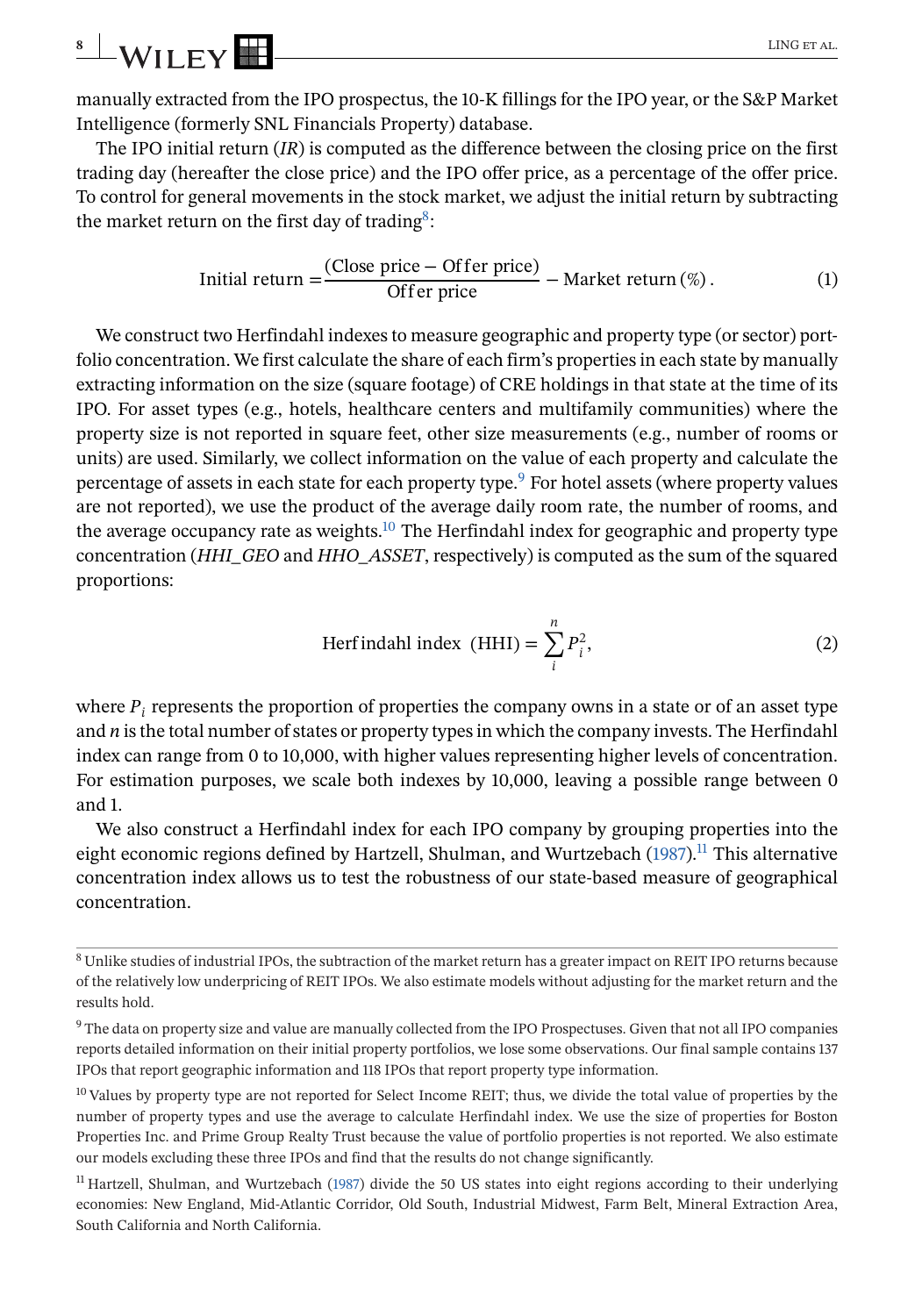As a further robustness check, we use alternative measures of geographic and property type concentration. First, we include the total number of states in which the IPO company holds properties. The use of state-counts of investment activities (*LSTATES*) to determine the extent to which a firm's economic interests are concentrated is consistent with similar variables constructed by Bernile et al. (2015) and García and Norli (2012), who count the number of times a state is mentioned in a firm's annual financial statements. We also create a dummy variable, *HEAD*, which is set equal to 1 if the headquarters state of the company is also home to the largest share of properties. This variable therefore also proxies for a REIT's "home bias" (García & Norli, 2012 and Ling et al., 2019). Note that, unlike *HHI\_GEO*, *LSTATES* measures diversification, not concentration.

Finally, we compute the average distance between each state in which the company owns properties and its headquarters state. We construct both a simple and weighted average distance (*DIST* and *DIST\_W*, respectively); for the latter, the share of the total size of properties in each state is used to weight the distance. More specifically,

$$
DIST = Geographic distance_j = \frac{1}{n} \sum_{i}^{n} d_{ij},
$$
\n(3)

$$
DIST\_W = Weighted geographic distance_j = \sum_{i}^{n} p_{ij} d_{ij},
$$
\n(4)

where  $d_{ij}$  is the distance (in miles) between state *i* in which company *j* owns properties and the headquarters state of company *j*, *n* is the total number of states where company *j* holds properties, and  $p_{ij}$  is the percentage of the portfolio that company  $j$  owns in state  $i$ . Similar to *LSTATES*, *DIST* and *DIST\_W* are measures of geographic dispersion (rather than concentration).

As far as property type concentration is concerned, we construct two alternative measures to the main Herfindahl index (*HHO\_ASSET*): a dummy variable (*FOCUSED*) that is set equal to 1 if the firm invests in just one property type (and 0 otherwise), and the total number of property types owned by the REIT (*LASSET*), which proxies for portfolio diversification.

The direct measurement of the deadweight cost of an IPO is not straightforward. Therefore, to control for general conditions in the private property market, we use the one-quarter lag of the quarterly NCREIF NPI return (*NCREIF*) and private market liquidity (*LIQUIDITY*) as proxies for the IPO's deadweight costs. *LIQUIDITY* is defined as the transaction value (in dollar terms) of properties sold from the NCREIF index in a quarter as a share of the market value in the quarter before the IPO. Furthermore, to test the robustness of our results, we also use alternative measures of private market conditions, including annual NCREIF returns, a 4-quarter moving average of turnover, and portfolio-weighted state-level liquidity.

The IPO market in states where the underlying properties of an IPO are located could also affect company valuations in at least two ways: First, the information environment of the property portfolio may affect the uncertainty of the overall valuation of an IPO. Second, the overall availability of IPO investment opportunities could impact investor demand. Therefore, we construct *DEN-SITY*, which measures the weighted state-level IPO investment environment for REIT companies in our sample. The weights are the geographical composition of each REIT's real estate portfolio. Specifically, *DENSITY* is set equal to the number of IPO firms that are headquartered in each state in its IPO year divided by the state population in that year, and then weighted by the proportion of the real estate portfolio in each state.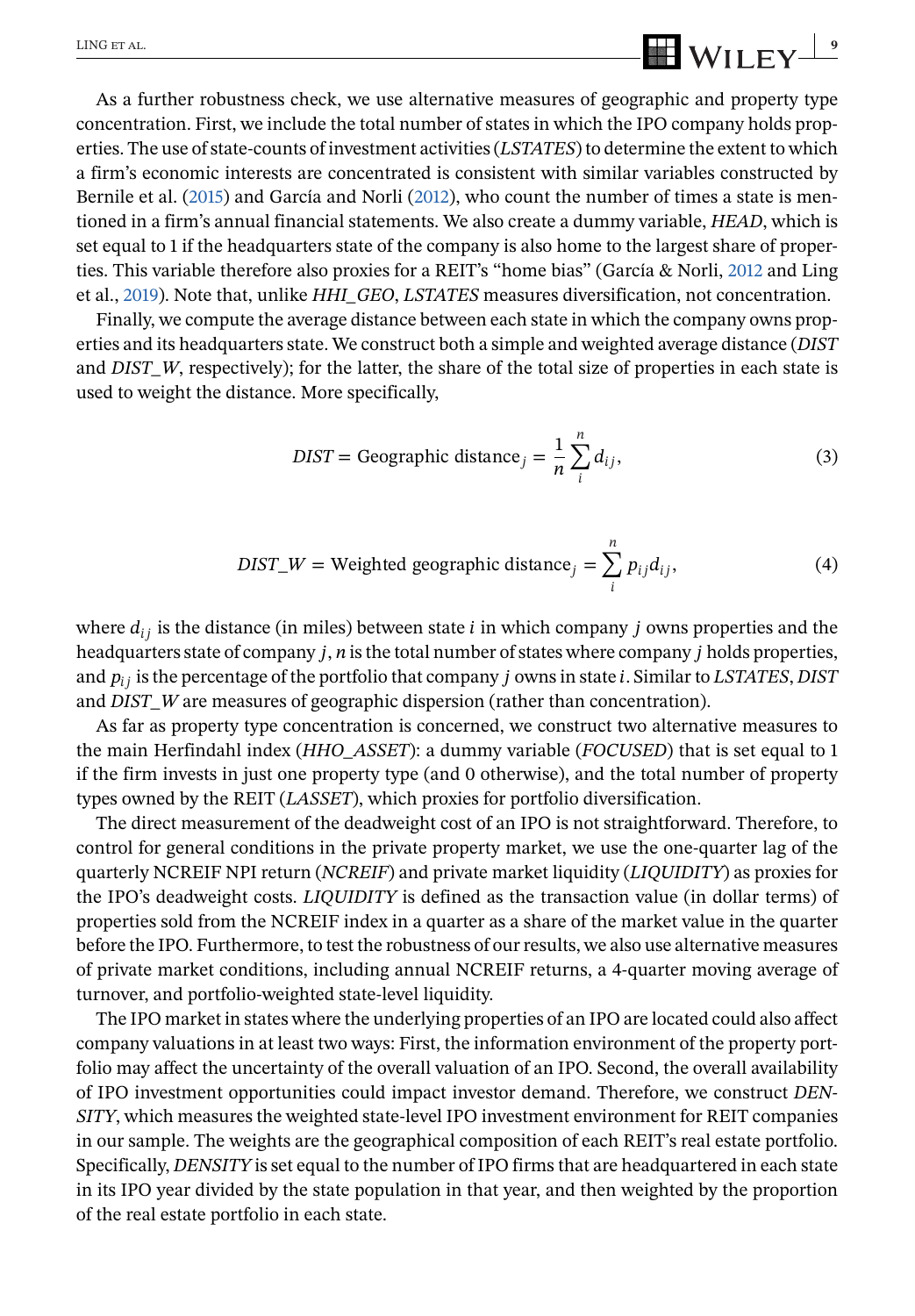<span id="page-10-0"></span>We also include firm- and market-level control variables in our estimations. To capture information asymmetry in IPO valuation, we use the IPO proceeds as a proxy for firm size, as suggested by Beaty and Ritter (1986). We also include a dummy variable that indicates the use of a book-building pricing technique (*BB*) and a dummy variable that is set equal to 1 if the IPO is backed by a venture capital firm  $(VB)$ .<sup>12</sup> To control for general stock market movements, we use the 3-month cumulative market return (based on the DataStream all-stock market index) prior to the IPO date.<sup>13</sup> We also alter the measure developed by Banerjee, Dai, and Shrestha (2011) to construct *HOTRATIO*, which is computed as the ratio of the number of IPOs in the IPO year to the total number of IPOs across the sample period. *HOTRATIO* represents another control for current market conditions.<sup>14</sup> For ease of reference, Table [1](#page-11-0) contains the definitions of all variables included in this study and associated data sources.

Table [2](#page-13-0) presents summary statistics. The average market-adjusted initial return for our full sample (183 IPOs) is 3.48%. This is slightly greater than the average initial return of 2.79% for REIT IPOs reported by Chan et al. (2013) for 1996–2010 and less than the 5.34% average initial return between 1993 and 2007 documented by Gokkaya, Highfield, Roskelley, and Steele (2015). These relatively low average initial returns support the notion that REIT IPOs are materially different from industrial IPOs. For example, according to Ritter (2018), the average initial returns of U.S. industrial IPOs are above 0 across our sample period, with a minimum of 6.4% in 2008 and a maximum of 56.4% in 2000. In contrast, the minimum initial return in our sample is –12.7%, whereas the maximum is 45.8%, with a standard deviation of 9.3%.

As expected, only a few REIT IPOs are backed by venture capital firms and the majority of REIT IPOs use a bookbuilding technique to price their shares. The average total IPO proceeds (*LSIZE*, log-transformed) is \$265.85 million, a value similar to the average industrial IPO size reported in Ritter (2018) for the 1999–2015 period. Furthermore, 21 of the 137 companies with available geographic information hold all their investments in one state, producing a *HHI\_GEO* of 1. In contrast, only six IPO companies invest in more than half of the U.S. states. In addition, among the 137 REITs, 61 companies hold the largest percentage of their portfolios in the state where they are headquartered, indicating a substantial home bias. Finally, 96 of 118 REITs with available asset type data invest solely in one property type.

Following the IPO literature, we first conduct a multivariate analysis to test the effects of geographic and property type concentrations on initial returns by estimating the following models:

$$
IR_i = \alpha + \beta_1 HHI\_GEO_i + \sum_{j=i}^{m} \lambda_j V_{ji} + \epsilon_i,
$$
\n(5)

$$
IR_{i} = \alpha + \beta_{1} HHI\_ASSET_{i} + \sum_{j=i}^{m} \lambda_{j} V_{ji} + \epsilon_{i}.
$$
 (6)

<sup>&</sup>lt;sup>12</sup> Most U.S. studies published in the 1990s find that IPOs backed by venture capital firms experience lower levels of IPO underpricing. However, more recent U.S.-based studies, as well as many international studies, such as Guo, Lev, and Shi (2006), have recorded mixed results.

<sup>&</sup>lt;sup>13</sup> According to Prospect Theory (Loughran & Ritter, 2002), the initial return is positively related to the pre-IPO market return, which captures market sentiment.

<sup>&</sup>lt;sup>14</sup> The "Hot Issue" theory, first proposed by Ritter (1984), posits that IPOs issued in a period of rising stock prices experience higher initial returns.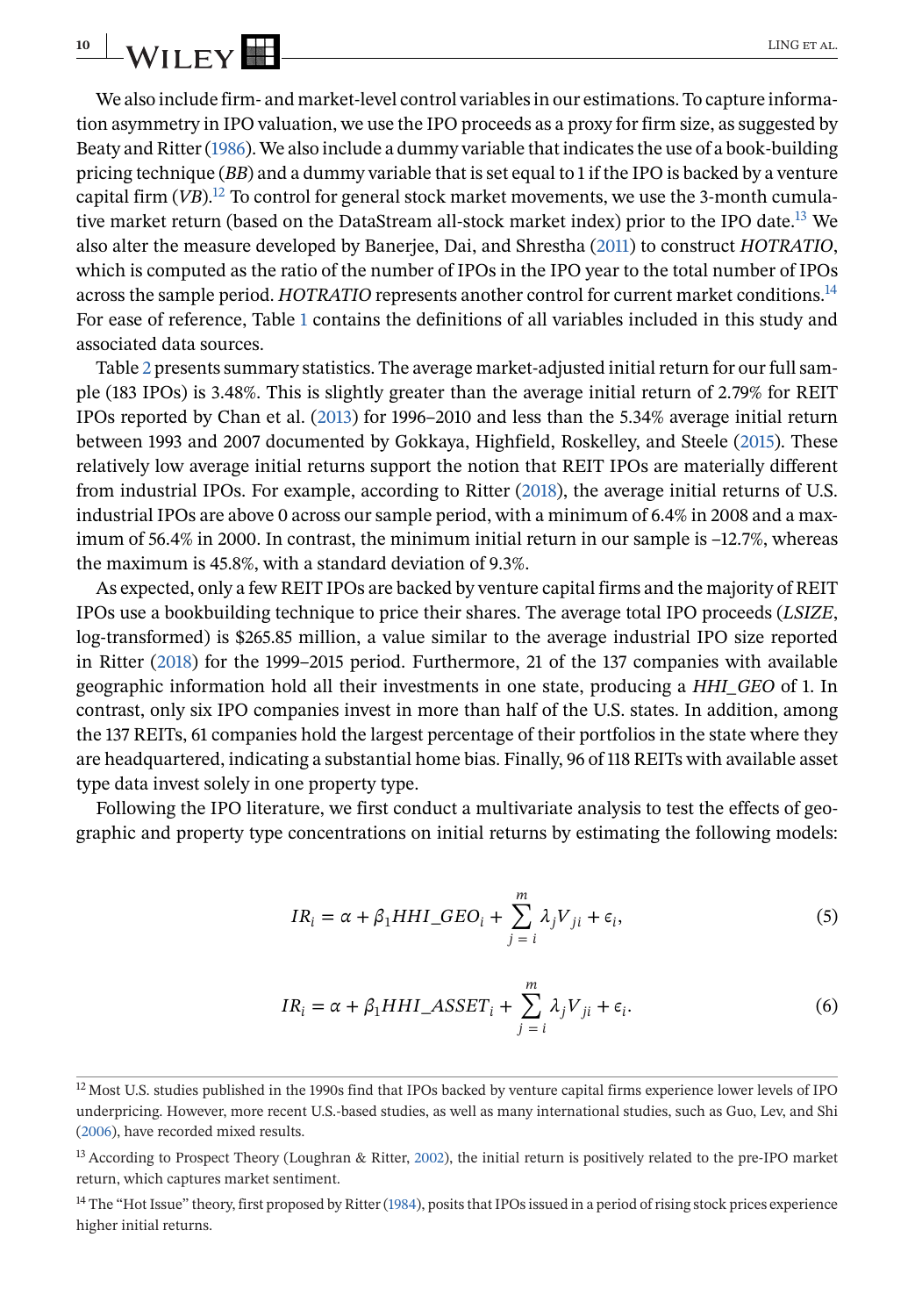<span id="page-11-0"></span>

| TABLE 1             | sources<br>Variable definitions and data              |                                                                                                                                                                                                                                                                                             |
|---------------------|-------------------------------------------------------|---------------------------------------------------------------------------------------------------------------------------------------------------------------------------------------------------------------------------------------------------------------------------------------------|
| Variables           | Definition                                            |                                                                                                                                                                                                                                                                                             |
| $\mathbb{R}$        |                                                       | Market-adjusted IPO initial return, which is the difference between the IPO offer price and the first-trading-day closing price, excluding the<br>market return on the IPO day. Source: SDC Database and CRSP.                                                                              |
| VВ                  |                                                       | A dummy variable that equals 1 if the IPO is venture capital-backed; 0 otherwise. Source: SDC Database.                                                                                                                                                                                     |
| BB                  |                                                       | A dummy variable that equals 1 if the IPO uses bookbuilding as the pricing technique; 0 otherwise. Source: SDC Database.                                                                                                                                                                    |
| LSIZE               |                                                       | Log-transformed total proceeds of the IPO. Source: SDC Database.                                                                                                                                                                                                                            |
| MRETURN             |                                                       | Three-month cumulative market return before the IPO date. Source: DataStream.                                                                                                                                                                                                               |
| HOTRATIO            | Database.                                             | The number of IPOs in a certain year divided by the total number of IPO across the sample period, presented in percentage. Source: SDC                                                                                                                                                      |
| NCREIF              |                                                       | One-quarter lagged quarterly NCREIF Property Index Return. Source: NCREIF                                                                                                                                                                                                                   |
| NCREIF_W            |                                                       | One-quarter1agged quarterly NCREIF Property Index Return, weighted by the size of the property assets that the IPO company has in each<br>of the four geographical regions by NCREIF definition, which are East, West, South, and Midwest. Source: NCREIF.                                  |
| NCREIF_ROLL         |                                                       | One-quarter1agged annual (4-quarter cumulative) return of the NCREIF NPI Index Return. Source: NCREIF.                                                                                                                                                                                      |
| LIQUIDITY           | a measure of private market liquidity. Source: NCREIF | Transaction turnover that is the percentage of the market value of properties sold from the NCREIF NPI Index in the quarter before an IPO as                                                                                                                                                |
| <b>DAF AIGIDDIT</b> | Source: NCREIF.                                       | One-quarter lagged four-quarter moving average of turnover based on the market value of properties sold from the NCREIF NPI Index.                                                                                                                                                          |
| LIQUIDITY_W_V       | state. Source: NCREIF and IPO Prospectus.             | State-level transaction turnover based on the dollar transaction values, weighted by the shares of property assets of the IPO company in each                                                                                                                                               |
| LIQUIDITY_W_N       | state. Source: NCREIF and IPO Prospectus.             | State-level transaction turnover based on the transaction numbers, weighted by the shares of property assets of the IPO company in each                                                                                                                                                     |
| DENSITY             | Bureau.                                               | this state, weighted by the shares of property assets of the IPO company in each state. Source: SDC Database and The United States Census<br>The IPO density that is, for a given REIT in its IPO year, the number of all IPOs that headquartered in the state divided by the population in |
| <b>LSTATES</b>      | Log-transformed 1                                     | number of states where the IPO company's property assets are located. Source: IPO Prospectus and 10-K File.                                                                                                                                                                                 |
| HEAD                | 10-K File.                                            | A dummy variable that equals 1 if the company has the largest share of its properties in its headquarters state. Source: IPO Prospectus and                                                                                                                                                 |
| <b>DIST</b>         | located and the                                       | Unweighted average geographic distance, which measures the distance between the state where the IPO company's property assets are<br>state where the company's headquarters is located. Source: IPO Prospectus and 10-K File.                                                               |
|                     |                                                       | (Continues)                                                                                                                                                                                                                                                                                 |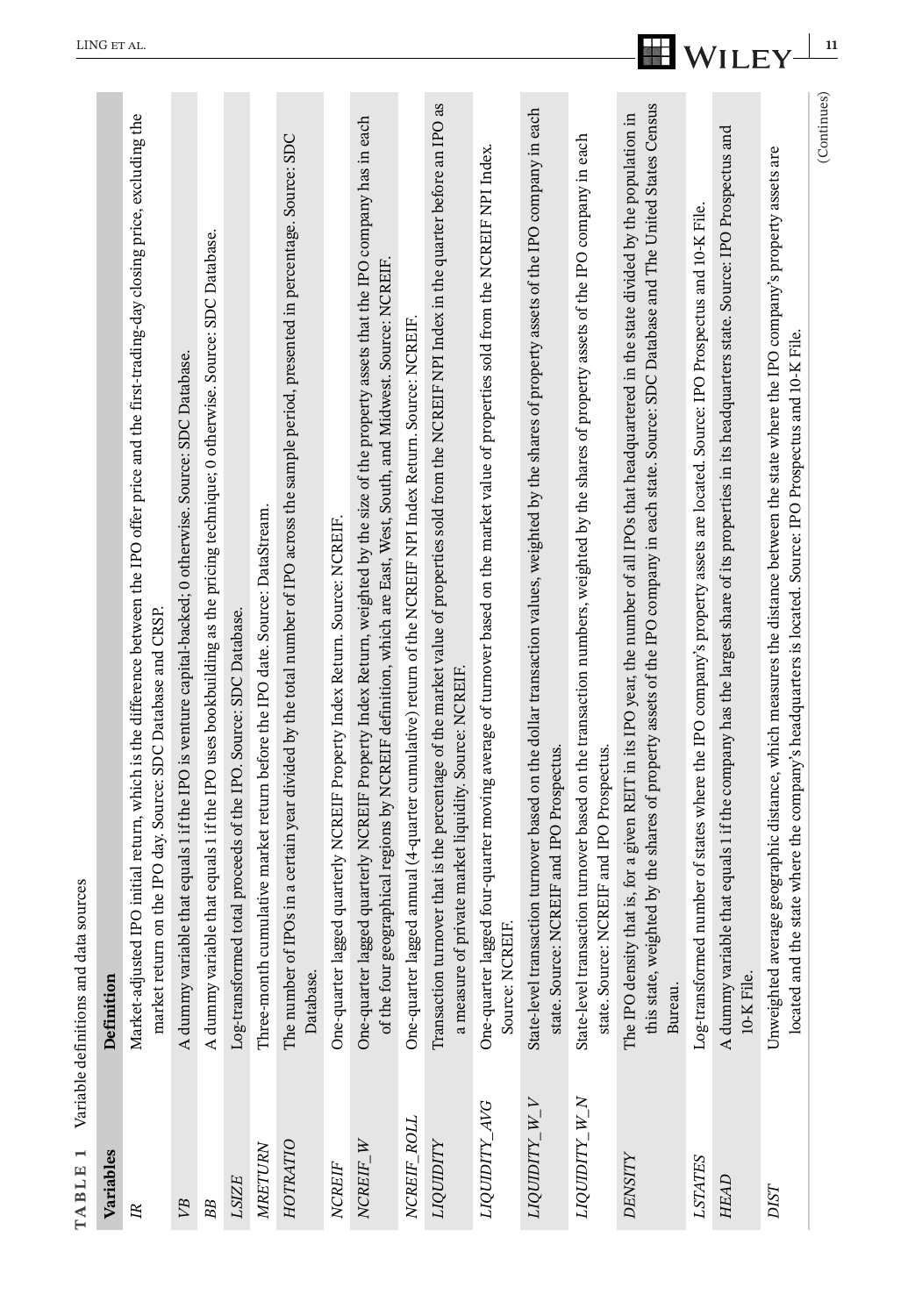| Š                        |
|--------------------------|
|                          |
|                          |
| i                        |
|                          |
|                          |
| Ľ                        |
|                          |
|                          |
|                          |
| $\overline{\phantom{0}}$ |
|                          |
| Ľ<br>Ľ                   |
|                          |
|                          |
|                          |
| m                        |
| $\blacktriangleleft$     |

| number of asset types that the IPO company has. Source: IPO Prospectus and 10-K File.<br>A dummy variable that equals 1 if it is a focused REIT; 0 otherwise. Source: CRSP and SNL.<br>Estate Transparency Index; 0 otherwise. Source: IPO Prospectus and JLL Website.<br>York, San Francisco, and Washington, D.C.; 0 otherwise. Source: IPO Prospectus.<br>residential properties in its portfolio is greater than 50%. Source: IPO Prospectus.<br>Census data; 0 otherwise. Source: IPO Prospectus and US Census.<br>concentration. Source: IPO Prospectus and 10-K File.<br>state. Source: IPO Prospectus and 10-K File.<br>Weighted average<br>Log-transformed<br>File.<br>TRANSPARENT<br>HHI_GEO_ECO<br>HHI_ASSET<br><b>GATEWAY</b><br>FOCUSED<br>HHI_GEO<br>LASSET<br>$DIST_W$<br><b>URBAN</b><br>CORE | TABLE 1 (Continued)<br>Variables | Definition                                                                                                                                                                                                                                                                                       |
|---------------------------------------------------------------------------------------------------------------------------------------------------------------------------------------------------------------------------------------------------------------------------------------------------------------------------------------------------------------------------------------------------------------------------------------------------------------------------------------------------------------------------------------------------------------------------------------------------------------------------------------------------------------------------------------------------------------------------------------------------------------------------------------------------------------|----------------------------------|--------------------------------------------------------------------------------------------------------------------------------------------------------------------------------------------------------------------------------------------------------------------------------------------------|
|                                                                                                                                                                                                                                                                                                                                                                                                                                                                                                                                                                                                                                                                                                                                                                                                               |                                  | geographic distance, which measures the distance between the state where the IPO company's property assets are located<br>and the state where the company's headquarters is located, weighted by the size of the property assets that the IPO company has in each                                |
|                                                                                                                                                                                                                                                                                                                                                                                                                                                                                                                                                                                                                                                                                                                                                                                                               |                                  | Geographic Herfindahl index computed as the sum of the squared shares of property size that the IPO company has in each state, scaled by<br>10,000, ranging from 0 to 1 with higher values representing higher geographic concentration. Source: IPO Prospectus and 10-K File.                   |
|                                                                                                                                                                                                                                                                                                                                                                                                                                                                                                                                                                                                                                                                                                                                                                                                               |                                  | economic regions defined by Hartzell et al. (1987), scaled by 10,000, ranging from 0 to 1 with higher values representing higher geographic<br>Geographic Herfindahl index computed as the sum of the squared shares of property size that the IPO company has in each of the eight              |
|                                                                                                                                                                                                                                                                                                                                                                                                                                                                                                                                                                                                                                                                                                                                                                                                               |                                  |                                                                                                                                                                                                                                                                                                  |
|                                                                                                                                                                                                                                                                                                                                                                                                                                                                                                                                                                                                                                                                                                                                                                                                               |                                  |                                                                                                                                                                                                                                                                                                  |
|                                                                                                                                                                                                                                                                                                                                                                                                                                                                                                                                                                                                                                                                                                                                                                                                               |                                  | Property type Herfindahl index computed as the sum of the squared shares of property value that the IPO company has in each property type,<br>scaled by 10,000, ranging from 0 to 1 with higher values representing higher property type concentration. Source: IPO Prospectus and 10-K          |
|                                                                                                                                                                                                                                                                                                                                                                                                                                                                                                                                                                                                                                                                                                                                                                                                               |                                  | A dummy variable that equals 1 if the headquarters MSA of the REIT is one of the top 10 MSAs ranked by total population based on 2010                                                                                                                                                            |
|                                                                                                                                                                                                                                                                                                                                                                                                                                                                                                                                                                                                                                                                                                                                                                                                               |                                  | A dummy variable that equals 1 if the headquarters MSA of a REIT is one of the six "gateway" MSAs: Boston, Chicago, Los Angeles, New                                                                                                                                                             |
|                                                                                                                                                                                                                                                                                                                                                                                                                                                                                                                                                                                                                                                                                                                                                                                                               |                                  | A dummy variable that equals 1 if the headquarters MSA of a REIT is considered as highly transparent according to the JLL Global Real                                                                                                                                                            |
|                                                                                                                                                                                                                                                                                                                                                                                                                                                                                                                                                                                                                                                                                                                                                                                                               |                                  | industrial, retail, and residential; 0 otherwise. For each diversified REIT, CORE equals 1 if the overall weight of office, industrial, retail and<br>A dummy variable that equals 1 if the main property type in which the REIT invests belongs to one of the four core property types: office, |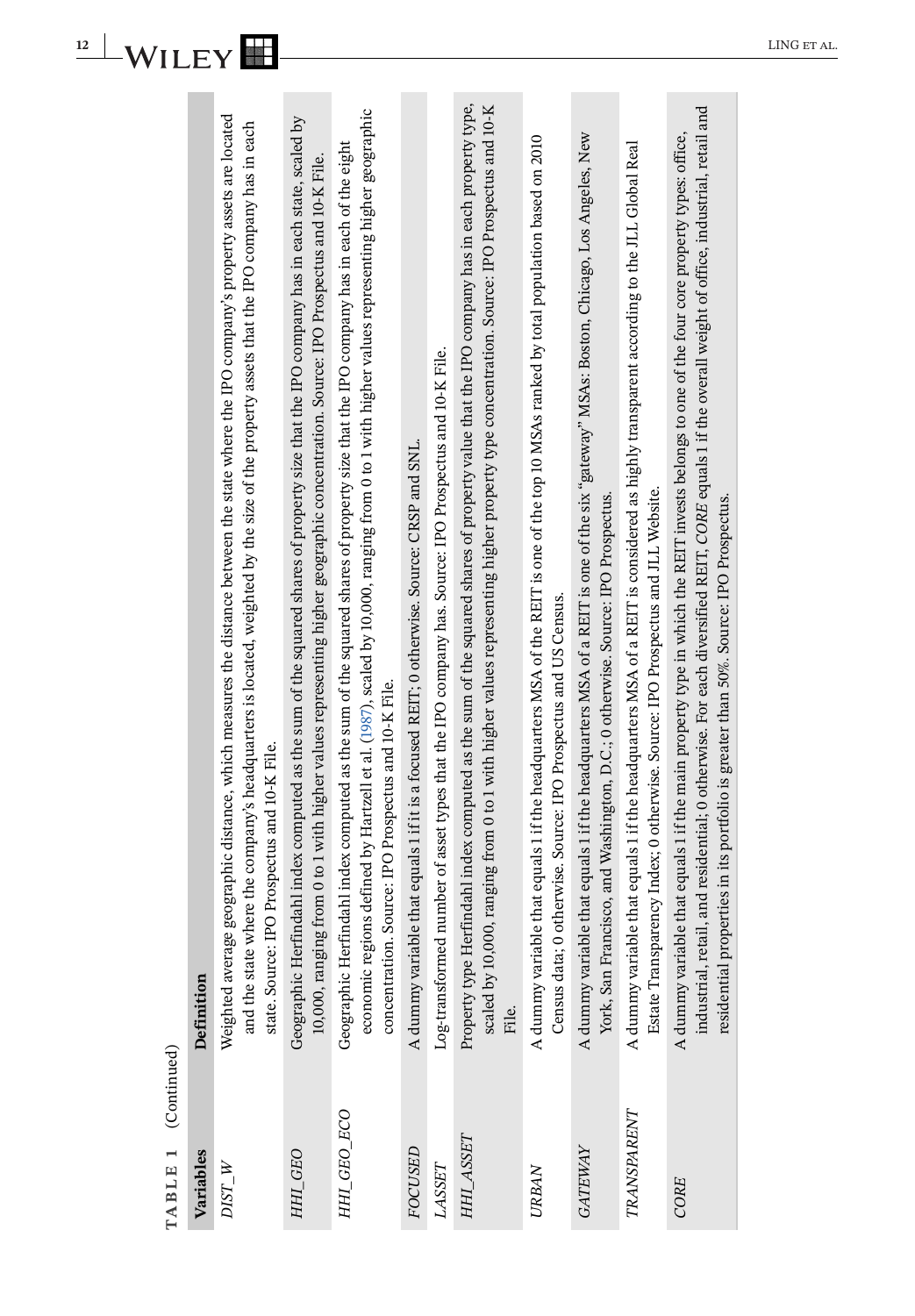#### <span id="page-13-0"></span>**TABLE 2** Summary statistics

| <b>Variables</b>   | Mean   | Median  | Min      | Max      | SD     | $\boldsymbol{N}$ |
|--------------------|--------|---------|----------|----------|--------|------------------|
| IR                 | 3.48   | 0.74    | $-13.21$ | 45.84    | 9.21   | 183              |
| <b>VB</b>          | 0.02   | 0.00    | 0.00     | 1.00     | 0.15   | 137              |
| ${\cal B}{\cal B}$ | 0.99   | 1.00    | 0.00     | 1.00     | 0.12   | 137              |
| <b>LSIZE</b>       | 5.22   | 5.33    | 1.61     | 7.88     | 1.03   | 137              |
| <b>MRETURN</b>     | 5.23   | 4.77    | $-15.84$ | 34.35    | 6.23   | 137              |
| HOTRATIO           | 5.20   | 5.34    | 1.16     | 10.50    | 2.08   | 137              |
| <b>NCREIF</b>      | 2.77   | 2.76    | $-7.33$  | 5.34     | 1.47   | 137              |
| NCREIF W           | 2.78   | 2.90    | $-7.42$  | 5.62     | 1.50   | 137              |
| NCREIF ROLL        | 10.10  | 10.61   | $-21.29$ | 18.07    | 5.93   | 137              |
| <b>LIQUIDITY</b>   | 2.79   | 2.63    | 0.46     | 5.80     | 1.34   | 137              |
| LIQUIDITY_AVG      | 2.54   | 2.34    | 0.44     | 4.30     | 0.99   | 137              |
| LIQUIDITY W V      | 2.06   | 1.72    | 0.00     | 9.52     | 1.67   | 113              |
| LIQUIDITY_W_N      | 2.33   | 2.24    | 0.00     | 10.71    | 1.74   | 113              |
| <b>DENSITY</b>     | 0.00   | 0.00    | 0.00     | 0.00     | 0.00   | 137              |
| HEAD               | 0.45   | 0.00    | 0.00     | 1.00     | 0.50   | 137              |
| <b>LSTATES</b>     | 1.69   | 1.79    | 0.00     | 3.76     | 1.00   | 137              |
| DIST               | 972.10 | 1029.00 | 0.00     | 2913.00  | 625.50 | 137              |
| DIST W             | 885.60 | 941.50  | 0.00     | 3161.00  | 646.00 | 137              |
| HHI_GEO            | 0.40   | 0.29    | 0.05     | 1.00     | 0.31   | 137              |
| HHI GEO ECO        | 0.47   | 0.38    | 0.05     | 1.00     | 0.30   | 137              |
| <b>FOCUSED</b>     | 0.81   | 1.00    | 0.00     | 1.00     | 0.39   | 118              |
| <b>LASSET</b>      | 0.18   | 0.00    | 0.00     | 1.61     | 0.40   | 118              |
| <b>HHI ASSET</b>   | 0.93   | 1.00    | 0.33     | 1.00     | 0.16   | 118              |
| <b>URBAN</b>       | 0.38   | 0.00    | 0.00     | 1.00     | 0.49   | 116              |
| <b>GATEWAY</b>     | 0.31   | 0.00    | 0.00     | 1.00     | 0.47   | 116              |
| TRANSPARENT        | 0.41   | 0.00    | 0.00     | $1.00\,$ | 0.49   | 116              |
| <b>CORE</b>        | 0.62   | 1.00    | 0.00     | 1.00     | 0.49   | 103              |

*Note*. This table presents descriptive statistics of firm-, issuing-, and market-level characteristics as well as the concentration measures for geographic locations and property types for the full sample of equity REITs during the 1995–2017 sample period. Variable definitions and data sources are contained in Table [1.](#page-11-0)

The dependent variable in both equations is the IPO firm's initial return  $(IR_i)$  and  $\beta_1$  captures the effect of either geographic (*HHI\_GEO<sub>i</sub>*) or property type (*HHI\_ASSET<sub>i</sub>*) concentration.  $V_i$  represents a vector of *m* control variables as outlined above.

We next include both dimensions of concentration and estimate our model using both 3-year (to save degrees of freedom) and 1-year time fixed effects as follows:

$$
IR_i = \alpha + \beta_1 HHI\_GEO_i + \beta_2 HHI\_ASSET_i + \sum_{j=i}^{m} \lambda_j V_{ji} + \epsilon_i.
$$
 (7)

As discussed above, the investor recognition channel suggests that excess initial returns are the result of the underpricing of offering shares, whereas the diversification discount channel suggests that excess initial returns are driven by investor demand in the aftermarket. Therefore,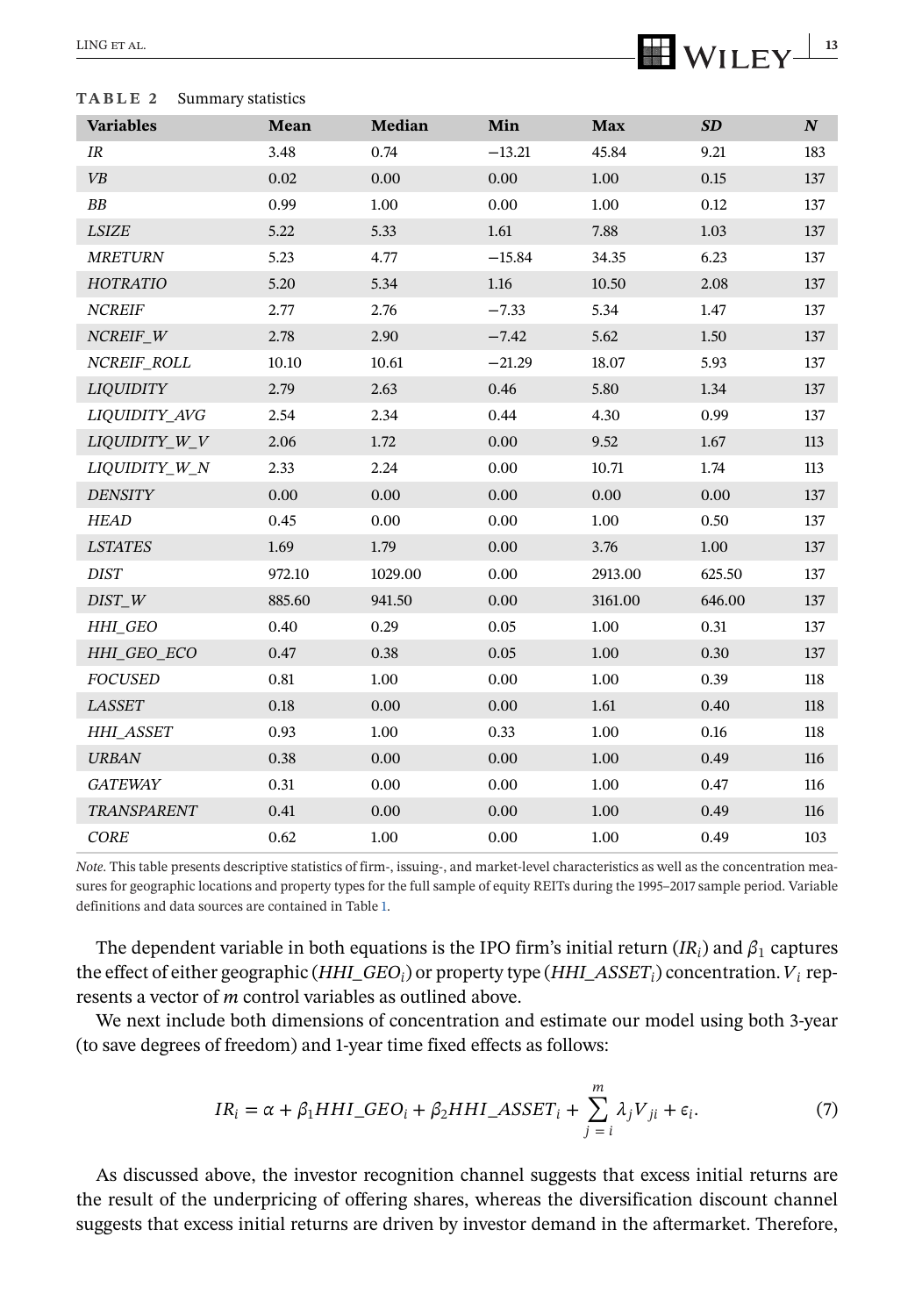<span id="page-14-0"></span>to test our second hypothesis that geographic concentration affects initial IPO returns through an investor recognition rather than diversification discount channel, we compute both pre- and post-IPO returns around the issuance. The pre-IPO return is measured as the difference between the opening price on the first trading day and the offer price as a percentage of the offer price. The post-IPO return is measured as the difference between the closing and opening prices of the first trading day as a percentage of the opening price. Following Equation [\(1\)](#page-8-0), both pre- and post-IPO returns are adjusted by the corresponding market return, as presented in Equation (8) and (9):

pre-
$$
IPO = \frac{(Open\ price - Officer\ price)}{Offer\ price} - \frac{(Market\ at\ open - Market\ at\ offer)}{Market\ at\ offer},
$$
(8)  
post-
$$
IPO IR = \frac{(Close\ price - Open\ price)}{Open\ price} - \frac{(Market\ at\ close - Market\ at\ open)}{Market\ at\ open}.
$$
(9)

If the pricing effect of geographic concentration is transmitted via the investor recognition channel, we should observe its impact on *pre-IPO IR*. However, if a diversification discount channel exists, we should observe its impact on *post-IPO IR*. We test this hypothesis by estimating Equations  $(10)$  and  $(11)$ :

pre-*IPO IR<sub>i</sub>* = 
$$
\alpha + \beta_1 HHI\_GEO_i + \beta_2 HHI\_ASSET_i + \sum_{j=i}^{m} \lambda_j V_{ji} + \epsilon_i,
$$
 (10)

$$
after\text{-}IPO\,IR_1 = \alpha + \beta_1 HHI\_\text{-}GEO_i + \beta_2 HHI\_\text{-}ASSET_i + \sum_{j=i}^{m} \lambda_j V_{ji} + \epsilon_i. \tag{11}
$$

As a final step, we test whether less underpricing occurs in periods when the underlying real estate assets can be sold more easily and efficiently (*Hypothesis 3*) by interacting the geographic concentration measure with each of the deadweight cost indicators. Therefore, the variable of interest in this specification is the interaction between geographic concentration (*HHI\_GEO*) and the private CRE market performance, which is proxied for by the lagged private real estate market return and liquidity (*NCREIF* and *LIQUIDITY*, respectively). Positive conditions in the underlying CRE market should moderate the impact of geographic concentration on REIT IPO initial returns (i.e.,  $\beta_3$  is expected to be negative). The augmented specifications are presented in Equations (12a) and (12b).

$$
IR_i = \alpha + \beta_1 HHI\_GEO_i + \beta_2 HHI\_ASSET_i + \beta_3 GEO_i \, X \, NCREIF_i + \sum_{j=i}^{m} \lambda_j V_{ji} + \epsilon_i, \quad (12a)
$$

$$
IR_i = \alpha + \beta_1 HHI\_GEO_i + \beta_2 HHI\_ASSET_i + \beta_3 GEO_i \times LIQUIDITY_i + \sum_{j=i}^{m} \lambda_j V_{ji} + \epsilon_i.
$$
 (12b)

### **4 EMPIRICAL RESULTS AND ROBUSTNESS TESTS**

Table [3](#page-15-0) reports the results from estimating the baseline model and Equation [\(5\)](#page-10-0). Property type concentration is excluded in this initial set of estimations. Robust standard errors are reported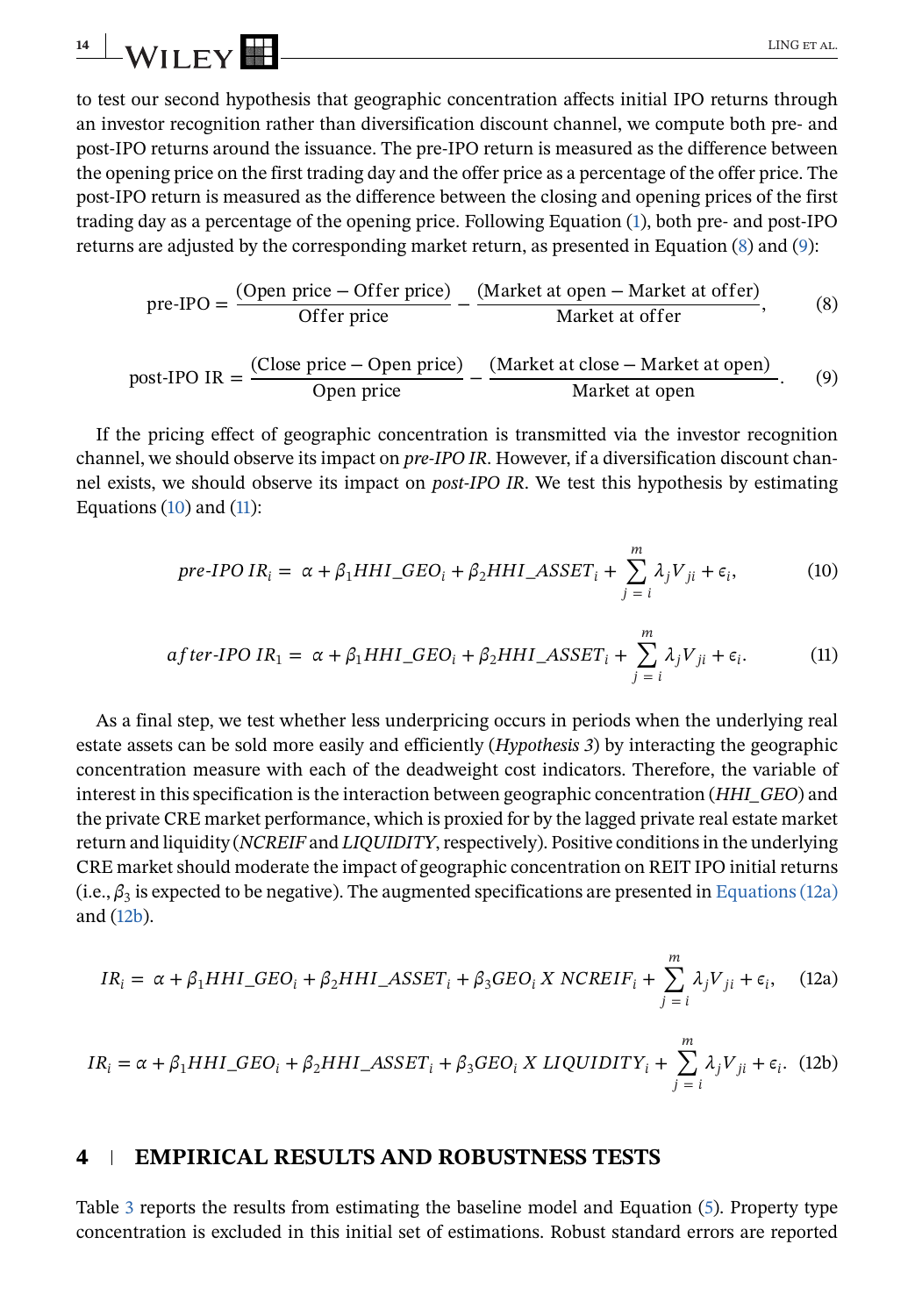<span id="page-15-0"></span>**TABLE 3** Results on the effect of geographic concentration

| Dependent variable: IR | (Baseline) | (1)         | (2)      | (3)                   | (4)       | (5)      |
|------------------------|------------|-------------|----------|-----------------------|-----------|----------|
| VB                     | $-5.372$   | $-4.390$    | $-5.115$ | $-4.445$              | $-5.196$  | $-4.800$ |
|                        | 2.288      | 2.473       | 1.949    | 2.494                 | 2.462     | 2.656    |
| BB                     | $-8.995$   | $-9.019$    | $-8.682$ | $-8.883$              | $-9.682$  | $-9.641$ |
|                        | 7.746      | 8.117       | 6.687    | 8.123                 | 6.034     | 6.861    |
| <b>LSIZE</b>           | 1.364      | 1.630       | 1.344    | 1.642                 | 1.471     | 1.576    |
|                        | 1.207      | 1.172       | 1.192    | 1.177                 | 1.182     | 1.211    |
| <b>MRETURN</b>         | 0.414      | 0.448       | 0.421    | $0.447$ ***           | 0.420     | 0.432    |
|                        | 0.161      | 0.154       | 0.164    | 0.156                 | 0.163     | 0.158    |
| HOTRATIO               | $-0.172$   | $-0.453$    | $-0.659$ | $-0.560$              | $-0.585$  | $-0.676$ |
|                        | 0.690      | 0.558       | 0.563    | 0.576                 | 0.550     | 0.574    |
| <b>NCREIF</b>          | 1.064      | 1.151       | 1.243    | 1.209                 | 1.017     | 1.082    |
|                        | 0.482      | 0.446       | 0.483    | 0.458                 | 0.485     | 0.49     |
| <b>LIQUIDITY</b>       | $-0.600$   | $-0.468$    | $-0.324$ | $-0.519$              | $-0.331$  | $-0.380$ |
|                        | 0.755      | 0.744       | 0.734    | 0.754                 | 0.749     | 0.764    |
| <b>DENSITY</b>         | $-5,258$   | $-6,533$    | $-5,861$ | $-5,844$              | $-5,177$  | $-4,975$ |
|                        | 2695       | 2567        | 2543     | 2504                  | 2612      | 2590     |
| HHI_GEO                |            | $5.075$ *** |          |                       |           |          |
|                        |            | 1.831       |          |                       |           |          |
| <b>HEAD</b>            |            |             | 2.322    |                       |           |          |
|                        |            |             | 1.387    |                       |           |          |
| <b>LSTATES</b>         |            |             |          | $-1.291$ <sup>*</sup> |           |          |
|                        |            |             |          | 0.619                 |           |          |
| $DIST_W$               |            |             |          |                       | $-0.002$  |          |
|                        |            |             |          |                       | $0.001\,$ |          |
| <b>DIST</b>            |            |             |          |                       |           | $-0.002$ |
|                        |            |             |          |                       |           | 0.001    |
| Constant               | 4.003      | 2.217       | 4.627    | 6.216                 | 7.012     | 6.029    |
|                        | 9.379      | 9.578       | 8.383    | 9.759                 | 8.190     | 8.656    |
| Time fixed effect      | Y          | Y           | Y        | Y                     | Y         | Y        |
| Observations           | 141        | 137         | 137      | 137                   | 137       | 137      |
| $R$ -squared           | .203       | .267        | .249     | .255                  | .254      | .245     |

*Note*. The table reports ordinary least squares (OLS) regressions for a cross section of real estate IPOs between 1995 and 2017 in the United States. Dependent variable *IR* is the market-adjusted initial return of the IPO. Other variable definitions and data sources are in Table [1.](#page-11-0) Three-year time fixed effects are included. Standard errors are corrected for robustness and presented below the coefficient estimates. \*\*\*, \*\*, and \* denote significance at 1%, 5%, and 10%, respectively.

below the coefficients. With 137 IPOs in our sample, we first use 3-year time fixed effect to preserve degrees of freedom. The use of annual market-level control variables (e.g., equity return, hot ratio, real estate returns, and liquidity) also helps to control for unobservable time-dependent factors.15

<sup>15</sup> We also estimate the model with 1-year time fixed effects and present our findings in the robustness tests section. Results are largely unchanged.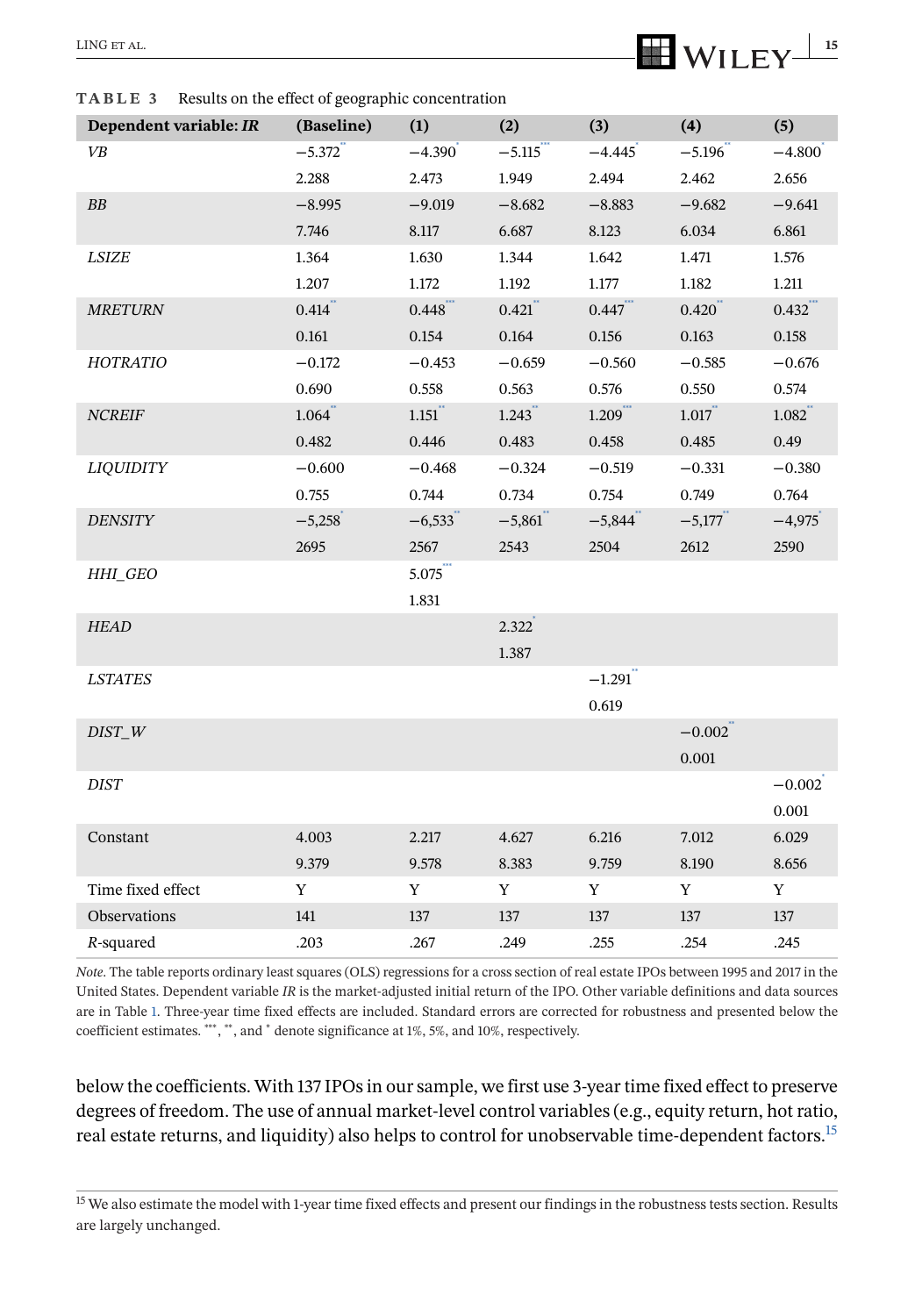The results for the baseline model that includes only firm-, issuing-, and market-level variables are reported in the first column of Table [3](#page-15-0) (Baseline). As expected, we find that real estate IPOs backed by venture capital firms (*VB*) are associated with significantly lower initial returns. This is consistent with Megginson and Weiss (1991) who argue that venture capitalists play a certification role that reduces IPO valuation uncertainty. We find no evidence that initial returns are associated with the size of the offering (*LSIZE*) or the use of book building (*BB*), which is in sharp contrast to the findings of most empirical studies on industrial IPOs. As both firm size and the book building method are commonly used proxies for information asymmetry, this result is consistent with our argument that classic information asymmetry-based theories have little ability to explain the cross-sectional variation of initial returns of REIT IPOs (Brounen & Eichholtz, 2002; Wong et al., 2013). This result further confirms our motivation to explore the relation between REIT IPO performance and real estate-specific factors.

The estimated coefficient on the broad-based stock market return in the 3 months prior to the IPO (*MRETURN*) is positive and highly significant, indicating higher initial returns in rising markets. This finding supports behavioral explanations of IPO underpricing (Ljungqvist, Nanda, & Singh, 2006; Loughran & Ritter, 2002), which argue that IPO short-run performance is driven, at least in part, by investor sentiment. However, we find no evidence that IPO returns are associated with IPO waves (*HOTRATIO*). Although classic IPO theories are unable to account for the performance of REIT IPOs, the explanatory power of behavioral arguments appears strong.

The inclusion of *MRETURN* controls for the recent performance of the general stock market. However, we also examine whether REIT IPO performance is driven by the recent performance of the underlying private real estate market by including the total return of the NCREIF Property Index (*NCREIF*) in the quarter prior to the IPO. The estimated coefficient on *NCREIF* is positive and significant at a 5% level, suggesting that the recent performance of the private real estate market is predictive of higher first-day IPO returns, even after controlling for recent stock market returns. This implies that the REIT IPO market is affected by industry-related investor sentiment (general real estate market conditions under which the company is listed). A 10% increase in the broad stock market return or the private real estate market return over the prior quarter is associated with a 4.14% and 10.64% increase in the IPO initial return, respectively. The estimated coefficient on *LIQUIDITY* is not significantly different from 0 in any specification, suggesting that liquidity in the underlying private market is not, at the margin, associated with initial IPO returns.

Our first explanatory variable related to geography—*DENSITY*—proxies for the REIT-level information environment where a REIT's IPO properties are located. Increased *DENSITY* indicates more IPO investments (i.e., greater investors base) in areas where the REIT holds its properties and a better information environment for its real estate portfolio. We find that information sharing among investors—through a higher concentration of IPOs in the portfolio states becomes more efficient, therefore reducing IPO initial returns. This also supports Altı's (2005) information spillover argument, with the revelation of an unknown common factor in previous IPOs being reflected in subsequent IPO valuations.

We now turn to the results for our primary variable of interest, geographical concentration. Estimation results using primary and alternative measures of geographic concentration are presented in Models (1) to (5). The estimated coefficient on our primary proxy, *HHI\_GEO*, is positive and highly significant in Model (1). Economically, a 10% increase in *HHI\_GEO* leads to a 0.51% increase in underpricing, a significant portion of the overall average of 3.48%. Models (3), (4), and (5) use different measures of dispersion (rather than concentration) and the significantly negative coefficients confirm that geographic diversification may improve investor recognition, allowing IPO companies to underprice less. These three models use the number of states in which the IPO firm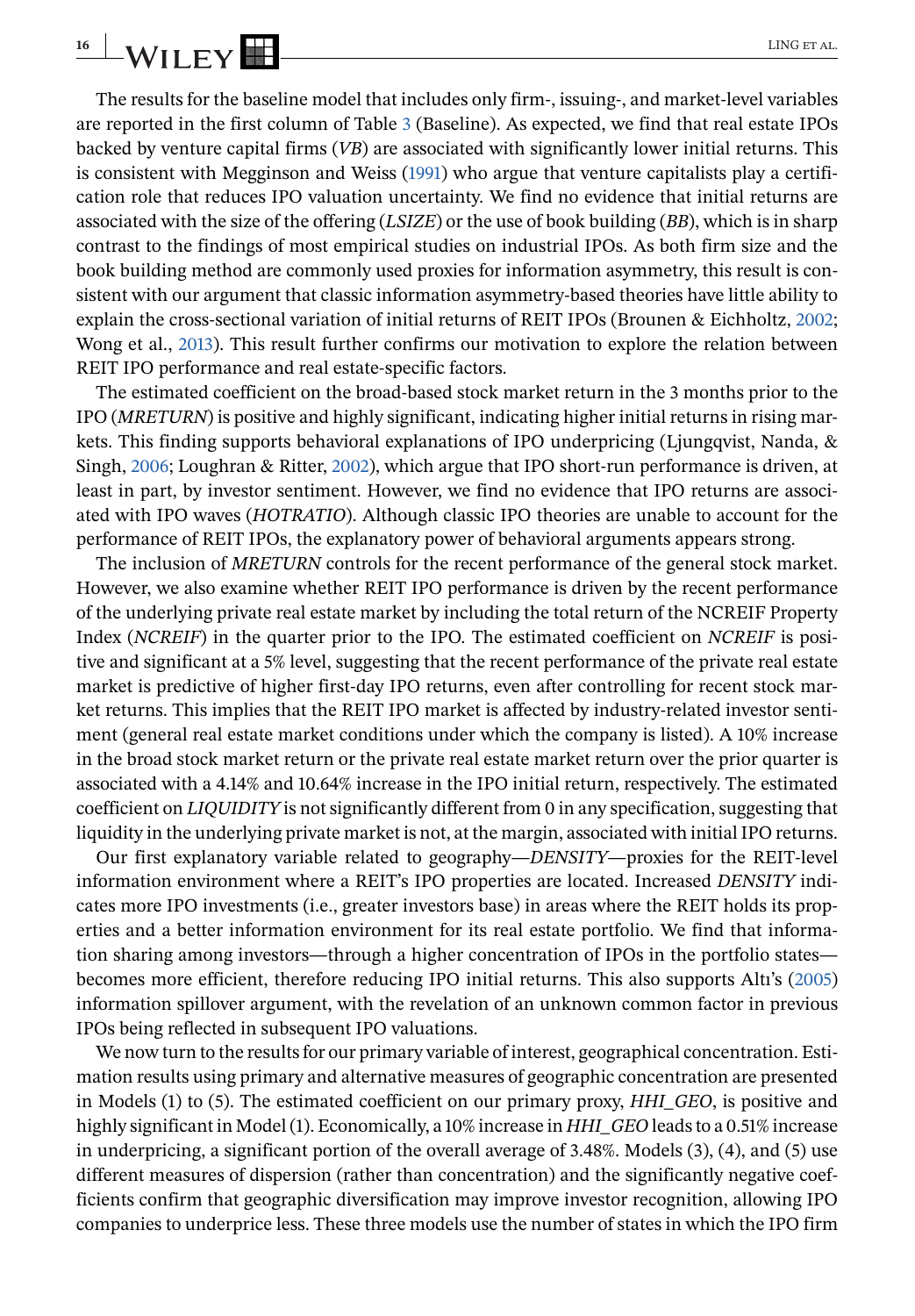# $\frac{LING ET AL.}{VHI FV}$

owns properties (*LSTATES*), the weighted average distance (*DIST\_W*) between each asset's location and the company's headquarters state, and the unweighted (*DIST*) average distance. Finally, the Model (2) results reveal a weakly significant home bias, with investors requiring REITs with concentrations in their headquarters states to underprice more to attract a larger pool of investors. Overall, the results reported in Table [3](#page-15-0) support the existence of an investor recognition channel. Highly concentrated REITs suffer from a smaller pool of investors and need to underprice more to increase investor recognition (García & Norli, 2012). Note that this result does not assume information asymmetry within the real estate industry, where the phenomenon of overpricing may often occur. When a real estate company's portfolio is highly geographically diversified with a more dispersed investor base (i.e., it is well-recognized), the issuer has less incentive to underprice the IPO.

Table [4](#page-18-0) reports the impact of property type concentration on IPO initial returns (with geographic concentration excluded from the analysis). Model (1) reports results using the Herfindahl index as a proxy for asset type concentration (*HHI\_ASSET*). The positive and significant (10% level) coefficient provides some support for the notion that increased property type specialization is associated with greater underpricing. On average, a 10% increase in property type concentration results in a 0.58% increase in first-day IPO returns. The estimated coefficients on *FOCUSED* in Model (2) and *LASSET* in Model (3) confirm our main result that increased portfolio concentration requires issuers to underprice more, which is consistent with the findings of Brounen and Eichholtz (2002). The impact of stock market returns (*MRETURN*) on initial returns is still positive and significant in all three specifications, whereas the effect of market waves on REIT underpricing (*HOTRATIO*) remains insignificant. IPO initial returns in high-performing CRE markets (*NCREIF*) continue to be higher and IPOs still generally benefit from venture capital backing. The density of IPO activity within the headquarters state (*DENSITY*) is associated with reduced underpricing.

Although our property type results are robust to the use of alternative measures, they are slightly weaker than our corresponding findings for geographic concentration. Because the Herfindahl index is a more precise measure of concentration, we will report results using this measure in the remainder of the paper. We have also estimated models using other measures and our findings are consistent.

Table [5](#page-19-0) reports the main results for model specifications including both geographic and property type concentration (*HHI\_GEO* and *HHI\_ASSET*). Three-year time fixed effects are included in Models (1) and (2); 1-year fixed effects are included in Models (3) and (4). We also introduce a second measure of underlying private market returns (*NCREIF\_W*) to account for variation in the location of portfolio properties. NCREIF produces total private market return indices for U.S. properties located in four geographic regions: East, West, South, and Midwest. To create *NCREIF\_W*, we weight the total returns in these four NCREIF regions by the distribution of the firm's IPO assets across these regions to obtain a firm-specific measure of the strength of the private CRE markets in which the company invests. We confirm our main results as both the magnitude and statistical significance of the coefficient estimates on *NCREIF\_W* in Models (2) and (4) are similar to the results obtained with our original proxy for private market returns (*NCREIF*) in Models  $(1)$  and  $(3)$ .

We find consistent evidence of an economically meaningful relation between geographic concentration and IPO underpricing. A 10% increase in the Herfindahl index is associated with a 0.59-0.77% increase in IPO initial returns. The estimated coefficients on *HHI\_ASSET* are slightly larger in magnitude, although less statistically significant than the corresponding estimates for *HHI\_GEO*. Lagged private market returns have a positive and significant impact on initial returns for the specifications with 3-year time fixed effect. However, they become insignificant when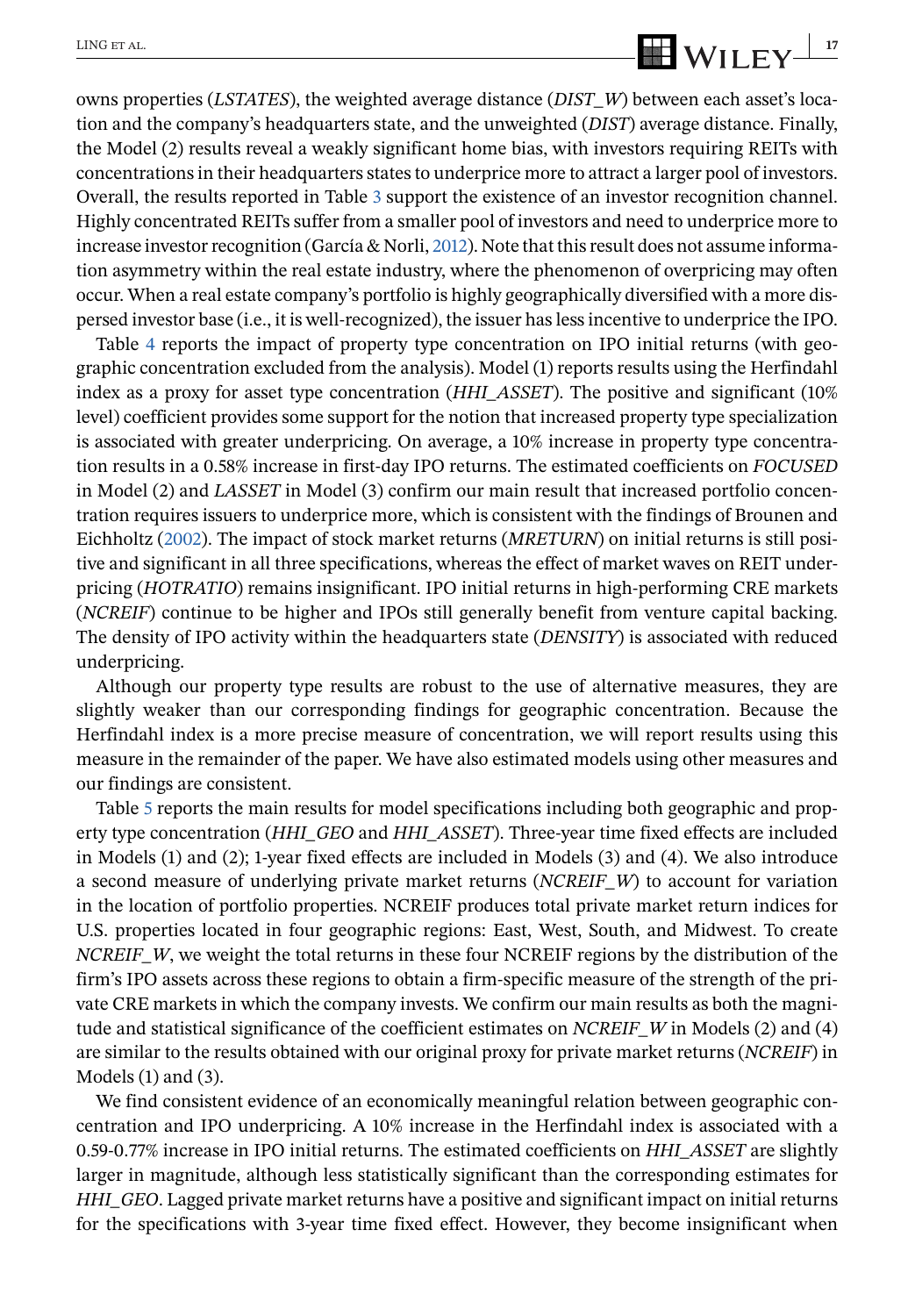<span id="page-18-0"></span>

| 18 | $\overline{\phantom{a}}$ | -  | IN |  |
|----|--------------------------|----|----|--|
|    | _                        | ▁▛ |    |  |

**TABLE 4** Results on the effect of property type concentration

| Dependent variable: IR | (1)      | (2)      | (3)                  |
|------------------------|----------|----------|----------------------|
| VB                     | $-4.808$ | $-5.047$ | $-4.768$             |
|                        | 2.842    | 2.750    | 2.776                |
| BB                     | $-9.172$ | $-9.150$ | $-9.122$             |
|                        | 7.931    | 7.852    | 7.875                |
| <b>LSIZE</b>           | 1.582    | 1.599    | 1.571                |
|                        | 1.313    | 1.311    | 1.316                |
| <b>MRETURN</b>         | 0.451    | 0.437    | 0.444                |
|                        | 0.173    | 0.168    | 0.169                |
| HOTRATIO               | $-0.258$ | $-0.270$ | $-0.282$             |
|                        | 0.698    | 0.699    | 0.699                |
| <b>NCREIF</b>          | 1.249    | 1.229    | $1.242$ <sup>"</sup> |
|                        | 0.604    | 0.615    | 0.607                |
| <b>LIQUIDITY</b>       | $-0.811$ | $-0.783$ | $-0.741$             |
|                        | 0.985    | 0.984    | 0.985                |
| <b>DENSITY</b>         | $-5,143$ | $-5,393$ | $-5,191$             |
|                        | 2927     | 2914     | 2939                 |
| HHI_ASSET              | 5.841    |          |                      |
|                        | 3.256    |          |                      |
| <b>FOCUSED</b>         |          | 2.439    |                      |
|                        |          | 1.393    |                      |
| <b>LASSET</b>          |          |          | $-2.636$             |
|                        |          |          | 1.237                |
| Constant               | $-0.484$ | 2.888    | 5.268                |
|                        | 10.53    | 10.19    | 10.21                |
| Time fixed effect      | Y        | Y        | Y                    |
| Observations           | $118\,$  | $118\,$  | $118\,$              |
| $R$ -squared           | .243     | .244     | .246                 |

*Note*. The table reports OLS regressions for a cross section of real estate IPOs between 1995 and 2017 in the United States. Dependent variable *IR* is the market-adjusted initial return of the IPO. Variable definitions and data sources are in Table [1.](#page-11-0) Three-year time fixed effects are included. Standard errors are corrected for robustness and presented below the coefficient estimates. \*\*\*, \*\*, and \* denote significance at 1%, 5%, and 10%, respectively.

1-year time fixed effects are included because the time variation of conditions in the underlying market is already captured. The equity market return over the previous 3 months—*MRETURN* remains positive and highly significant even when 1-year time fixed effects are included. This supports the argument that the listed stock market has a stronger influence on short-term movements in REIT share prices than the private CRE market. A greater *DENSITY* of IPOs in states where a REIT invests remains predictive of lower first-day returns. The effect of market waves on REIT underpricing (*HOTRATIO*) is negative and highly significant in the specifications with 1-year time fixed effects, which supports the information spillover explanation of IPO underpricing proposed by Altı (2005). The use of 1-year time fixed effects increases the *R*-squared by approximately five percentage points.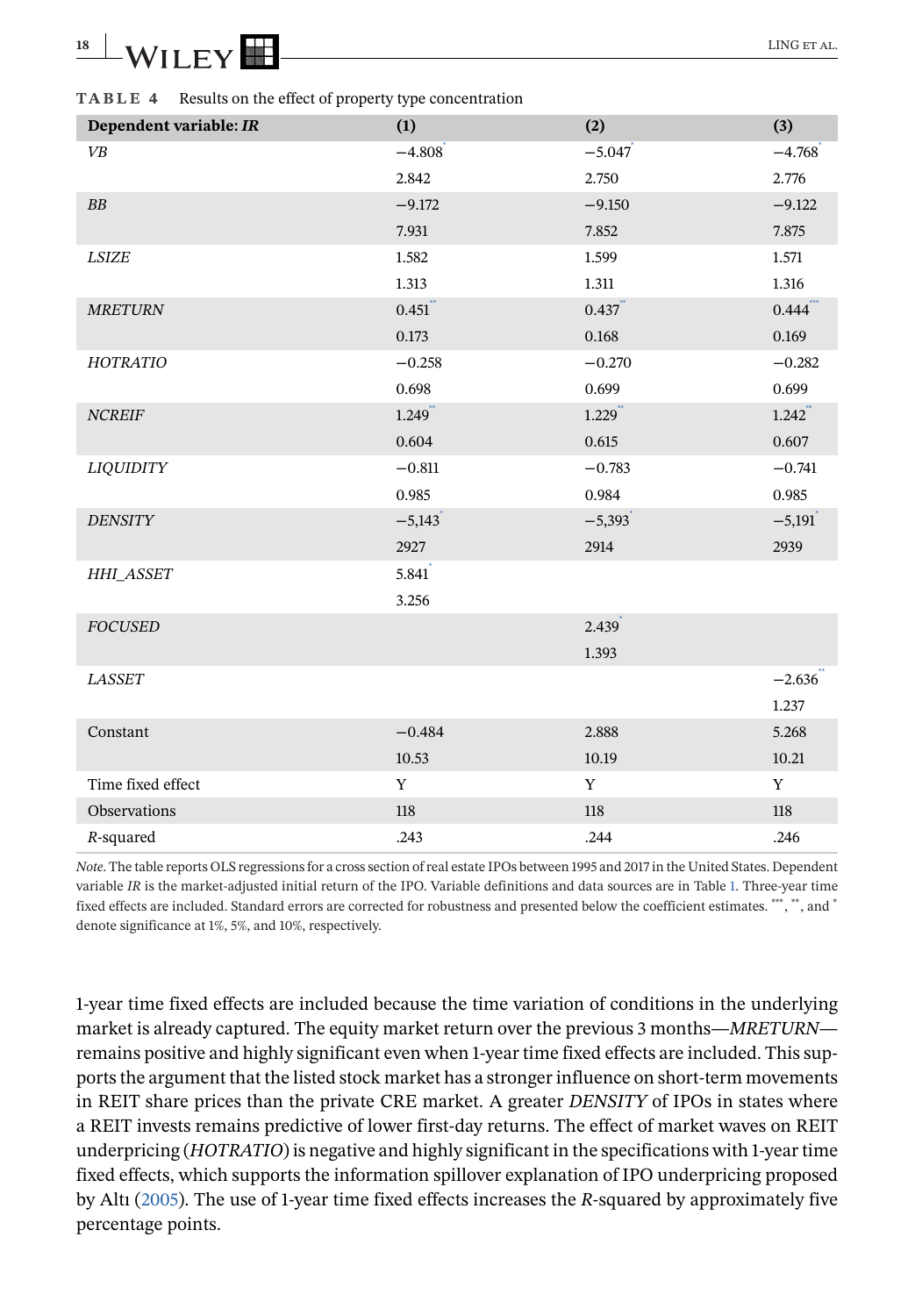<span id="page-19-0"></span>

| Dependent variable: IR     | (1)                    | (2)                   | (3)                     | (4)                   |
|----------------------------|------------------------|-----------------------|-------------------------|-----------------------|
| VB                         | $-3.324$               | $-3.151$              | $-2.262$                | $-2.157$              |
|                            | 3.080                  | 3.042                 | 3.407                   | 3.441                 |
| BB                         | $-8.707$               | $-8.710$              | $-7.723$                | $-7.812$              |
|                            | 8.072                  | 8.192                 | 9.169                   | 9.259                 |
| <b>LSIZE</b>               | 1.719                  | 1.704                 | 1.502                   | 1.495                 |
|                            | 1.266                  | 1.260                 | 1.254                   | 1.251                 |
| <b>MRETURN</b>             | $0.481$ ***            | $0.474$ ***           | 0.656                   | 0.650                 |
|                            | 0.167                  | 0.164                 | 0.243                   | 0.246                 |
| HOTRATIO                   | $-0.541$               | $-0.555$              | $-3.999$ <sup>-1</sup>  | $-4.010$ <sup>*</sup> |
|                            | 0.573                  | 0.558                 | 0.640                   | 0.641                 |
| <b>NCREIF</b>              | 1.252                  |                       | 0.031                   |                       |
|                            | 0.533                  |                       | 1.306                   |                       |
| $NCREIF_W$                 |                        | $1.261$ <sup>**</sup> |                         | 0.473                 |
|                            |                        | 0.478                 |                         | 1.006                 |
| <b>LIQUIDITY</b>           | $-0.428$               | $-0.487$              | $-0.602$                | $-0.679$              |
|                            | 0.936                  | 0.931                 | 0.962                   | 0.990                 |
| <b>DENSITY</b>             | $-5,899$ <sup>**</sup> | $-6,140$              | $-7,695$ <sup>***</sup> | $-7,661$              |
|                            | 2598                   | 2586                  | 2862                    | 2785                  |
| HHI_ASSET                  | 7.496                  | 7.376                 | 6.639                   | 6.744                 |
|                            | 3.233                  | 3.228                 | 3.485                   | 3.452                 |
| HHI_GEO                    | 5.454                  | 5.307                 | 6.293                   | 6.260                 |
|                            | 1.992                  | 1.965                 | 2.316                   | 2.305                 |
| Constant                   | $-5.305$               | $-4.863$              | $-22.35$                | $-18.79$              |
|                            | 10.44                  | 10.55                 | 17.35                   | 16.01                 |
| Time fixed effect (3-year) | Y                      | $\mathbf Y$           | ${\bf N}$               | ${\bf N}$             |
| Time fixed effect (1-year) | $\mathbf N$            | ${\bf N}$             | $\mathbf Y$             | Y                     |
| Observations               | 116                    | 116                   | 116                     | 116                   |
| R-squared                  | .298                   | .301                  | .373                    | .374                  |

*Note*. The table reports OLS regressions for a cross section of real estate IPOs between 1995 and 2017 in the United States. Dependent variable *IR* is the market-adjusted initial return of the IPO. Variable definitions and data sources are in Table [1.](#page-11-0) Three-year time fixed effects are included in Models (1) and (2). Annual fixed effects are included in Models (3) and (4). Standard errors are corrected for robustness and presented below the coefficient estimates. \*\*\*, \*\*, and \* denote significance at 1%, 5%, and 10%, respectively.

### **4.1 Investors recognition versus diversification discount channel**

To test our second hypothesis that the positive effect of geographic concentration on IPO initial day returns is transmitted via an investor base channel rather than a diversification discount effect, we divide the initial returns of IPOs into pre- and post-listing returns and estimate Equations [\(10\)](#page-14-0) and [\(11\)](#page-14-0). These results are reported in Table [6.](#page-20-0) Models (1) and (2) use raw returns; Models (3) and (4) use market-adjusted returns.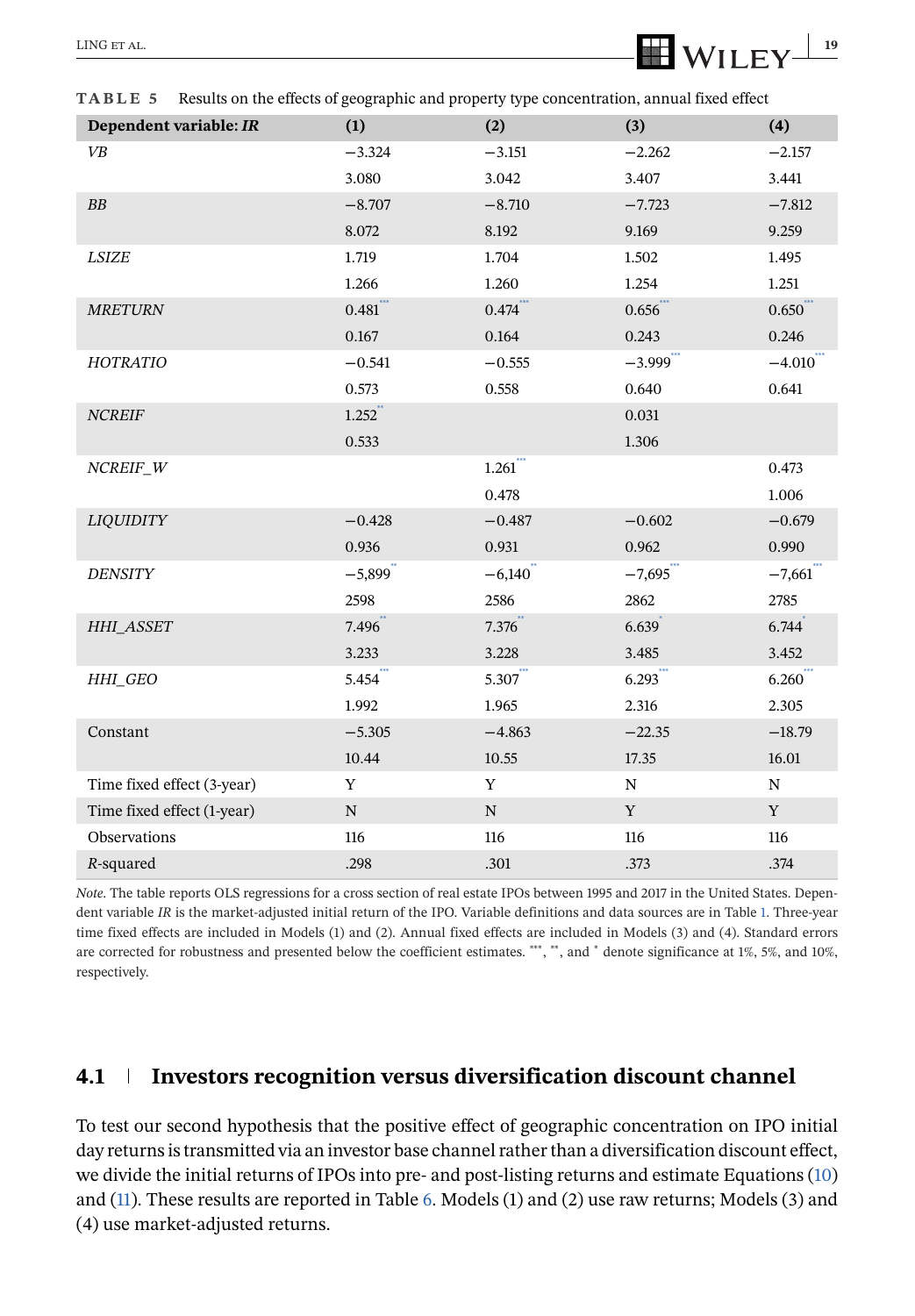<span id="page-20-0"></span>

| 20 | _                        |  | <b>INC</b><br>A1. |
|----|--------------------------|--|-------------------|
|    | $\overline{\phantom{0}}$ |  |                   |

|                        | Pre-IPO IR | Post-IPO IR | Adjusted pre-IPO IR | <b>Adjusted after-IPO IR</b> |
|------------------------|------------|-------------|---------------------|------------------------------|
| Dependent variable: IR | (1)        | (2)         | (3)                 | (4)                          |
| VB                     | $-3.485$   | $-0.139$    | $-2.907$            | $-0.329$                     |
|                        | 1.896      | 1.438       | 1.668               | 1.534                        |
| ${\cal B}{\cal B}$     | $-14.20$   | 2.082       | $-14.43$            | 1.724                        |
|                        | 8.841      | 1.294       | 8.876               | 1.474                        |
| <b>LSIZE</b>           | 2.856      | $-0.022$    | 2.875               | $-0.025$                     |
|                        | 0.562      | 0.282       | 0.563               | 0.300                        |
| <b>MRETURN</b>         | 0.190      | 0.049       | 0.195               | 0.052                        |
|                        | 0.091      | 0.046       | 0.091               | 0.050                        |
| HOTRATIO               | $-0.386$   | 0.067       | $-0.392$            | 0.069                        |
|                        | 0.465      | 0.226       | 0.464               | 0.238                        |
| <b>NCREIF</b>          | 0.753      | 0.156       | 0.770               | 0.349                        |
|                        | 0.284      | 0.175       | 0.276               | 0.197                        |
| <b>LIQUIDITY</b>       | 0.447      | $-0.144$    | 0.440               | $-0.139$                     |
|                        | 0.547      | 0.253       | 0.546               | 0.260                        |
| <b>DENSITY</b>         | $-4,163$   | $-175.5$    | $-4,126$            | 104.0                        |
|                        | 1,987      | 966.0       | 1,971               | 1,004                        |
| <b>HHI ASSET</b>       | 2.067      | 0.619       | 2.041               | 0.340                        |
|                        | 2.445      | 1.466       | 2.474               | 1.540                        |
| HHI_GEO                | 4.642      | $-1.132$    | 4.709               | $-1.247$                     |
|                        | 1.769      | 0.784       | 1.765               | 0.838                        |
| Constant               | $-1.963$   | $-1.824$    | $-1.791$            | $-1.806$                     |
|                        | 9.920      | 2.512       | 9.962               | 2.847                        |
| Time fixed effect      | Y          | Y           | Y                   | Y                            |
| Observations           | 109        | 109         | 109                 | 109                          |
| R-squared              | .417       | .130        | .422                | $.114$                       |

**TABLE 6** Results on the effect of geographic concentration on pre- and post-IPO initial returns

*Note*. The table reports OLS regressions for a cross section of real estate IPOs between 1995 and 2017 in the United States. The dependent variable in Models (1) and (3) is *Pre-IPO IR*, which is the return between the offer price and first-trading day opening price and its market-adjusted form (*Adj Pre-IPO IR*), respectively. The dependent variable in Models (2) and (4) is *After-IPO IR* which is the return between the first-trading day opening and closing price and its market-adjusted form (*Adj Pre-IPO IR*), respectively. Other variable definitions and data sources are in Table [1.](#page-11-0) Three-year time fixed effects are included. Standard errors are corrected for robustness and presented below the coefficient estimates. \*\*\*, \*\*, and \* denote significance at 1%, 5%, and 10%, respectively.

Overall, the results for our control variables are consistent with our main findings. The degree of geographic concentration (*HHI\_GEO*) has a significant impact on pre-IPO initial returns in Models (1) and (3); however, no significant relation is observed in the post-IPO regressions in Models (2) and (4). These results strongly support our second hypothesis that the geographic concentration of a firm's underlying assets impacts IPO returns by affecting the pre-IPO pricing/valuation via an investor base channel rather than affecting aftermarket trading via a diversification discount channel.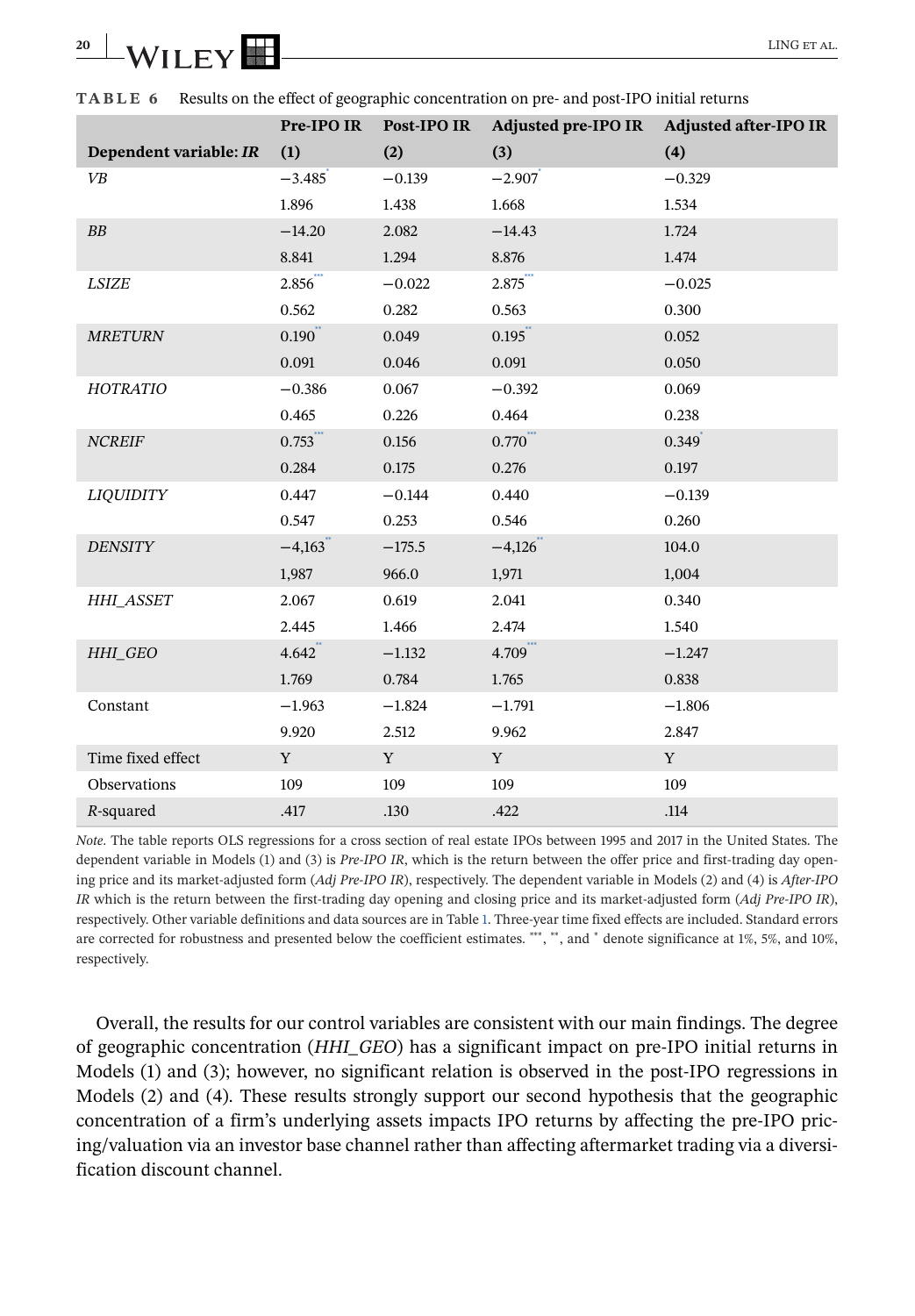

### **4.2 The moderation effect of deadweight costs**

We next test the moderating effects of lower deadweight costs associated with an IPO on the relationship between geographic concentration and IPO performance. This test is performed by including an interaction term between *HHI\_GEO* and a proxy for the ease with which underlying real estate assets can be sold in the private market—lagged NCREIF returns in Models (1) and (2) and real estate market liquidity in Models (3) and (4) of Table [7.](#page-22-0) <sup>16</sup> The coefficient estimates on our control variables remain largely unchanged and the coefficient estimate on *HHI\_GEO* remains positive and highly significant. Moreover, a consistently negative and significant interaction term (*HHI\_GEO* × *NCREIF* and *HHI\_GEO x LIQUIDITY*) suggests that high-performing and liquid private real estate markets offer companies the opportunity to underprice less because of a reduction in deadweight issuing costs. The use of either lagged returns or liquidity to signal the presence of a strong underlying private market does not affect our findings, which are also robust to the use of either 3- or 1-year time fixed effects. Overall, these results provide support for our third hypothesis that reduced deadweight costs have a both economically and statistically significant moderating effect on the relationship between geographic concentration and REIT IPO returns.

### **4.3 Alternative definition of geographic concentration**

The possibility that variation in underlying regional economies could affect asset values and IPO valuations may represent a potential concern with our main results. To examine whether the impact of geographic concentration on IPO valuations is channeled through the underlying economic structure of geography rather than an investors base recognition, we construct an alternative Herfindahl index (*HHI\_GEO\_ECO*) based on the eight economic regions defined by Hartzell et al. (1987). We then re-estimate our baseline regressions and report the results in Table [8.](#page-23-0) The estimated impact of the geographic concentration on IPO initial returns remains positive, although statistical significance is slightly reduced when 3-year time fixed effects are included. However, when 1-year time fixed effects are included—Models (3) and (4)—property type concentration (*HHI\_ASSET*) is no longer significant, suggesting that the performance of underlying property types may be correlated with the performance of the regional economies where properties are located. Overall, we conclude that controlling for the underlying economic structure of geographical areas does not weaken our investor base argument.

### **4.4 Alternative proxies for deadweight costs**

The performance of private real estate markets can be seasonal. To test whether our quarterly measures of private market conditions capture the latent deadweight costs associated with REIT IPOs, we use alternative proxies for private market returns and liquidity. Specifically, we use an annual (four-quarter cumulative) return of the NCREIF NPI Index Return (*NCREIF\_ROLL*) and a fourquarter moving average of turnover in the NCREIF NPI property database (*LIQUIDITY\_AVG*) to account for seasonality. The results reported in Table [9](#page-24-0) confirm the robustness of our finding

<sup>16</sup> Models (1) and (2) estimate [Equation \(12a\)](#page-14-0) with 3-year and annual time fixed effects, respectively, whereas Models (3) and (4) estimate [Equation \(12b\)](#page-14-0) with 3-year and annual time fixed effects, respectively.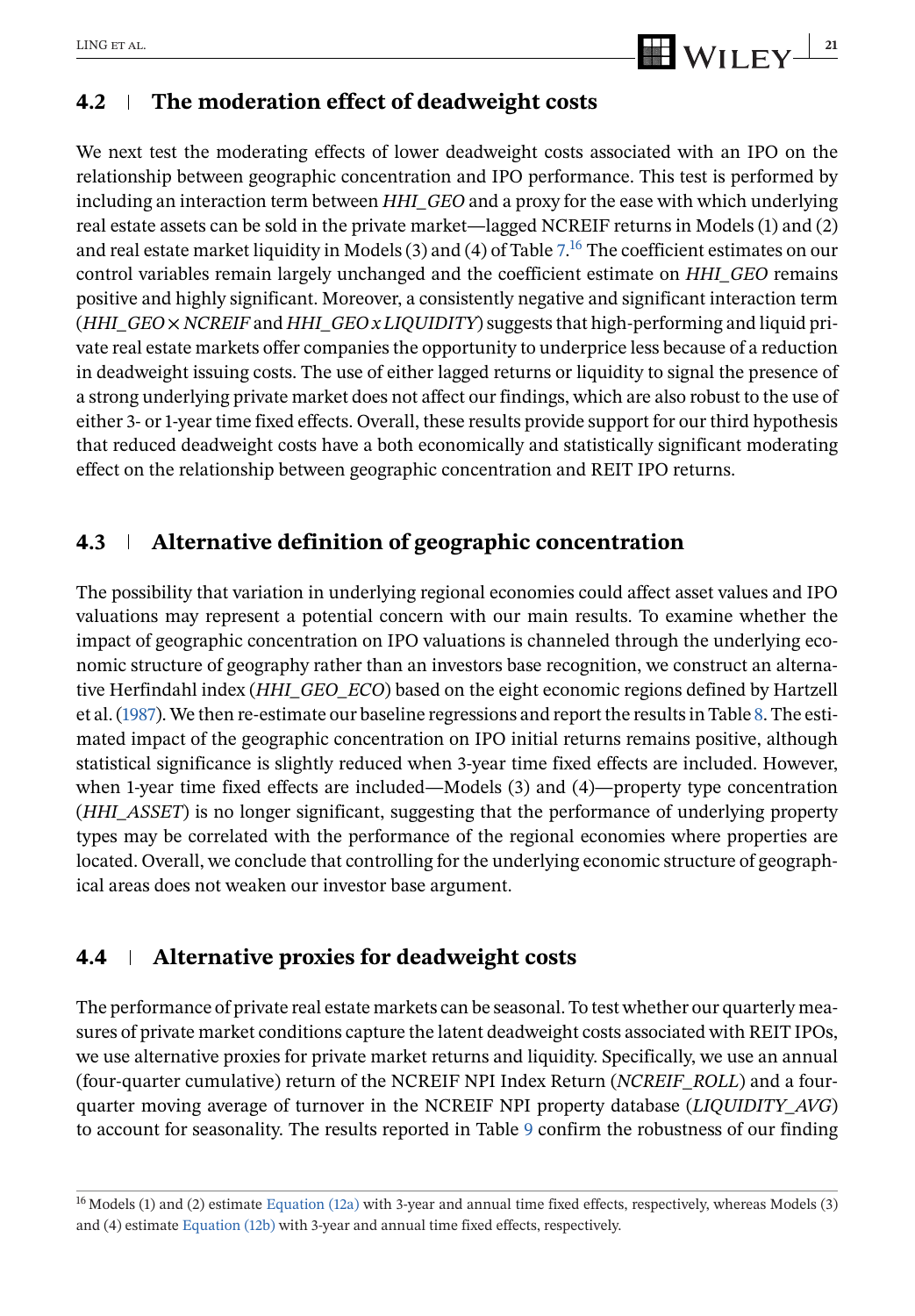<span id="page-22-0"></span>**TABLE 7** Results on the moderation effect of the deadweight cost indicators

| Dependent variable: IR     | (1)         | (2)         | (3)         | (4)         |
|----------------------------|-------------|-------------|-------------|-------------|
| VB                         | $-3.813$    | $-2.993$    | $-2.414$    | $-1.378$    |
|                            | 3.517       | 3.989       | 2.615       | 3.126       |
| ${\cal B}{\cal B}$         | $-8.857$    | $-7.889$    | $-8.192$    | $-6.918$    |
|                            | 8.302       | 9.380       | 8.211       | 9.295       |
| $LSIZE$                    | 1.880       | 1.690       | 1.824       | 1.594       |
|                            | 1.239       | 1.253       | 1.224       | 1.218       |
| <b>MRETURN</b>             | $0.513$ *** | $0.678$ *** | 0.490       | 0.653       |
|                            | 0.169       | 0.241       | 0.162       | 0.237       |
| HOTRATIO                   | $-0.447$    | $-4.049$    | $-0.495$    | $-4.294$    |
|                            | 0.583       | 0.644       | 0.587       | 0.679       |
| NCREIF                     | 2.163       | 0.777       | 1.069       | $-0.369$    |
|                            | 0.836       | 1.150       | 0.456       | 1.232       |
| <b>LIQUIDITY</b>           | $-0.431$    | $-0.566$    | 1.112       | 0.935       |
|                            | 0.937       | 0.983       | 1.066       | 1.277       |
| <b>DENSITY</b>             | $-6,275$    | $-7,834$    | $-5,613$    | $-7,553$    |
|                            | 2631        | 2832        | 2595        | 2815        |
| HHI_ASSET                  | 8.328'''    | 7.477       | 9.648       | 8.868       |
|                            | 3.374       | 3.632       | 3.457       | 3.707       |
| $HHI_GEO$                  | 15.77"      | 16.55       | 15.74       | $16.94$ *** |
|                            | 6.261       | 6.401       | 5.760       | 6.105       |
| HHI_GEO × NCREIF           | $-3.687$    | $-3.656$    |             |             |
|                            | 2.063       | 2.113       |             |             |
| HHI_GEO × LIQUIDITY        |             |             | $-3.801$    | $-3.858$    |
|                            |             |             | 1.893       | 1.942       |
| Constant                   | $-14.75$    | $-9.562$    | $-17.28$    | $-11.43$    |
|                            | 10.66       | 11.10       | 10.43       | 11.19       |
| Time fixed effect (3-year) | Y           | ${\bf N}$   | Y           | ${\rm N}$   |
| Time fixed effect (1-year) | $\mathbf N$ | Y           | $\mathbf N$ | Y           |
| Observations               | 116         | $116\,$     | 116         | $116\,$     |
| R-squared                  | .312        | .385        | .324        | .398        |

*Note*. The table reports OLS regressions for a cross section of real estate IPOs between 1995 and 2017 in the United States. Dependent variable *IR* is the market-adjusted initial return of the IPO. The variables of interest are *HHI\_GEO* × *NCREIF* and *HHI\_GEO* × *LIQUIDITY*. Variable definitions and data sources are in Table [1.](#page-11-0) Three-year time fixed effects are included in Models (1) and (3). Annual fixed effects are included in Models (2) and (4). Standard errors are corrected for robustness and presented below the coefficient estimates. \*\*\*, \*\*, and \* denote significance at 1%, 5%, and 10%, respectively.

of a moderating effect of deadweight costs on the investors base recognition channel. The interaction term between geographic concentration and the two new proxies of deadweight costs (*NCREIF\_ROLL* and *LIQUIDITY\_AVG*) remain statistically and economically statistically significant. Finally, in Model (3) the magnitude of the coefficient on the interaction term is smaller than in Models (1) and (2) from Table 7, but this is because the new proxy is represented by an annual rather than quarterly return. In fact, its economic significance does not change.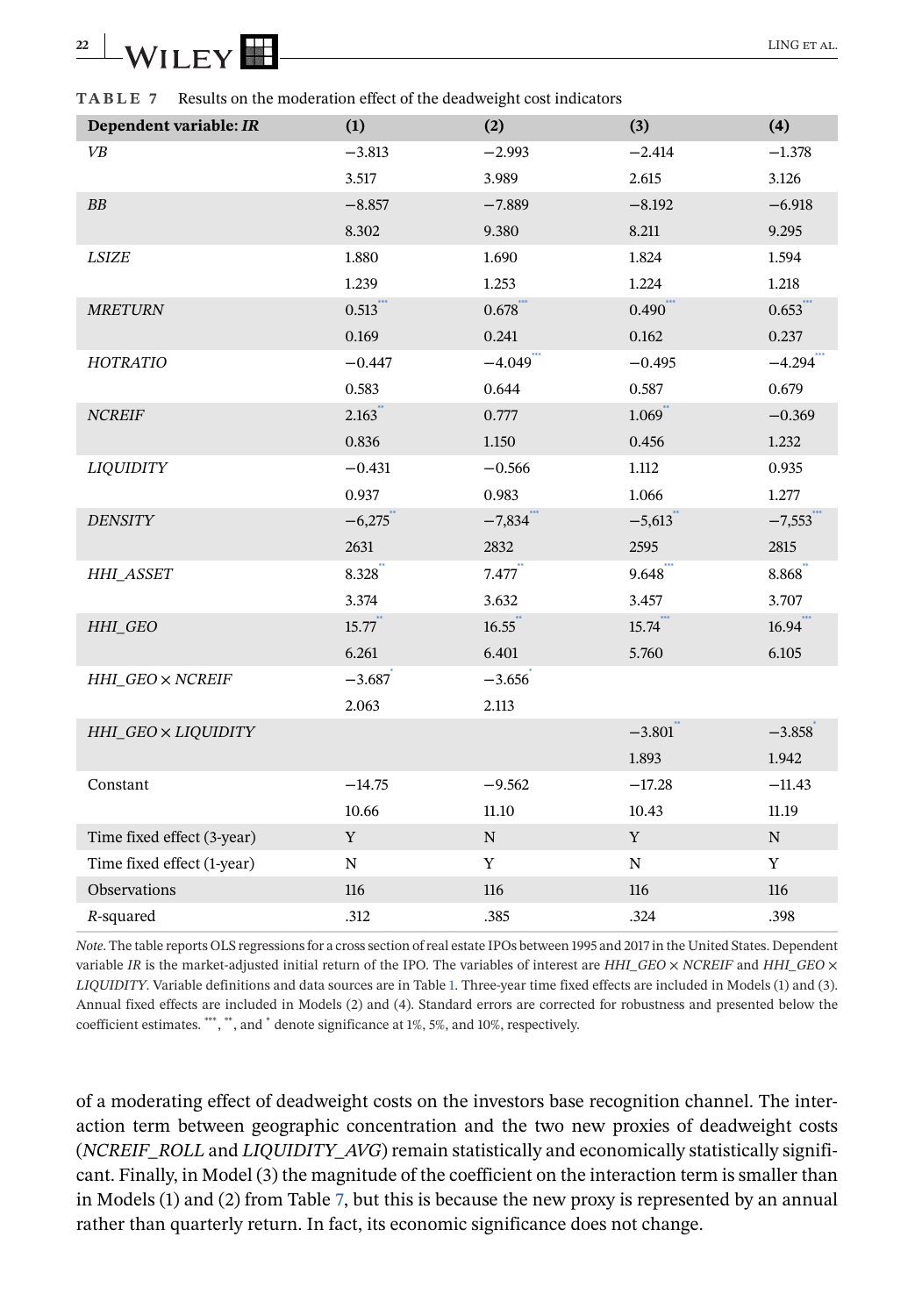# <span id="page-23-0"></span> $\frac{LING ET AL.}{LING ET AL.}$

**TABLE 8** Results on the effect of geographic concentration by economic regions

| Dependent variable: IR     | (1)       | (2)                   | (3)       | (4)       |
|----------------------------|-----------|-----------------------|-----------|-----------|
| VB                         | $-3.994$  | $-3.820$              | $-3.054$  | $-2.885$  |
|                            | 3.087     | 3.066                 | 3.450     | 3.503     |
| BB                         | $-9.149$  | $-9.146$              | $-8.639$  | $-8.748$  |
|                            | 6.973     | 7.126                 | 7.886     | 8.007     |
| <b>LSIZE</b>               | 1.734     | 1.717                 | 1.584     | 1.579     |
|                            | 1.324     | 1.316                 | 1.299     | 1.296     |
| <b>MRETURN</b>             | 0.468     | 0.464                 | 0.641     | 0.632     |
|                            | $0.170\,$ | 0.167                 | 0.250     | 0.253     |
| HOTRATIO                   | $-0.585$  | $-0.604$              | $-3.947$  | $-3.976$  |
|                            | 0.583     | 0.567                 | 0.634     | 0.638     |
| <b>NCREIF</b>              | 1.260     |                       | 0.278     |           |
|                            | 0.580     |                       | 1.405     |           |
| $NCREIF_W$                 |           | $1.302$ <sup>**</sup> |           | 0.832     |
|                            |           | 0.507                 |           | 1.056     |
| <b>LIQUIDITY</b>           | $-0.408$  | $-0.479$              | $-0.472$  | $-0.569$  |
|                            | 0.954     | 0.951                 | 0.951     | 0.979     |
| <b>DENSITY</b>             | $-5,488$  | $-5,748$              | $-6,935$  | $-6,945$  |
|                            | 2617      | 2578                  | 2876      | 2777      |
| HHI_ASSET                  | 5.830     | 5.771                 | 4.863     | 5.004     |
|                            | 3.108     | 3.099                 | 3.277     | 3.258     |
| HHI_GEO_ECO                | 3.895     | 3.826                 | 5.193     | 5.252     |
|                            | 2.027     | 2.001                 | 2.273     | 2.250     |
| Constant                   | $-3.367$  | $-3.016$              | $-18.25$  | $-13.72$  |
|                            | 10.12     | 10.24                 | 17.50     | 15.60     |
| Time fixed effect (3-year) | Y         | $\mathbf Y$           | ${\bf N}$ | ${\bf N}$ |
| Time fixed effect (1-year) | ${\bf N}$ | $\mathbf N$           | Y         | Y         |
| Observations               | 116       | 116                   | 116       | 116       |
| $R$ -squared               | .276      | .281                  | .353      | .355      |

*Note*. The table reports OLS regressions for a cross section of real estate IPOs between 1995 and 2017 in the United States. Dependent variable *IR* is the market-adjusted initial return of the IPO. Variable definitions and data sources are in Table [1.](#page-11-0) Three-year time fixed effects are included in Models (1) and (2). Annual fixed effects are included in Models (3) and (4). Standard errors are corrected for robustness and presented below the coefficient estimates. \*\*\*, \*\*, and \* denote significance at 1%, 5%, and 10%, respectively.

As market conditions differ by region, the deadweight cost of an IPO might be sensitive to the geographic distribution of its portfolio. Therefore, we create a measure of liquidity by location as a robustness test. We use a company-specific deadweight cost proxy (instead of *LIQUIDITY*) by weighting the state-level market liquidity based on either the value of the properties sold or the number of sold properties. Specifically, for a given IPO, we weight state-level transaction turnover based on the dollar transaction values by the shares of property assets of the IPO company in each state (*LIQUIDITY\_W\_V*). Similarly, we create another weighted liquidity measure (*LIQUID*-*ITY\_W\_N*) by weighting state-level turnover based on the number of transacted properties by the shares of property assets of the IPO company in each state. The results are reported in Table [10.](#page-25-0)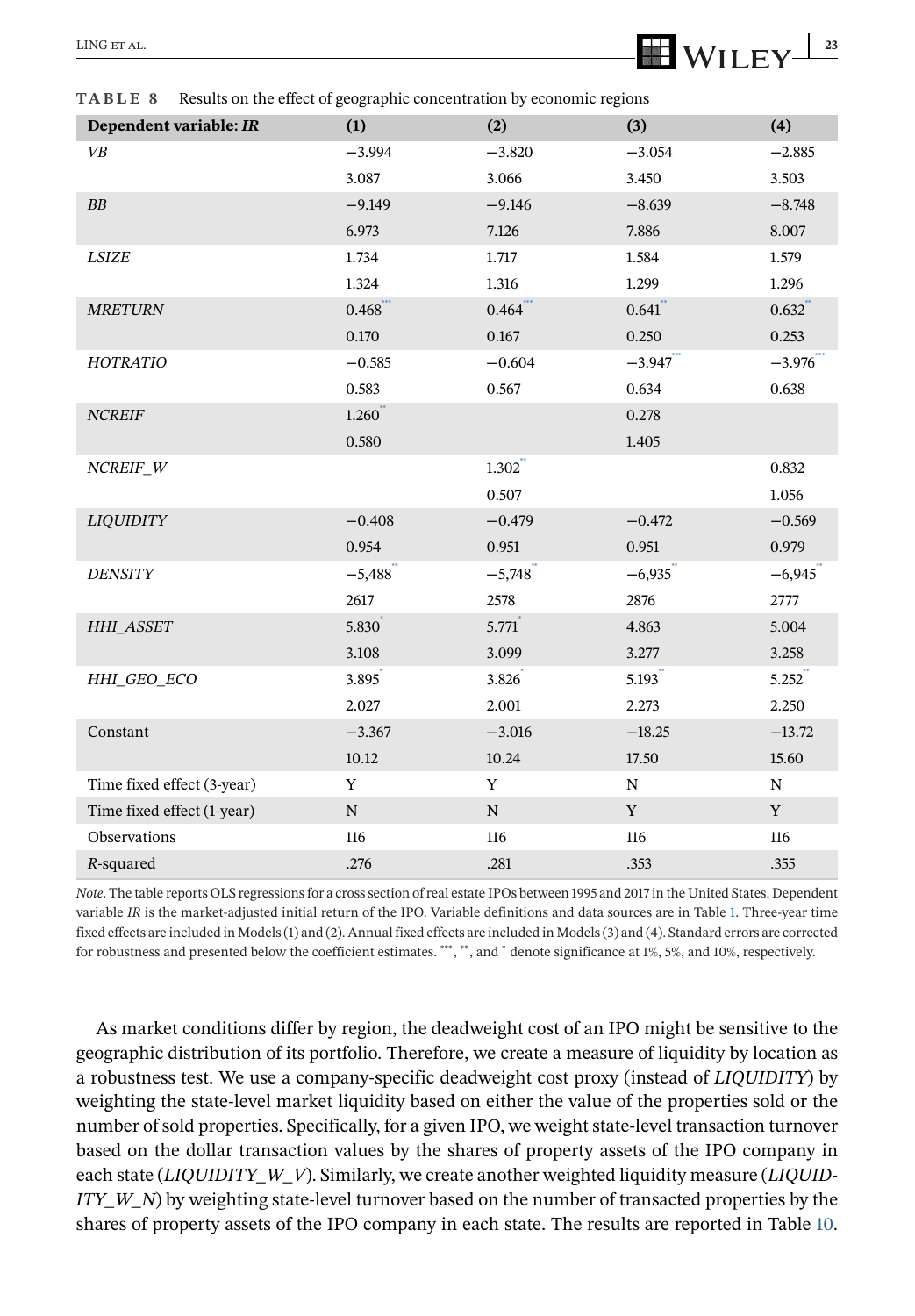<span id="page-24-0"></span>**TABLE 9** Alternative proxies for deadweight costs: Averaged market performance

| Dependent variable: IR   | (1)                | (2)                     | (3)                | (4)           |
|--------------------------|--------------------|-------------------------|--------------------|---------------|
| <b>NCREIF</b> measure    | NCREIF_ROLL NCREIF |                         | NCREIF_ROLL NCREIF |               |
| <b>Liquidity measure</b> | <b>LIQUIDITY</b>   | LIQUIDITY_AVG LIQUIDITY |                    | LIQUIDITY_AVG |
| VB                       | $-3.026$           | $-3.637$                | $-3.115$           | $-2.506$      |
|                          | 2.700              | 2.918                   | 2.945              | 2.721         |
| BB                       | $-8.097$           | $-9.002$                | $-8.278$           | $-8.209$      |
|                          | 7.631              | 8.000                   | 7.862              | 8.315         |
| LSIZE                    | 1.818              | 1.836                   | 1.867              | 1.780         |
|                          | 1.264              | 1.138                   | 1.249              | 1.107         |
| <b>MRETURN</b>           | 0.429              | 0.472                   | 0.472              | 0.514         |
|                          | 0.166              | 0.164                   | 0.174              | 0.163         |
| HOTRATIO                 | $-0.334$           | $-0.569$                | $-0.327$           | $-0.419$      |
|                          | 0.563              | 0.587                   | 0.563              | 0.589         |
| <b>NCREIF</b> Measure    | 0.172              | 1.453                   | 0.364              | 1.212         |
|                          | 0.127              | 0.667                   | 0.173              | 0.592         |
| <b>Liquidity Measure</b> | $-0.245$           | $-1.341$                | $-0.288$           | 1.126         |
|                          | 0.913              | 2.020                   | 0.920              | 1.672         |
| <b>DENSITY</b>           | $-5,991$           | $-6,148$                | $-5,969$           | $-6,291$      |
|                          | 2627               | 2578                    | 2635               | 2676          |
| <b>HHI_ASSET</b>         | $7.368$ **         | 7.004                   | 8.586              | 9.132         |
|                          | 3.167              | 3.086                   | 3.394              | 3.292         |
| HHI GEO                  | 5.646              | 5.399                   | 11.78              | 19.55         |
|                          | 2.045              | 1.967                   | 3.687              | 7.240         |
| HHI_GEO × NCREIF_ROLL    |                    |                         | $-0.595$           |               |
|                          |                    |                         | 0.291              |               |
| HHI_GEO × LIQUIDITY_AVG  |                    |                         |                    | $-5.533$      |
|                          |                    |                         |                    | 2.505         |
| Constant                 | $-6.037$           | $-3.680$                | $-14.02$           | $-17.34$      |
|                          | 10.23              | 11.41                   | 10.34              | 10.97         |
| Time fixed effect        | Y                  | Y                       | Y                  | $\mathbf Y$   |
| Observations             | 116                | 116                     | 116                | 116           |
| $R$ -squared             | .283               | .302                    | .296               | .336          |

*Note*. The table reports OLS regressions for a cross section of real estate IPOs between 1995 and 2017 in the United States. Dependent variable *IR* is the market-adjusted initial return of the IPO. The variables of interest are *HHI\_GEO* × *NCREIF\_ROLL* and *HHI\_GEO* × *LIQUIDITY\_AVG*. Variable definitions and data sources are in Table [1.](#page-11-0) Three-year time fixed effects are included. Standard errors are corrected for robustness and presented below the coefficient estimates. \*\*\*, \*\*, and \* denote significance at 1%, 5%, and 10%, respectively.

Models (1) and (3) use the dollar-based measure of turnover; Models (2) and (4) use the proxy based on the number of transacted properties. Overall, we find confirmation (both statistically and economically<sup>17</sup>) of the existence of an investor recognition channel and a moderating effect

 $17$  Only in Model (3), the statistical significance is at the 11% level, whereas for all other coefficients the significance is at least at the 10% level.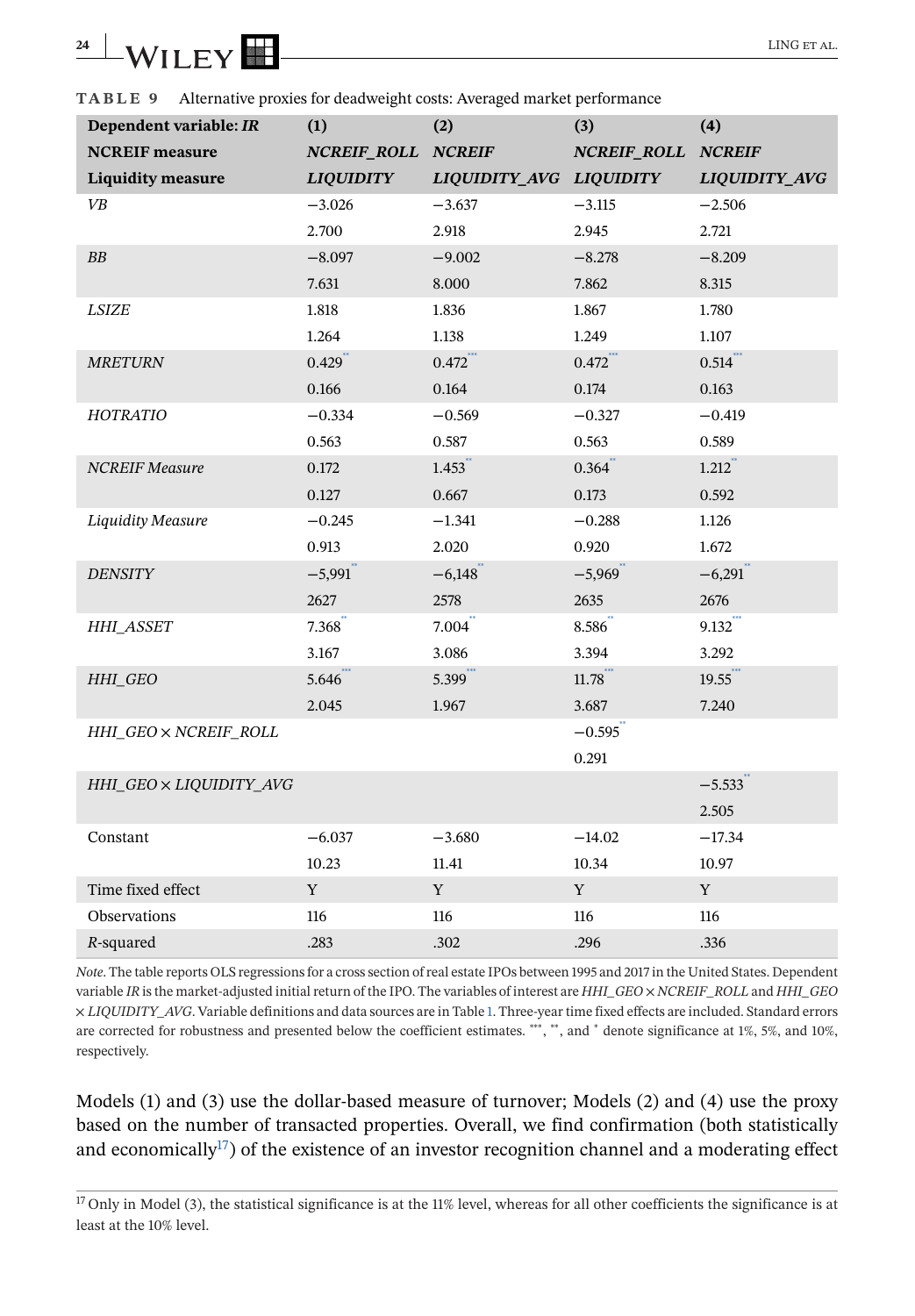| TABLE 10 Alternative proxies for deadweight cost: Geographically weighted turnover |                 |                |                |                      |
|------------------------------------------------------------------------------------|-----------------|----------------|----------------|----------------------|
| Dependent variable: IR                                                             | $\widehat{\Xi}$ | $\overline{c}$ | $\overline{3}$ | $\mathbf{r}$         |
| Liquidity measure                                                                  | LIQUIDITY_W_V   | LIQUIDITY_W_N  | LIQUIDITY_W_V  | LIQUIDITY_W_N        |
| УB                                                                                 | $-4.179$        | $-4.192$       | $-2.890$       | $-3.153$             |
|                                                                                    | 3.193           | 3.246          | 2.107          | 2.068                |
| BB                                                                                 | $-6.616$        | $-6.633$       | $-5.898$       | $-6.272$             |
|                                                                                    | 8.898           | 8.886          | 8.519          | 8.411                |
| LSIZE                                                                              | 1.308           | 1.315          | 1.139          | 1.184                |
|                                                                                    | $1.691\,$       | 1.687          | 1.752          | 1.731                |
| MRETURN                                                                            | 0.535           | 0.533          | 0.475          | $0.489$ <sup>*</sup> |
|                                                                                    | 0.203           | 0.203          | 0.187          | 0.186                |
| HOTRATIO                                                                           | $-1.714$        | $-1.719$       | $-1.943$       | $-1.944$             |
|                                                                                    | 1.330           | 1.354          | 1.386          | 1.391                |
| <b>NCREIF</b>                                                                      | 2.446           | 2.454          | 1.165          | 1.220                |
|                                                                                    | 0.974           | 1.003          | 0.598          | 0.601                |
| Liquidity Measure                                                                  | 0.142           | 0.088          | $1.517$        | 1.319                |
|                                                                                    | 0.842           | 0.701          | 1.434          | 1.247                |
|                                                                                    |                 |                |                | (Continues)          |

<span id="page-25-0"></span> $\frac{LING ET AL.}{25}$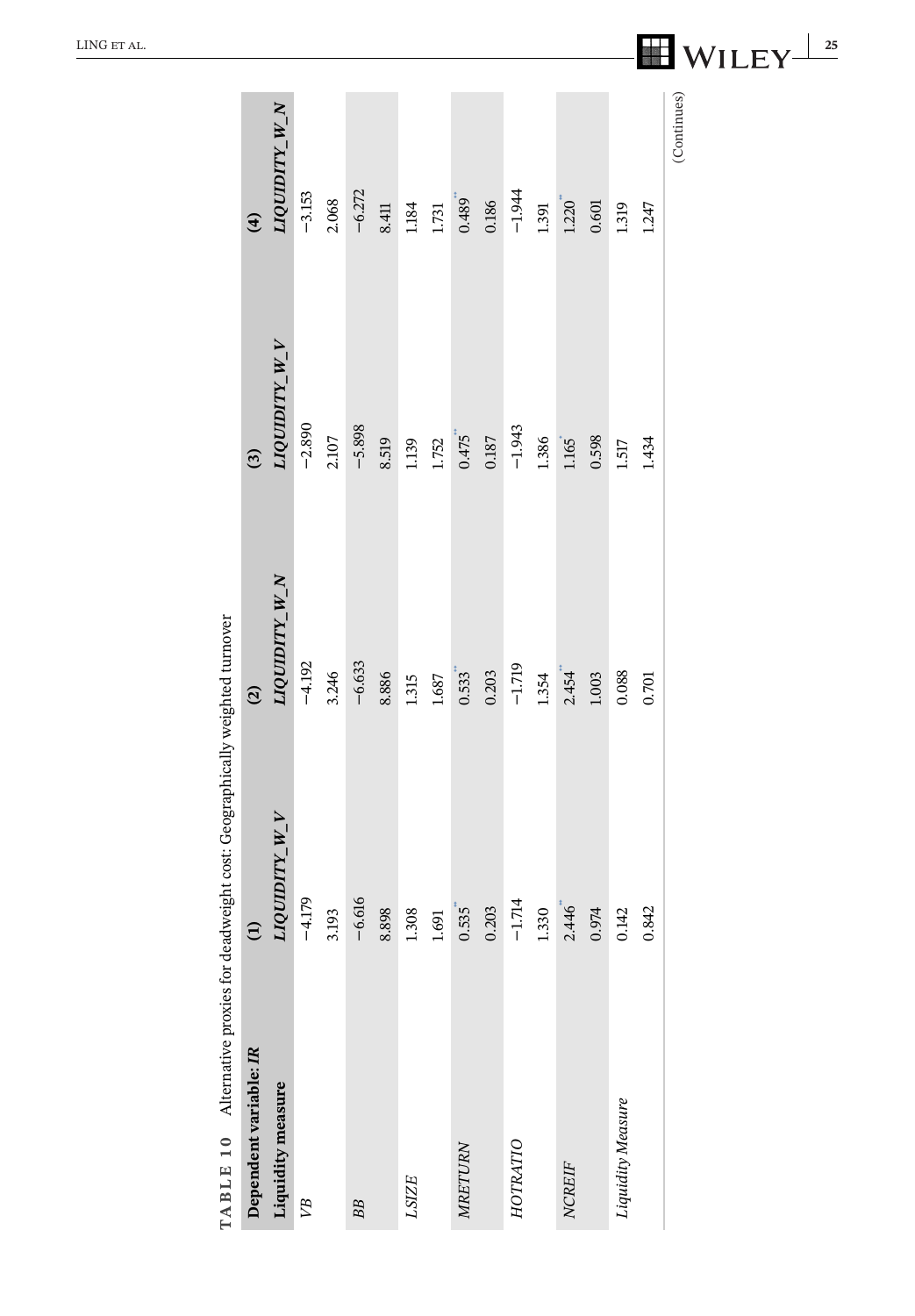<span id="page-26-0"></span>

| 26 | n      |  | $^{\circ}$ ING.<br>AL. |
|----|--------|--|------------------------|
|    | -<br>_ |  |                        |

| Dependent variable: IR                                                                                                                                                                                                                                                                                                                                                                                                                                          |                     | $\widehat{c}$                                                                                                                      | $\overline{c}$ | $\mathbf{r}$  |
|-----------------------------------------------------------------------------------------------------------------------------------------------------------------------------------------------------------------------------------------------------------------------------------------------------------------------------------------------------------------------------------------------------------------------------------------------------------------|---------------------|------------------------------------------------------------------------------------------------------------------------------------|----------------|---------------|
| Liquidity measure                                                                                                                                                                                                                                                                                                                                                                                                                                               | <b>TAN ALIANDIT</b> | <b>NV ALAMONT</b>                                                                                                                  | LIQUIDITY_W_V  | LIQUIDITY_W_N |
| <b>DENSITY</b>                                                                                                                                                                                                                                                                                                                                                                                                                                                  | $-5,845$            | $-5,933$                                                                                                                           | $-4,896$       | $-4,712$      |
|                                                                                                                                                                                                                                                                                                                                                                                                                                                                 | 2892                | 2826                                                                                                                               | 3057           | 2937          |
| HHI_ASSET                                                                                                                                                                                                                                                                                                                                                                                                                                                       | $8.000^{4}$         | 7.982                                                                                                                              | 9.001          | 9.032         |
|                                                                                                                                                                                                                                                                                                                                                                                                                                                                 | 3.776               | 3.821                                                                                                                              | 3.690          | 3.641         |
| HHI_GEO                                                                                                                                                                                                                                                                                                                                                                                                                                                         | 19.23               | 19.31                                                                                                                              | 9.556          | 9.570         |
|                                                                                                                                                                                                                                                                                                                                                                                                                                                                 | 7.562               | 7.730                                                                                                                              | 3.944          | 3.864         |
| HHL_GEO × NCREIF                                                                                                                                                                                                                                                                                                                                                                                                                                                | $-5.172$            | $-5.193$                                                                                                                           |                |               |
|                                                                                                                                                                                                                                                                                                                                                                                                                                                                 | 2.517               | 2.635                                                                                                                              |                |               |
| HHI_GEO x Liquidity Measure                                                                                                                                                                                                                                                                                                                                                                                                                                     |                     |                                                                                                                                    | $-2.320+$      | $-2.091$      |
|                                                                                                                                                                                                                                                                                                                                                                                                                                                                 |                     |                                                                                                                                    | 1.399          | 1.168         |
| Constant                                                                                                                                                                                                                                                                                                                                                                                                                                                        | $-7.755$            | $-7.722$                                                                                                                           | $-6.161$       | $-6.647$      |
|                                                                                                                                                                                                                                                                                                                                                                                                                                                                 | 13.11               | 13.15                                                                                                                              | 12.82          | 12.90         |
| Time fixed effect                                                                                                                                                                                                                                                                                                                                                                                                                                               | Υ                   | $\ddot{ }$                                                                                                                         | $\ddot{ }$     | $\mathsf{Y}$  |
| Observations                                                                                                                                                                                                                                                                                                                                                                                                                                                    | 93                  | 93                                                                                                                                 | 93             | 93            |
| R-squared                                                                                                                                                                                                                                                                                                                                                                                                                                                       | .331                | 331                                                                                                                                | .322           | .322          |
| Note. The table reports OLS regressions for a cross section of real estate IPOs between 1995 and 2017 in the United States. Dependent variable IR is the market-adjusted initial return of the IPO.<br>time fixed effects are included. Standard errors are corrected for robustness and presented below the coefficient estimates. ***, **, and + denote significance at 1%, 5%, 10%, and 15%, respectively.<br>The variables of interest are HHI_GEO, HHI_GEO |                     | x NCREIF, HHL_GEO x LIQUIDITY_ W_V, and HHL_GEO x LIQUIDITY_ W_N. Variable definitions and data sources are in Table 1. Three-year |                |               |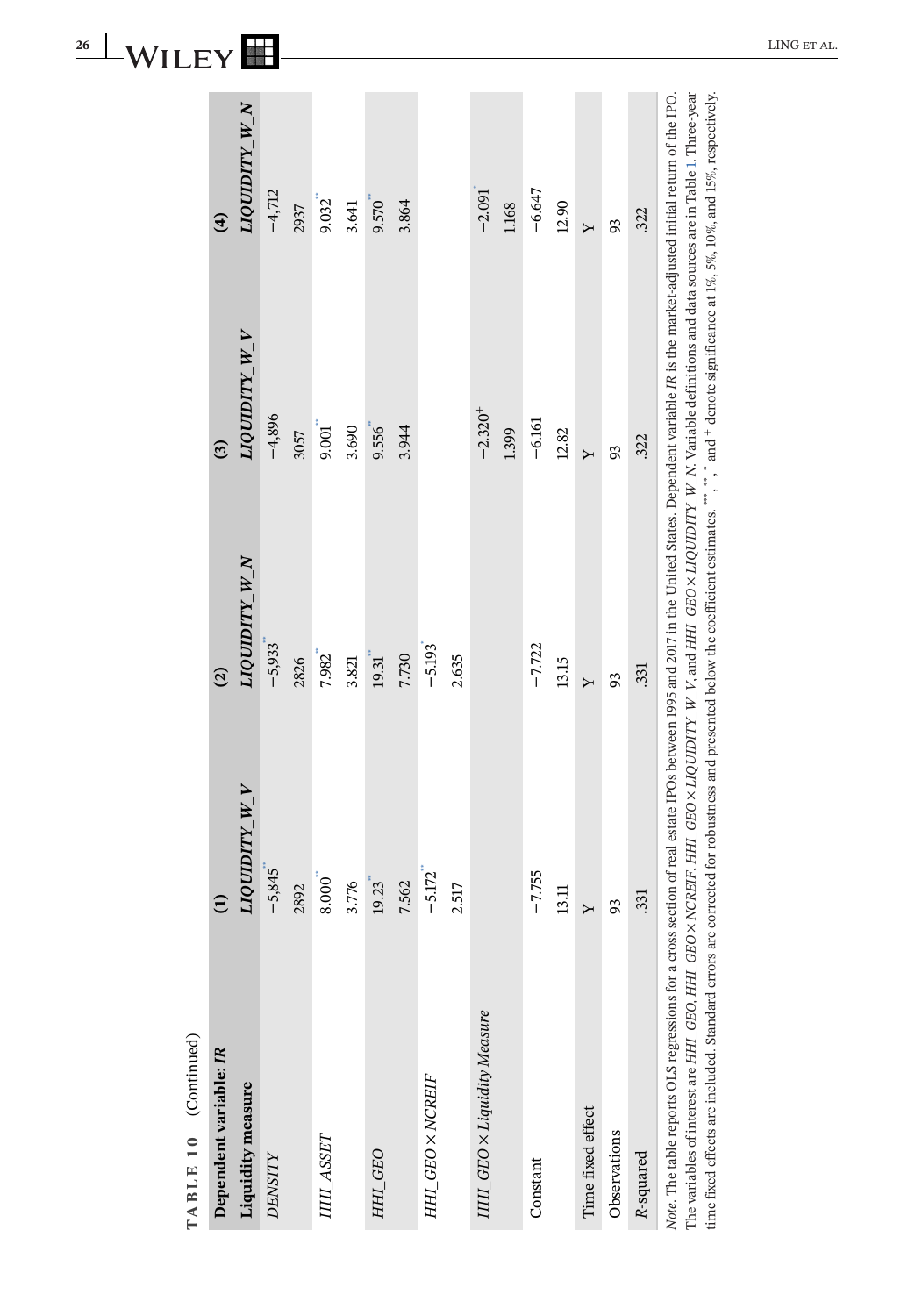of the NCREIF return (*NCREIF*) on IPO valuation after accounting for the regional differences between state-level private real estate markets.

### **4.5 Information environment of headquarters**

Weighted IPO issuance (*DENSITY*) and weighted liquidity (*LIQUIDITY\_W\_V* and *LIQUID-ITY W\_N*) control for the information environment in markets where a REIT's portfolio is located. However, the information environment of the geographic areas where REITs are headquartered might also affect the IPO pricing because the headquarters market is where the principal executives reside and where top management decisions take place. Therefore, we next control for the information environment of the headquarters states as a further robustness check.

Our sample covers a relatively long period (1995–2017); therefore, it is possible that the current headquarters location of a REIT is different from the location at the time of the firm's IPO. To avoid this potential problem, we manually extract the headquarters MSA (metropolitan statistical area) from the IPO prospectuses for each IPO in our sample. We then construct three proxies for the information environment of the headquarters market. First, we follow Wang, Cohen, and Glascock (2018) and create two dummy variables, *URBAN* and *GATEWAY*. *URBAN* equals 1 if the headquarters MSA of the REIT is one of the top 10 MSAs ranked by total population (based on 2010 Census data), and 0 otherwise. *GATEWAY* equals 1 if the headquarters MSA of a REIT is one of the six "gateway" MSAs: Boston, Chicago, Los Angeles, New York, San Francisco, and Washington, D.C., and 0 otherwise. We create a third dummy, *TRANSPARENT*, which equals 1 if the headquarters MSA of a REIT is listed as one of the top 12 highly transparent U.S. MSAs according to the JLL Global Real Estate Transparency Index.<sup>18</sup>

We separately include these three information measures in our main model specification— Model (1) from Table [5.](#page-19-0) The results from estimating these augmented regressions are reported in Table [11.](#page-28-0) In the first three models, *URBAN* is used as our information proxy. In Model (1), it enters alone and then with the interaction terms *HHI\_GEO* × *NCREIF*—Model (2)—and *HHI\_GEO* × *LIQUIDITY*—Model (3). The corresponding results using *GATEWAY* as our information proxy are reported in Models (4) through (6), whereas Models (7) through (9) show the results using *TRANSPARENT* as our information efficiency measure.

The estimated coefficients on *URBAN*, *GATEWAY*, and *TRANSPARENT* are not statistically significantly in any of the nine specifications, whereas the estimated coefficient on *HHI\_GEO* remains positive and highly significant, confirming our main finding that the geographic concentration of a REIT's portfolio is positively related to the IPO initial returns. Moreover, the estimated coefficients on the interaction terms (*HHI\_GEO* × *NCREIF* and *HHI\_GEO* × *LIQUIDITY*) remain negative and significant at the 10% level or better, confirming the presence of a moderating effect of lower deadweight costs on IPO returns.

<sup>18</sup> JLL Global Real Estate Transparency Index is available from [http://greti.jll.com/greti.](http://greti.jll.com/greti) The 12 U.S. MSAs ranked as highly transparent include: Los Angeles, San Francisco, New York, D.C., Boston, Seattle, Miami, Chicago, Dallas, Houston, Atlanta, and Philadelphia.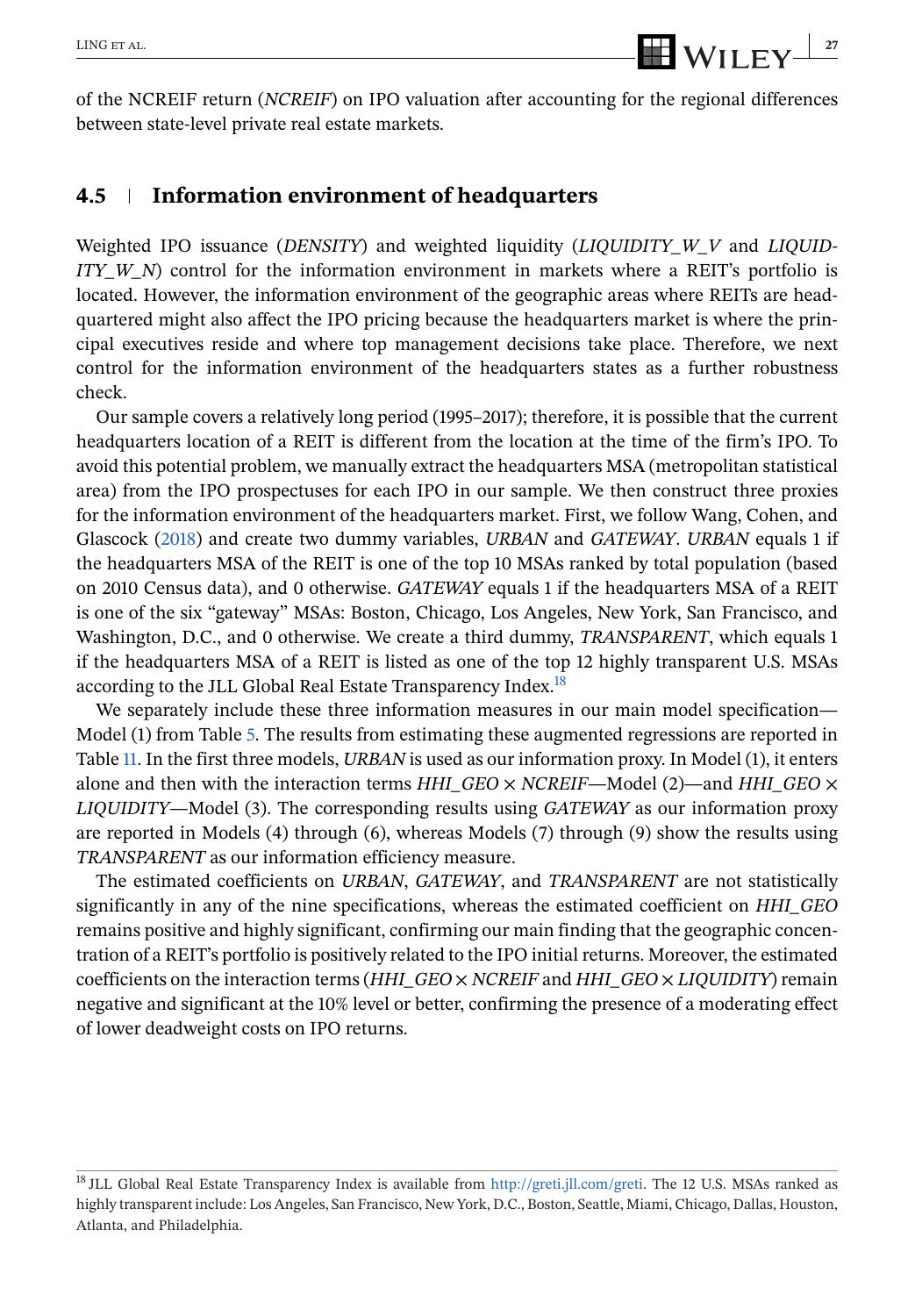<span id="page-28-0"></span>**28** WILEY **LING ET AL.** 

| Results on the effect of geographic concentration: Controlling for the information environment<br>TABLE 11 |               |               |                       |                |                |                       |               |               |                      |
|------------------------------------------------------------------------------------------------------------|---------------|---------------|-----------------------|----------------|----------------|-----------------------|---------------|---------------|----------------------|
|                                                                                                            | $\widehat{E}$ | $\widehat{c}$ | $\mathbf{G}$          | $\widehat{f}$  | $\overline{5}$ | $\mathbf{G}$          | $\widehat{c}$ | $\circled{s}$ | $\mathbf{e}$         |
| Dependent variable: IR Information environment measure                                                     | <b>URBAN</b>  |               |                       | <b>GATEWAY</b> |                |                       | TRANSPARENT   |               |                      |
| <b>NCREIF</b>                                                                                              | 1.266         | 2.172"        | $1.080^{4}$           | 1.299          | 2.232          | $1.122$ <sup>**</sup> | 1.251         | 2.163         | $1.069$ <sup>"</sup> |
|                                                                                                            | 0.532         | 0.838         | 0.453                 | 0.553          | 0.870          | 0.476                 | 0.537         | 0.849         | 0.460                |
| LIQUIDITY                                                                                                  | $-0.422$      | $-0.426$      | 1.110                 | $-0.535$       | $-0.548$       | 1.028                 | $-0.418$      | $-0.431$      | 1.112                |
|                                                                                                            | 0.940         | 0.942         | 1.074                 | 0.956          | 0.961          | 1.062                 | 0.946         | 0.950         | 1.074                |
| DENSITY                                                                                                    | $-5,614$      | $-6,017$      | $-5,408$              | $-6,969$       | $-7,452$       | $-6,933$              | $-5,773$      | $-6,278$      | $-5,615$             |
|                                                                                                            | 2740          | 2775          | 2671                  | 3038           | 3076           | 2902                  | 2761          | 2816          | 2692                 |
| HHI_ASSET                                                                                                  | 7.608         | 8.426         | 9.719                 | 7.599          | 8.456          | 9.842                 | 7.496         | 8.329         | 9.648                |
|                                                                                                            | 3.261         | 3.403         | 3.496                 | 3.270          | 3.424          | 3.507                 | 3.254         | 3.392         | 3.476                |
| HHI_GEO                                                                                                    | 5.587         | 15.85         | $15.79$ <sup>**</sup> | 5.087          | 15.57          | $15.61$ <sup>**</sup> | $5.500$ "     | 15.77         | 15.74                |
|                                                                                                            | 2.060         | 6.350         | 5.832                 | 2.120          | 6.206          | 5.808                 | 2.042         | 6.294         | 5.792                |
| Information environment measure                                                                            | $-0.480$      | $-0.431$      | $-0.347$              | 1.230          | 1.344          | 1.527                 | $-0.197$      | 0.005         | 0.003                |
|                                                                                                            | 1.332         | 1.301         | 1.281                 | 1.758          | 1.763          | 1.677                 | 1.347         | 1.342         | 1.322                |
| HHL_GEO × NCREIF                                                                                           |               | $-3.673$      |                       |                | $-3.758$       |                       |               | $-3.688$      |                      |
|                                                                                                            |               | 2.079         |                       |                | 2.095          |                       |               | 2.083         |                      |
| HHL_GEO × LIQUIDITY                                                                                        |               |               | $-3.784$              |                |                | $-3.920$              |               |               | $-3.802$             |
|                                                                                                            |               |               | 1.908                 |                |                | 1.885                 |               |               | 1.901                |
|                                                                                                            |               |               |                       |                |                |                       |               |               | (Continues)          |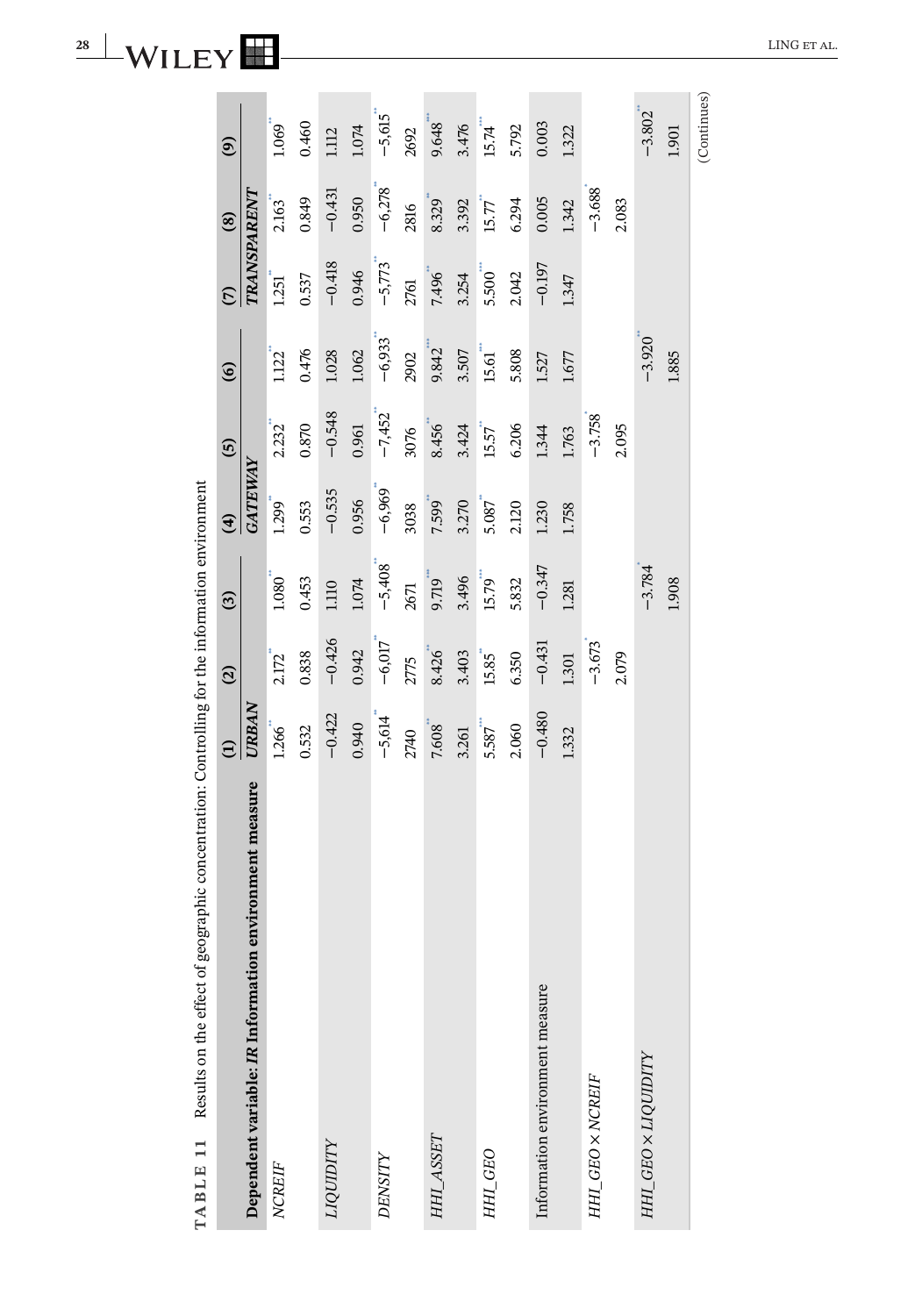<span id="page-29-0"></span>

| TABLE 11 (Continued)                                                                                                                                                                                                                                                                                                                                                                                                                                                                                                                                                                                                                                                                                                                                                                                                                                                                                                                                                                                                                                               |                |                          |                |                         |                 |                         |                          |                |                |
|--------------------------------------------------------------------------------------------------------------------------------------------------------------------------------------------------------------------------------------------------------------------------------------------------------------------------------------------------------------------------------------------------------------------------------------------------------------------------------------------------------------------------------------------------------------------------------------------------------------------------------------------------------------------------------------------------------------------------------------------------------------------------------------------------------------------------------------------------------------------------------------------------------------------------------------------------------------------------------------------------------------------------------------------------------------------|----------------|--------------------------|----------------|-------------------------|-----------------|-------------------------|--------------------------|----------------|----------------|
|                                                                                                                                                                                                                                                                                                                                                                                                                                                                                                                                                                                                                                                                                                                                                                                                                                                                                                                                                                                                                                                                    |                | $\widehat{c}$            | ි              | $\mathbf{f}$            | $\overline{5}$  | $\odot$                 |                          | $\circledS$    | $\mathbf{e}$   |
| Dependent variable: IR Information environment measure                                                                                                                                                                                                                                                                                                                                                                                                                                                                                                                                                                                                                                                                                                                                                                                                                                                                                                                                                                                                             | URBAN          |                          |                | <b>GATEWAY</b>          |                 |                         |                          | TRANSPARENT    |                |
| Constant                                                                                                                                                                                                                                                                                                                                                                                                                                                                                                                                                                                                                                                                                                                                                                                                                                                                                                                                                                                                                                                           | $-8.314$       | $-15.11$                 | $-17.55$       | $-7.219$                | $-14.22$        | $-16.8$                 | $-7.974$                 | $-14.75$       | $-17.28$       |
|                                                                                                                                                                                                                                                                                                                                                                                                                                                                                                                                                                                                                                                                                                                                                                                                                                                                                                                                                                                                                                                                    | 11.71          | 10.85                    | 10.63          | 11.62                   | 10.77           | 10.56                   | 11.67                    | 10.78          | 10.57          |
| Key IPO control variables                                                                                                                                                                                                                                                                                                                                                                                                                                                                                                                                                                                                                                                                                                                                                                                                                                                                                                                                                                                                                                          |                |                          |                |                         |                 |                         |                          |                |                |
| Time fixed effect                                                                                                                                                                                                                                                                                                                                                                                                                                                                                                                                                                                                                                                                                                                                                                                                                                                                                                                                                                                                                                                  |                |                          |                |                         |                 |                         |                          |                |                |
| Observations                                                                                                                                                                                                                                                                                                                                                                                                                                                                                                                                                                                                                                                                                                                                                                                                                                                                                                                                                                                                                                                       | $\frac{8}{10}$ | $\overline{\mathbb{16}}$ | $\overline{5}$ | $\overline{\mathbb{E}}$ | $\overline{16}$ | $\overline{\mathbb{E}}$ | $\overline{\mathbb{16}}$ | $\frac{16}{1}$ | $\frac{16}{2}$ |
| R-squared                                                                                                                                                                                                                                                                                                                                                                                                                                                                                                                                                                                                                                                                                                                                                                                                                                                                                                                                                                                                                                                          | 298            | 313                      | .324           | 300                     | .316            | 328                     | .298                     | 312            | 324            |
| Variable definitions and data sources are contained in Table 1. URBAN equals 1 if the REIT's headquarter is located in any one of the top-10 MSAs ranked by total population (Census 2010), and<br>D.C., and 0 otherwise; TRANSPARENT equals 1 if the REIT's headquarter is ranked as highly transparent by JLL Global Real Estate Transparency Index 2018. Other control variables are also<br>0 otherwise; <i>GATEWAY</i> equals 1 if the REIT's headquarter is located in any one of the six gateway MSAs including Boston, Chicago, Los Angeles, New York, San Francisco, and Washington,<br>included and defined as previous tables. Three-year time fixed effects are included. Standard errors are corrected for robustness and presented below the coefficient estimates. ***, *, and * denote<br>section of real estate IPOs between 1995 and 2017 in the United States. Dependent variable IR is the market-adjusted initial return of the IPO.<br>Note. The table reports OLS regressions for a cross<br>significance at 1%, 5%, and 10%, respectively. |                |                          |                |                         |                 |                         |                          |                |                |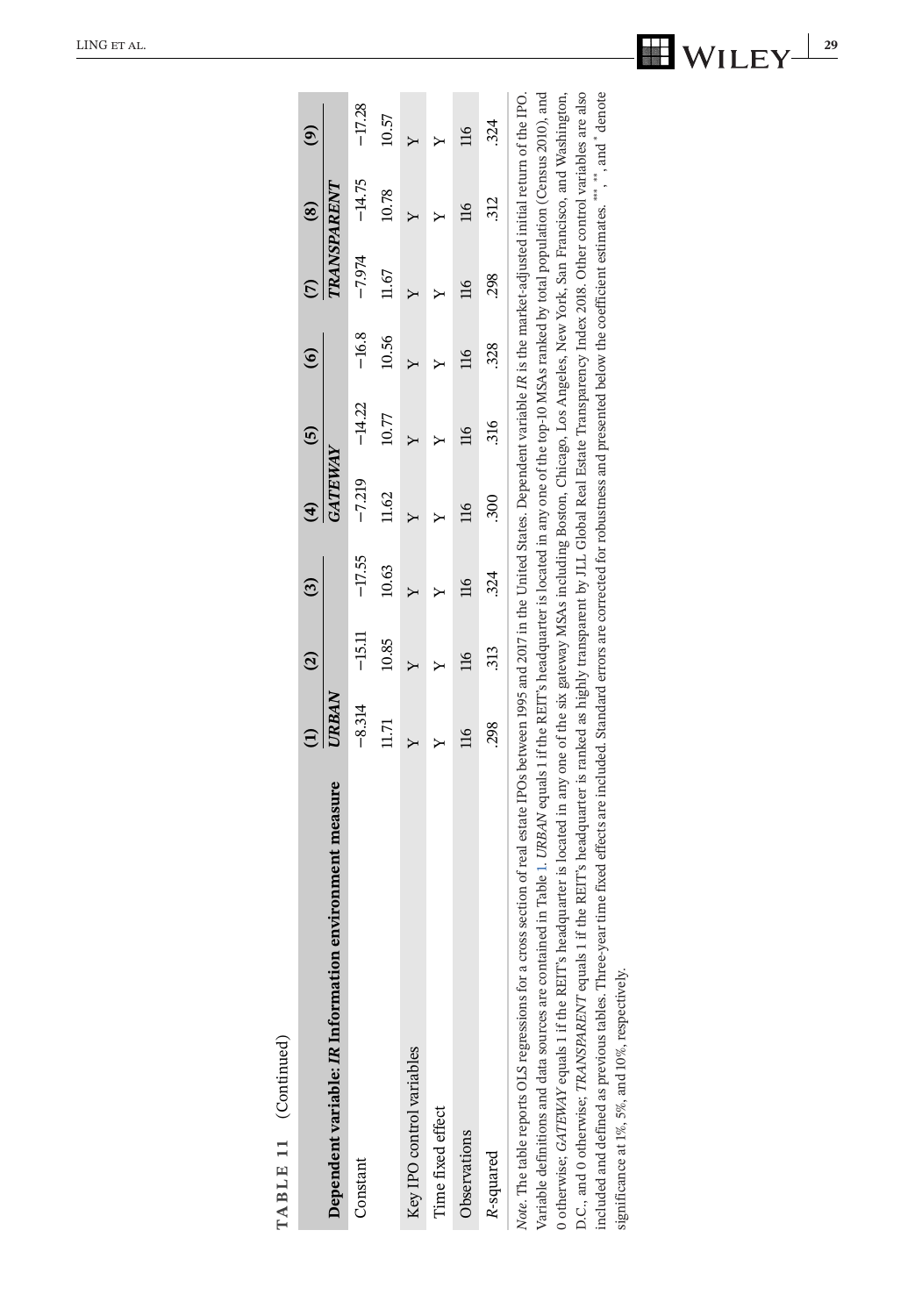| TABLE 12 Results on the effect of geographic concentration: Controlling for REIT type fixed effect and core property type |               |                           |              |            |                 |                                         |           |             |
|---------------------------------------------------------------------------------------------------------------------------|---------------|---------------------------|--------------|------------|-----------------|-----------------------------------------|-----------|-------------|
| Dependent variable: IR                                                                                                    | Panel         | A: REIT type fixed effect |              |            |                 | Panel B: Core vs. noncore property type |           |             |
|                                                                                                                           | $\widehat{E}$ | $\widehat{\mathfrak{S}}$  | $\mathbf{G}$ | $\Theta$   | $\widehat{\Xi}$ | $\widehat{\mathbf{c}}$                  | ල         | $\hat{f}$   |
| <b>NCREIF</b>                                                                                                             | 1.407         | 1.402                     | 2.835        | 1.390      | 1.232           | 1.359                                   | 2.528     | 1.210       |
|                                                                                                                           | 0.693         | 0.704                     | 1.222        | 0.638      | 0.598           | 0.612                                   | 0.920     | 0.552       |
| LIQUIDITY                                                                                                                 | $-0.253$      | $-0.247$                  | $-0.219$     | 1.380      | $-0.118$        | 0.133                                   | $0.151\,$ | 1.301       |
|                                                                                                                           | 0.969         | 0.976                     | 0.958        | 1.257      | 0.961           | 0.914                                   | 0.906     | 1.211       |
| DENSITY                                                                                                                   | $-5,825$      | $-5,911$                  | $-6,013$     | $-5,306$   | $-5,336$        | $-4,386$                                | $-4,650$  | $-4,145$    |
|                                                                                                                           | 2835          | 2827                      | 2846         | 2801       | 2646            | 2636                                    | 2684      | 2667        |
| HHI_ASSET                                                                                                                 |               | $-1.329$                  | 3.733        | 5.057      | 7.259           | 7.453                                   | 8.714     | 9.480       |
|                                                                                                                           |               | 6.432                     | 6.615        | 6.888      | 3.484           | 3.448                                   | 3.598     | 3.742       |
| HHI_GEO                                                                                                                   | 5.157         | 5.208                     | 19.70        | 15.85      | 5.184           | 13.30                                   | 26.29     | 20.15       |
|                                                                                                                           | 2.643         | 2.666                     | 8.372        | 8.198      | 2.392           | 6.458                                   | 10.32     | 8.957       |
| HHI_GEO × NCREIF                                                                                                          |               |                           | $-5.274$     |            |                 |                                         | $-4.754$  |             |
|                                                                                                                           |               |                           | 2.804        |            |                 |                                         | 2.267     |             |
| HHL_GEO × LIQUIDITY                                                                                                       |               |                           |              | $-3.928 +$ |                 |                                         |           | $-3.028$    |
|                                                                                                                           |               |                           |              | 2.540      |                 |                                         |           | 2.176       |
| CORE                                                                                                                      |               |                           |              |            | $-0.235$        | 3.526                                   | 3.807     | 2.961       |
|                                                                                                                           |               |                           |              |            | 1.729           | 2.466                                   | 2.519     | 2.353       |
| HHI_GEO X CORE                                                                                                            |               |                           |              |            |                 | $-11.03$                                | $-10.34$  | $-8.486$    |
|                                                                                                                           |               |                           |              |            |                 | 6.990                                   | 7.073     | 6.729       |
| Constant                                                                                                                  | 1.584         | 2.407                     | $-4.751$     | $-5.933$   | 6.599           | $-8.273$                                | $-13.85$  | $-12.98$    |
|                                                                                                                           | 12.32         | 12.93                     | 12.81        | 12.55      | 15.35           | 12.62                                   | 12.90     | 12.50       |
|                                                                                                                           |               |                           |              |            |                 |                                         |           | (Continues) |

<span id="page-30-0"></span>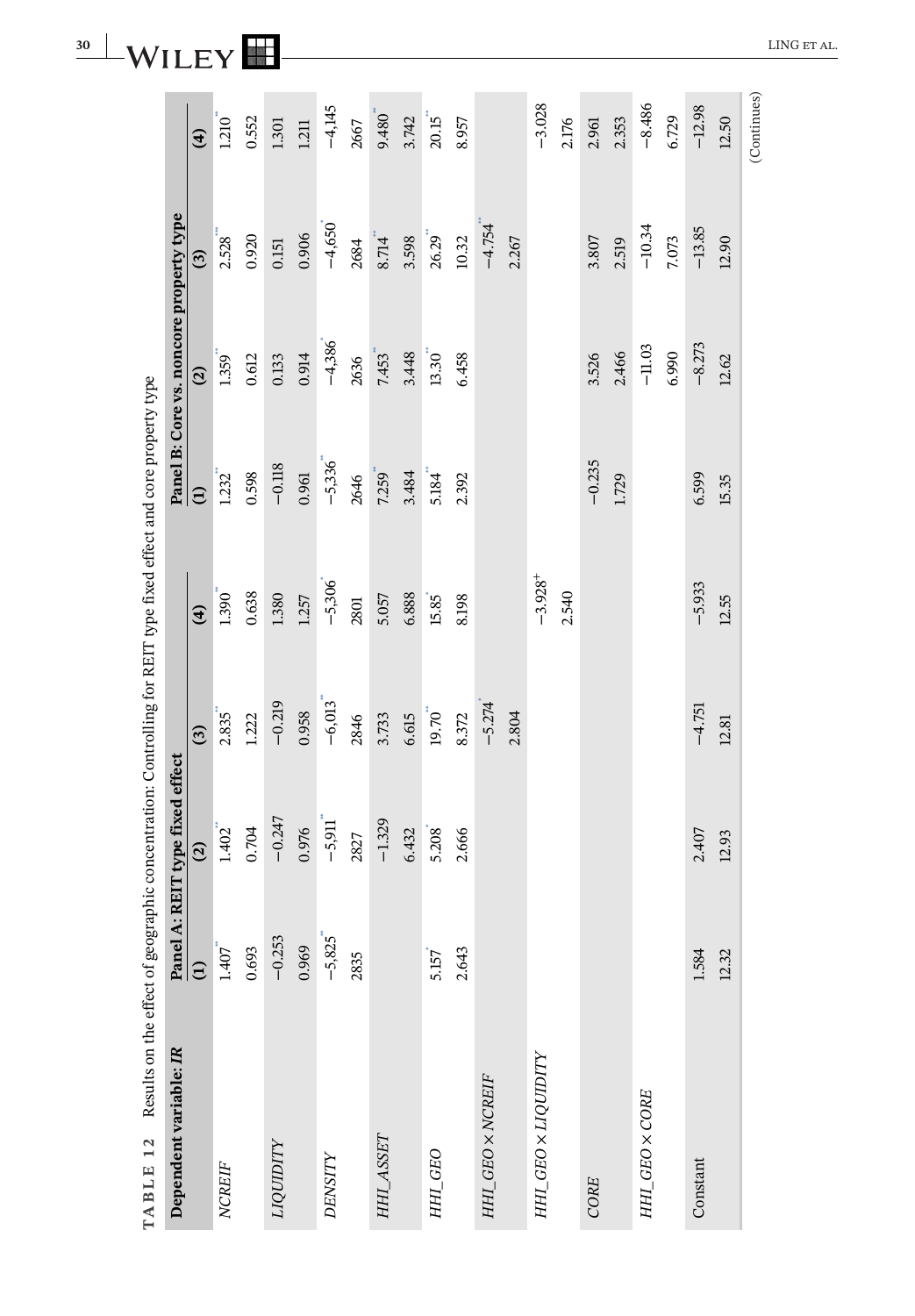<span id="page-31-0"></span>

| TABLE 12 (Continued)                                                                                                                                                                                                                                                                                                                                                                                                                                       |       |                                                                                                  |                 |     |     |                         |                                         |     |
|------------------------------------------------------------------------------------------------------------------------------------------------------------------------------------------------------------------------------------------------------------------------------------------------------------------------------------------------------------------------------------------------------------------------------------------------------------|-------|--------------------------------------------------------------------------------------------------|-----------------|-----|-----|-------------------------|-----------------------------------------|-----|
| Dependent variable: IR                                                                                                                                                                                                                                                                                                                                                                                                                                     |       |                                                                                                  |                 |     |     |                         | Panel B: Core vs. noncore property type |     |
|                                                                                                                                                                                                                                                                                                                                                                                                                                                            |       | Panel A: REIT type fixed effect $(1)$                                                            |                 |     |     | $\widehat{\bm{\omega}}$ |                                         |     |
| Key IPO control variables                                                                                                                                                                                                                                                                                                                                                                                                                                  |       |                                                                                                  |                 |     |     |                         |                                         |     |
| REIT type fixed effect                                                                                                                                                                                                                                                                                                                                                                                                                                     |       |                                                                                                  |                 |     |     |                         |                                         |     |
| Time fixed effect                                                                                                                                                                                                                                                                                                                                                                                                                                          |       |                                                                                                  |                 |     |     |                         |                                         |     |
| Observations                                                                                                                                                                                                                                                                                                                                                                                                                                               | $\Xi$ |                                                                                                  | $\overline{02}$ |     | 103 | 20                      | 103                                     | 103 |
| R-squared                                                                                                                                                                                                                                                                                                                                                                                                                                                  |       | .270                                                                                             | 296             | 293 | 287 | 316                     | 338                                     | 330 |
| IPO. Variable definitions and data sources are in Table 1. Other control variables are also included and defined as previous tables. Three-year time fixed effects are included. Standard errors are<br>Note. The table reports OLS regressions for a cross section of real estate IPOs between 1995 and 2017 in the United States. Dependent variable IR is the market-adjusted initial return of the<br>corrected for robustness and presented below the |       | coefficient estimates. ***, *** and + denote significance at 1%, 5%, 10%, and 15%, respectively. |                 |     |     |                         |                                         |     |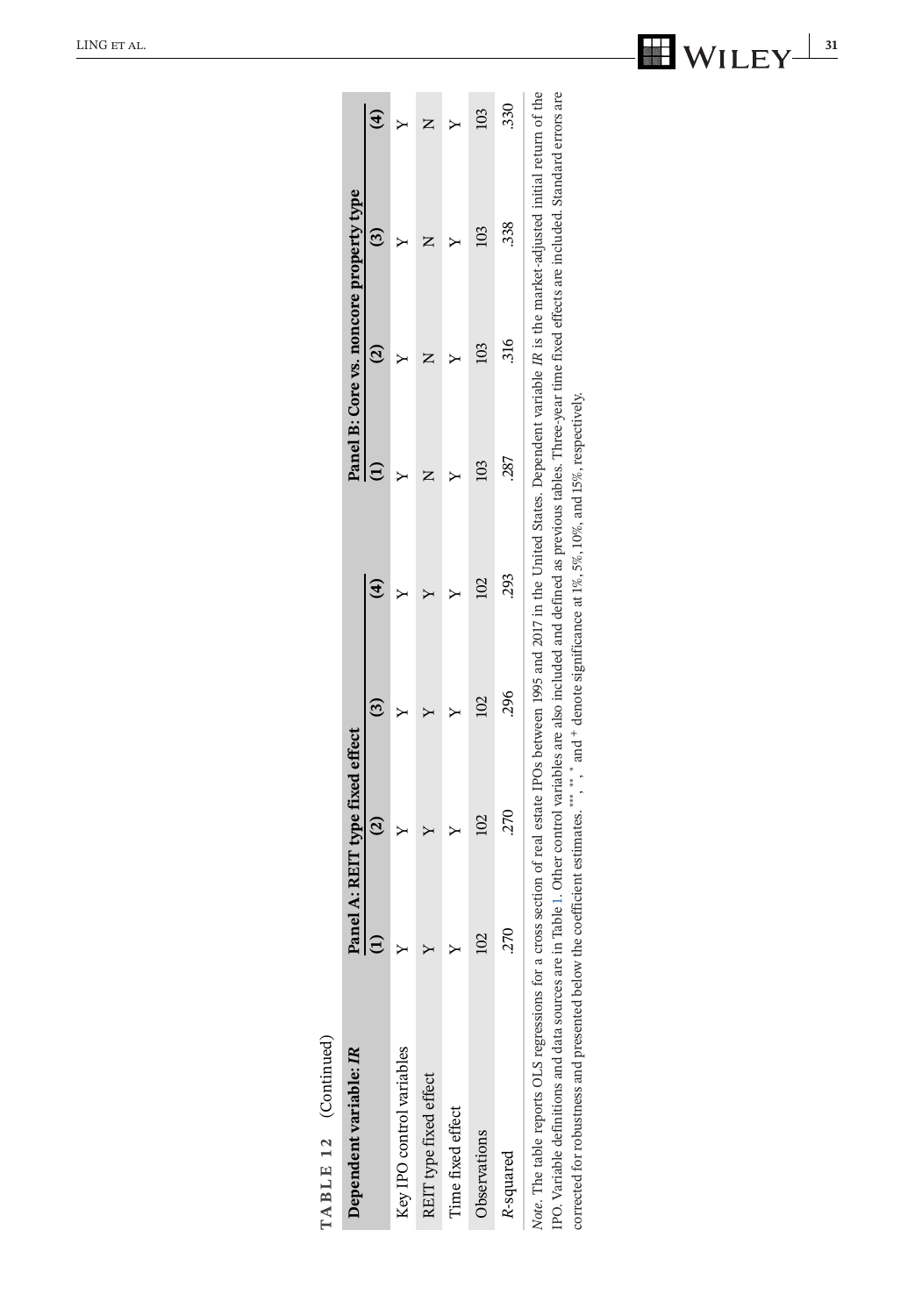### **4.6 REIT and core property type**

Most REITs going public before the 2000s specialized in core properties, whereas the number of REITs focused on specialty properties (e.g., data centers, cell towers, single-family rental property, casinos, etc.) has increased substantially in recent years. Although we include *HOTRATIO* and time fixed effects in our models to control for IPO waves, it is important to understand whether the geographic concentration of a REIT's portfolio might be related to its property type focus. We therefore perform two additional robustness checks.

First, we include property type fixed effects and rerun our main specifications. Because we have a relatively small sample of IPOs, we are not able to create a property type dummy for each property type. Therefore, based on the distribution of property type focus in our sample, we create six categories: diversified, industrial, office, retail, residential, and others. As we need each REIT's property type focus at the point of issuance, we manually define each REIT according to the focus reported in the IPO prospectus. Results are reported in Panel A of Table [12.](#page-30-0) The estimated coefficient on *HHI\_GEO* remains positive at the 10% level or better—Models (1) to (4). Moreover, the interaction terms (*HHI\_GEO*  $\times$  *NCREIF* and *HHI\_GEO*  $\times$  *LIQUIDITY*) remain negative and significant, which provides additional support for a moderating effect of lower deadweight costs on IPO underpricing.

We next create a dummy variable (*CORE*), which equals 1 if the property type focus of the REIT is one of the four core property types: office, industrial, retail, and residential. More specifically, for each diversified REIT, *CORE* equals 1 if the overall weight of office, industrial, retail, and residential properties in its portfolio is greater than  $50\%$ .<sup>19</sup> We then add this variable to our main model specifications. These results are reported in Panel B of Table [12.](#page-30-0) We initially include *CORE* as an extra control variable—Model (1)—and we further add an interaction between *HHI\_GEO* and *CORE* in Models (2) to (4). None of the estimated coefficients on *CORE* or *HHI\_GEO* × *CORE* is significant and the estimated coefficient on *HHI\_GEO* remains positive and significant. Overall, these findings suggest that our main results are not driven by the property type focus of REITs.

In summary, our robustness tests confirm our main finding that geographically concentrated REITs suffer from a smaller pool of investors and therefore their IPOs must be underpriced more to attract sufficient subscriptions during the IPO process. We also provide some support for the moderating effect played by deadweight costs on the relationship between geographic concentration and REIT IPO returns; that is, geographically concentrated portfolios are associated with less underpricing in high performing real estate markets.

### **5 CONCLUSIONS**

The listed real estate sector has generally experienced low levels of IPO underpricing relative to industrial companies. Importantly, the sector has even produced negative average initial returns over some time intervals. Therefore, underpricing theories based on information asymmetries alone cannot explain the time series and cross-sectional variation in the first-day return of REIT IPOs. Consistent with García and Norli (2012), we find evidence that the shares of geographically focused IPO firms with smaller investor bases need to be underpriced more in order to attract the recognition of (and subscription from) a broader base of investors, which is critical to the success of an IPO.

<span id="page-32-0"></span>

 $19$  In fact, the minimum weight of core properties for any diversified REIT in our sample is 64%.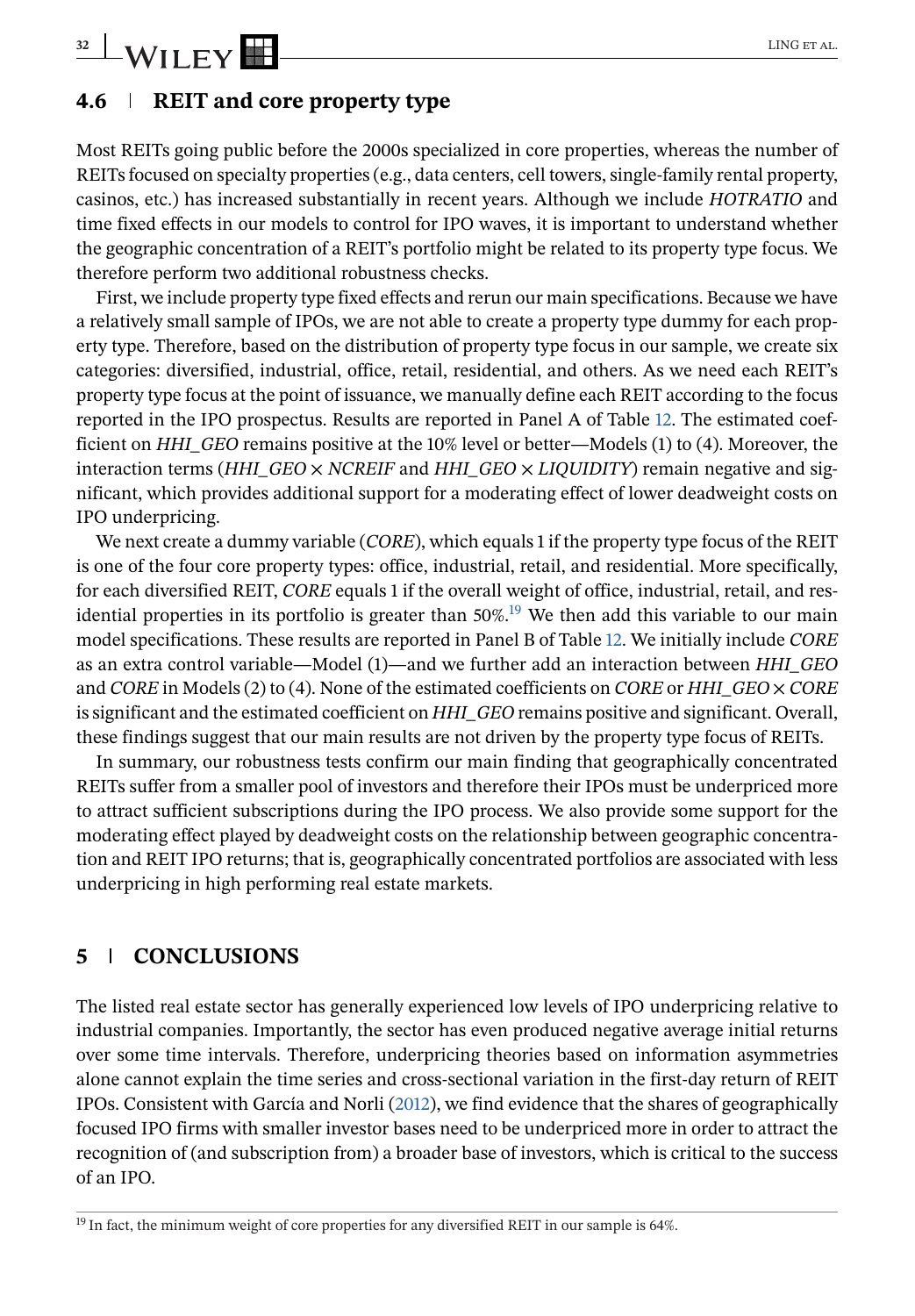### Our primary measure of geographic concentration, computed as Herfindahl index, is positively and significantly related to IPO initial returns. The impact of geographic concentration is stronger when the Herfindahl index is measured using the state-level property holdings of the IPO firm. Our findings are robust to the inclusion of national and geographically weighted private real estate market returns and liquidity, to the inclusion of different measures of geographic concentration (underlying economic regions), to controlling for the information environment of a REIT's headquarters, and to controlling for the property type focus of the REIT. Moreover, unlike information asymmetry-based theories of IPO underpricing, which are unable to explain the negative initial returns sometimes observed for REIT IPOs, our investor base argument can account for the observed overpricing.

Our empirical results also support the deadweight cost theory of Chan et al. (2009), who argue that issuers have less incentive to underprice shares when the underlying properties of the IPO firm can be quickly and cost-effectively sold in the parallel private market, should the IPO fail. If the investor base of an IPO firm increases with increasing geographic diversification, selling the underlying property portfolio in the parallel private market becomes easier, leading to lower (or even negative) initial returns. In support of this argument, we find that more concentrated IPO companies experience higher IPO underpricing.

Finally, we find that our investor base argument and the deadweight cost theory complement each other. When the private real estate market is performing well, lower deadweight costs associated with the IPO tend to weaken the influence of geographic concentration on IPO valuations. More specifically, geographically concentrated IPO companies produce, on average, relatively smaller initial returns if the deadweight cost of IPO failure is low.

#### **ORCID**

*Chen Zheng* <https://orcid.org/0000-0002-3480-0167>

#### **REFERENCES**

- Allen, F., & Faulhaber, G. R. (1989). Signalling by underpricing in the IPO market. *Journal of Financial Economics*, *23*, 303–323.
- Altı, A. (2005). IPO market timing. *Review of Financial Studies*, *18*, 1105–1138.
- Bairagi, R. K., & Dimovski, W. (2011). The underpricing of US REIT IPOs: 1996–2010. *Journal of Property Research*, *28*, 233–248.
- Banerjee, S., Dai, L., & Shrestha, K. (2011). Cross-country IPOs: What explains differences in underpricing? *Journal of Corporate Finance*, *17*, 1289–1305.
- Beatty, R. P., & Ritter, J. R. (1986). Investment banking, reputation, and the underpricing of initial public offerings. *Journal of Financial Economics*, *15*, 213–232.
- Benveniste, L. M., & Spindt, P. A. (1989). How investment bankers determine the offer price and allocation of new issues. *Journal of Financial Economics*, *24*, 343–361.
- Berger, P. G., & Ofek, E. (1995). Diversification's effect on firm value. *Journal of Financial Economics*, *37*, 39–65.
- Bernile, G., Kumar, A., & Sulaeman, J. (2015). Home away from home: Geography of information and local investors. *Review of Financial Studies*, *28*, 2009–2049.
- Brounen, D., & Eichholtz, P. (2002). Initial public offerings: Evidence from the British, French and Swedish property share markets. *Journal of Real Estate Finance and Economics*, *23*, 103–117.
- Campbell, R. D., Petrova, M., & Sirmans, C. F. (2003). Wealth effects of diversification and financial deal structuring: Evidence from REIT property portfolio acquisitions. *Real Estate Economics*, *31*, 347–366.
- Capozza, D. R., & Seguin, P. J. (1999). Focus, transparency and value: The REIT evidence. *Real Estate Economics*, *27*, 587–619.
- Chan, S. H., Chen, J., & Wang, K. (2013). Are REIT IPOs unique? The global evidence.*Journal of Real Estate Finance and Economics*, *47*, 719–759.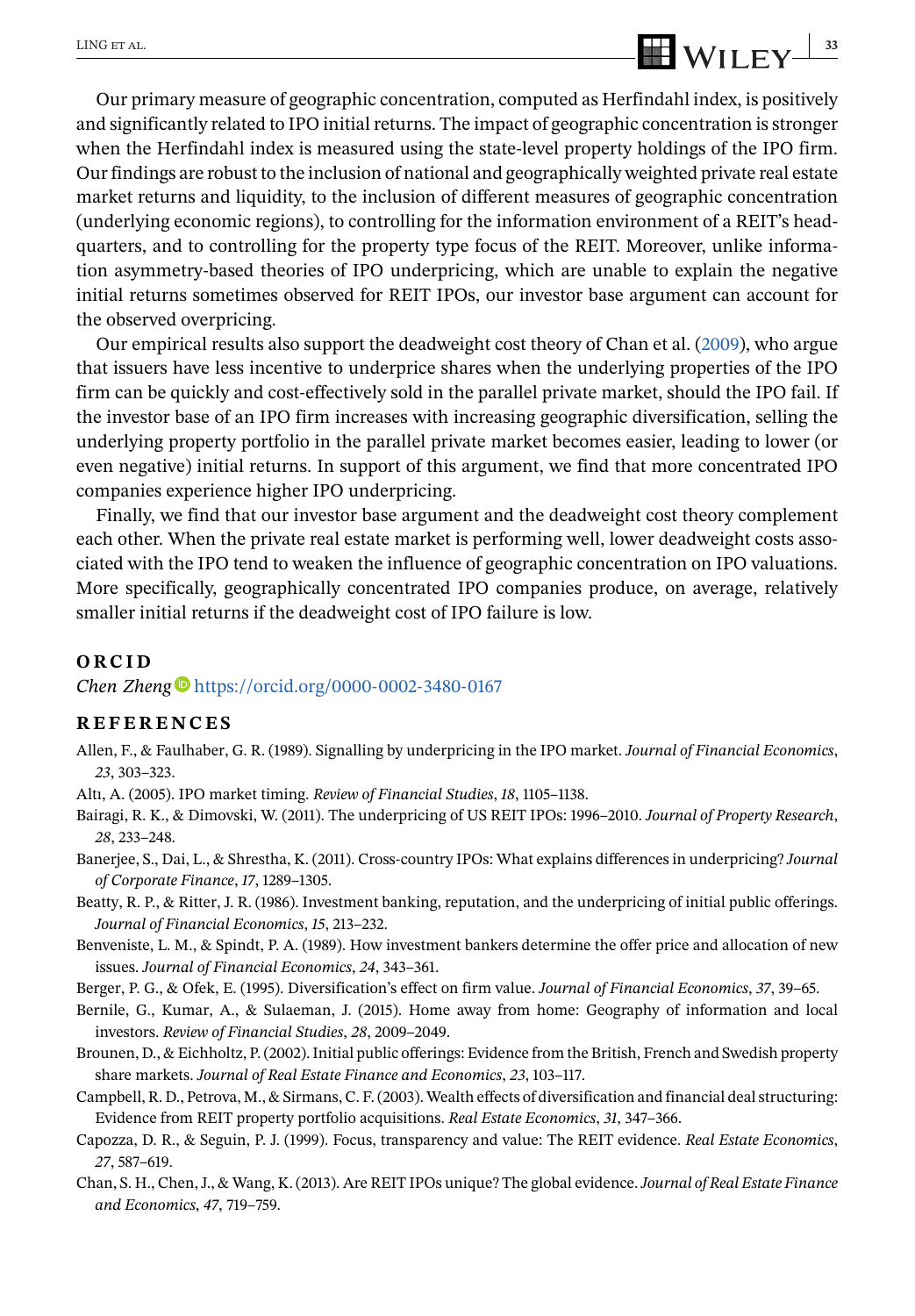## **34** WILEY **EX** LING ET AL.

- Chan, S. H., Stohs, M. H., & Wang, K. (2001). Are real estate IPOs a different species? Evidence from Hong Kong IPOs. *Journal of Real Estate Research*, *21*, 201–220.
- Chan, S. H., Wang, K., & Yang, J. (2009). IPO pricing strategies with deadweight and search costs. *Journal of Real Estate Research*, *31*, 481–542.
- Comment, R., & Jarrell, G. (1995). Corporate focus and stock returns. *Journal of Financial Economics*, *37*, 67–87.
- Coval, J. D., & Moskowitz, T. J. (2001). The geography of investment: Informed trading and asset prices. *Journal of Political Economy*, *109*, 811–841.
- Cronqvist, H., Högfeldt, P., & Nilsson, M. (2001). Why agency costs explain diversification discounts. *Real Estate Economics*, *29*, 85–126.
- Derrien, F., & Womack, K. L. (2003). Auctions vs. bookbuilding and the control of underpricing in hot IPO markets. *Review of Financial Studies*, *16*, 31–61.
- Dimovski, W., & Brooks, R. (2006). The pricing of property trust IPOs in Australia. *Journal of Real Estate Finance and Economics*, *32*, 185–199.
- García, D., & Norli, Ø. (2012). Geographic dispersion and stock returns. *Journal of Financial Economics*, *106*, 547– 565.
- Gokkaya, S., Highfield, M. J., Roskelley, K., & Steele, D. F., Jr. (2015). An examination of primary and secondary market returns in equity REIT IPOs. *Journal of Real Estate Research*, *37*, 23–64.
- Grinblatt, M., & Hwang, C. Y. (1989). Signalling and the pricing of new issues. *Journal of Finance*, *44*, 393–420.
- Guo, R. J., Lev, B., & Shi, C. (2006). Explaining the short- and long- term IPO anomalies in the US by R&D. *Journal of Business Finance & Accounting*, *33*, 550–579.
- Hartzell, D. J., Shulman, D. G., & Wurtzebach, C. H. (1987). Refining the analysis of regional diversification for income-producing real estate. *Journal of Real Estate Research*, *2*, 85–95.
- Hartzell, J. C., Sun, L., & Titman, S. (2014). Institutional investors as monitors of corporate diversification decisions: Evidence from real estate investment trusts. *Journal of Corporate Finance*, *25*, 61–72.
- Hund, J., Monk, D., & Tice, S. (2010). Uncertainty about average profitability and the diversification discount. *Journal of Financial Economics*, *96*, 463–484.
- Ibbotson, R. G. (1975). Price performance of common stock new issues. *Journal of Financial Economics*, *2*, 235–272.
- Kang, J. K., & Kim, J. M. (2008). The geography of block acquisitions. *The Journal of Finance*, *63*, 2817–2858.
- Landier, A., Nair, V. B., & Wulf, J. (2009). Trade-offs in staying close: Corporate decision making and geographic dispersion. *Review of Financial Studies*, *22*, 1119–1148.
- Levis, M. (1995). Seasoned equity offerings and the short-and long-run performance of initial public offerings in the UK. *European Financial Management*, *1*, 125–146.
- Ling, D. C., Naranjo, A., & Scheick, B. (2018). Geographic portfolio allocations, property selection and performance attribution in public and private real estate markets. *Real Estate Economics*, *46*, 404–448.
- Ling, D. C., Naranjo, A., & Scheick, B. (2019). Asset location, timing ability and the cross-section of commercial real estate returns. *Real Estate Economics*, *47*, 263–313.
- Ling, D. C., & Ryngaert, M. (1997). Valuation uncertainty, institutional involvement, and the underpricing of IPOs: The case of REITs. *Journal of Financial Economics*, *43*, 433–456.
- Ljungqvist, A., Nanda, V., & Singh, R. (2006). Hot markets, investor sentiment, and IPO pricing.*Journal of Business*, *79*, 1667–1702.
- Londerville, J. (2002). Canadian real estate investment trusts: A review of the IPO literature and preliminary analysis of Canadian REIT IPO pricing. *Canadian Journal of Administrative Sciences*, *19*, 359–368.
- Loughran, T., Ritter, J., & Rydqvist, K. (1994). Initial public offerings: International insights. *Pacific-Basin Finance Journal*, *2*, 165–199.
- Loughran, T., & Ritter, J. R. (2002). Why don't issuers get upset about leaving money on the table in IPOs? *Review of Financial Studies*, *15*, 413–444.
- Marcato, G., Milcheva, S., & Zheng, C. (2018). Market integration, country institutions and IPO underpricing.*Journal of Corporate Finance*, *53*, 87–105.
- Marcato, G., Stanimira, M., & Zheng, C. (2018). Urban economic openness and IPO underpricing. *Journal of Real Estate Finance and Economics*, *56*, 325–351.
- Megginson, W. L., & Weiss, K. A. (1991). Venture capitalist certification in initial public offerings.*Journal of Finance*, *46*, 879–903.